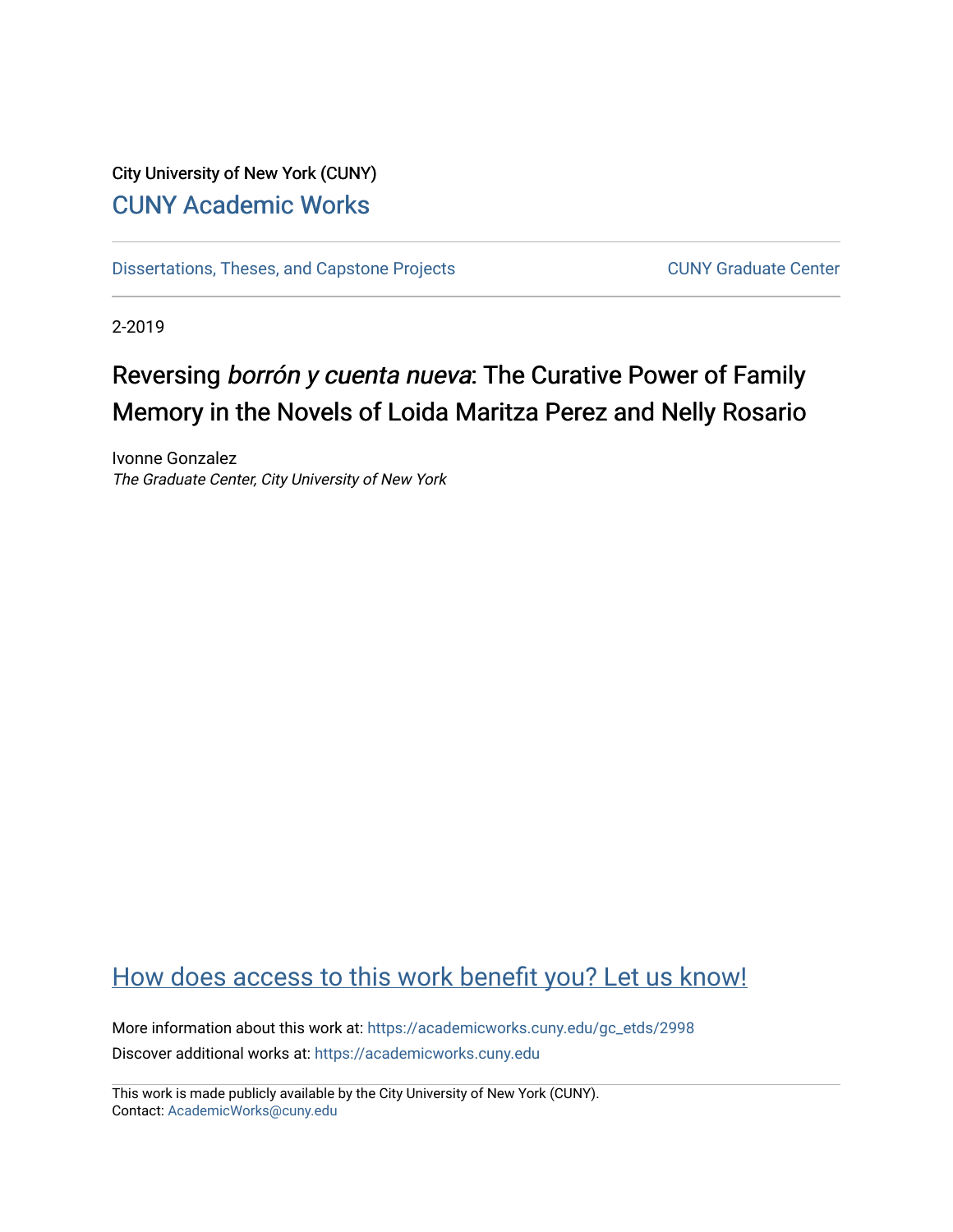# REVERSING BORRÓN Y CUENTA NUEVA: THE CURATIVE POWER OF FAMILY MEMORY IN THE NOVELS OF LOIDA MARITZA PEREZ AND NELLY ROSARIO

by

#### IVONNE GONZALEZ

A master's thesis submitted to the Graduate Faculty in Liberal Studies in partial fulfillment of the requirements for the degree of Master of Arts, The City University of New York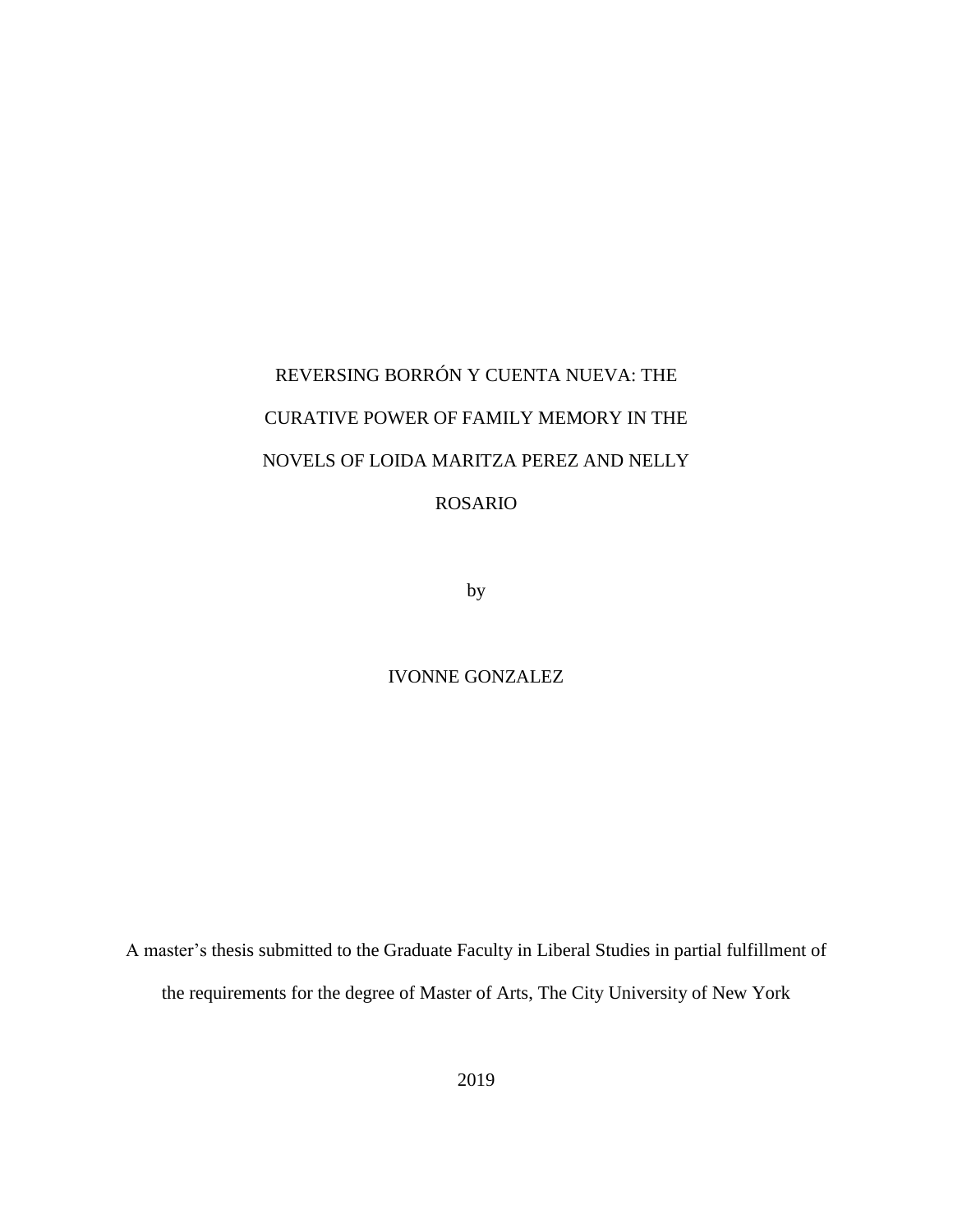© 2019

### IVONNE GONZALEZ

All Rights Reserved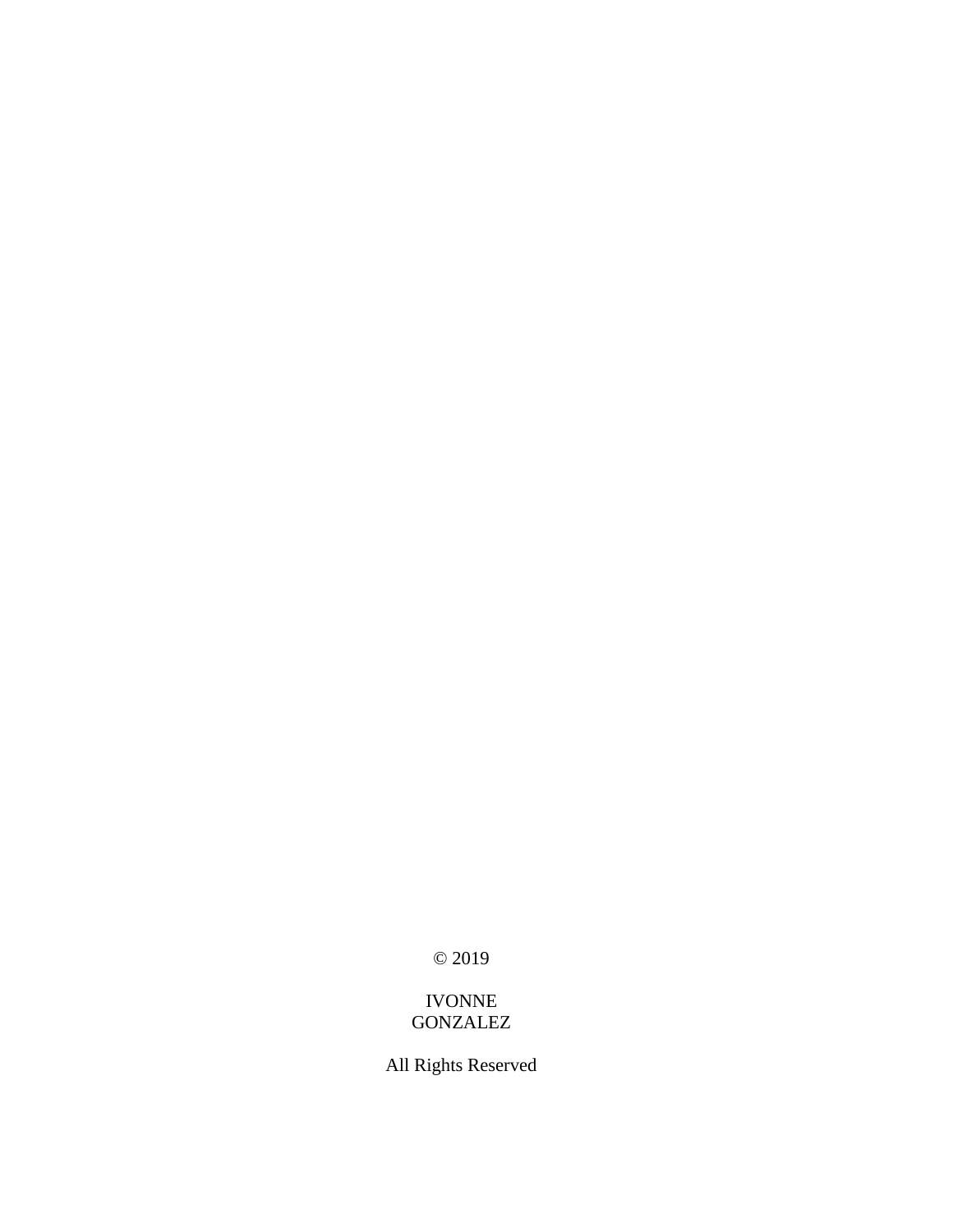Reversing *borrón y cuenta nueva*: The Curative Power of Family

Memory in the Novels of Loida Maritza Pérez and Nelly Rosario

by

Ivonne Gonzalez

This manuscript has been read and accepted for the Graduate Faculty in Liberal Studies in satisfaction of the thesis requirement for the degree of Master of Arts.

Date Christopher Schmidt

Thesis Advisor

Date Elizabeth Macaulay-Lewis

Executive Officer

THE CITY UNIVERSITY OF NEW YORK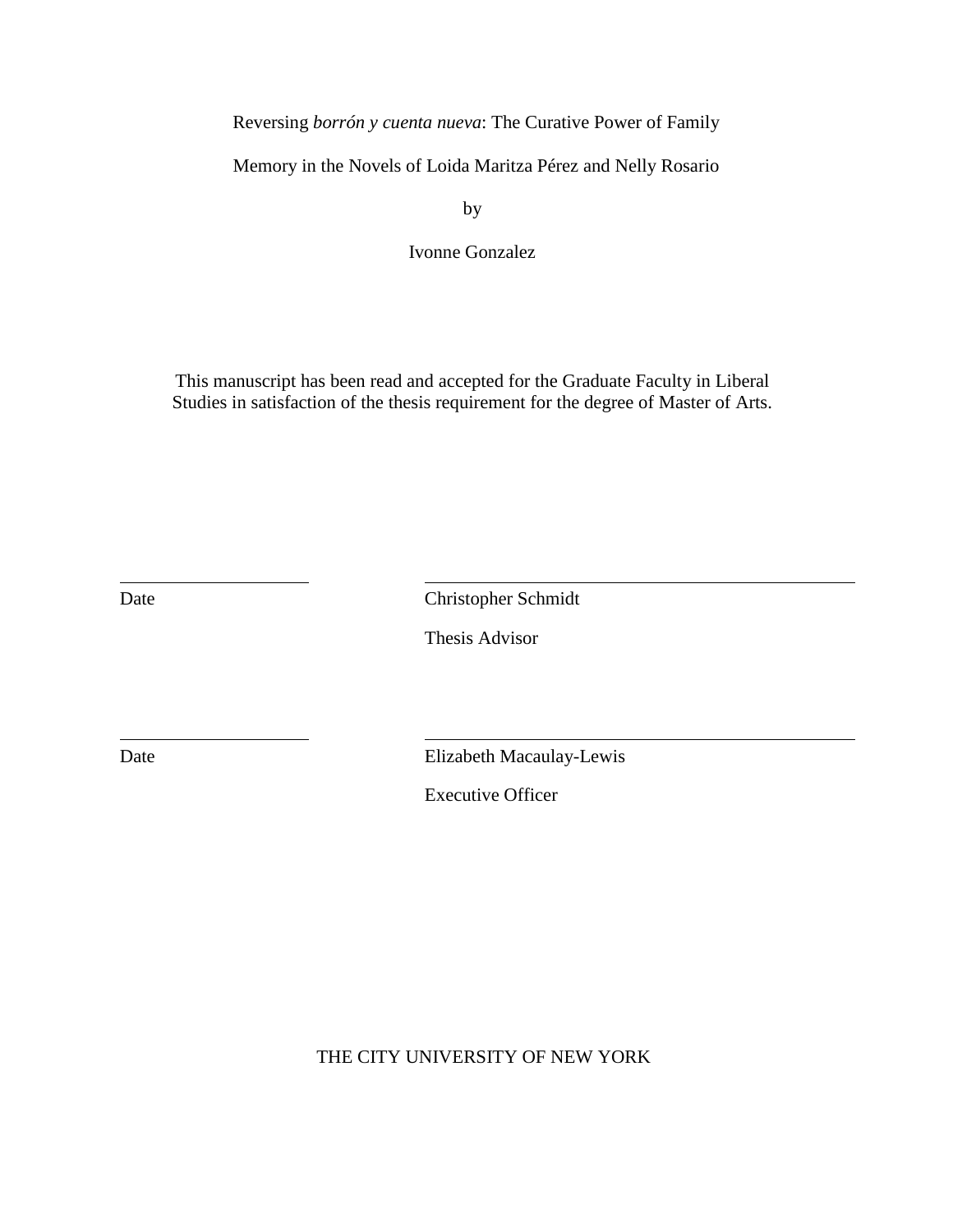#### ABSTRACT

Reversing *borrón y cuenta nueva*: The Curative Power of Family

Memory in the Novels of Loida Maritza Pérez and Nelly Rosario

by

Ivonne Gonzalez

Advisor: Christopher Schmidt

I examine two novels, *Geographies of Home* by Loida Maritza Perez and *Song of the Water Saints* by Nelly Rosario, written by Dominican American authors, to determine how they present identity with relation to family history in conjunction with an analysis of my life and the circumstances that have helped define my identity. I explore how the characters in the texts are affected by the loss of family history, the role that gaze and family memory play in reclaiming that which is lost, and how these all shape identity. The families in the novels seem destined to lead desolate lives; family dissolution with unimaginable horrors occurring within the home and an inability to protect one's own. These experiences are the result of the loss of family history. In connecting to the past of our ancestors, one can perhaps learn those lessons that can otherwise be painful to experience and be able to build upon this preexisting archive of knowledge rather than starting from nothing. My own experiences reflect the positive effect knowledge of family history has on identity; mine is shaped by my family's pursuit in education, instilling of family history and pride. It is this sense of familial history that seems so absent in the novels. However, through the act of gazing, the protagonists are able to reclaim a part of that history allowing for a more complete understanding of the self.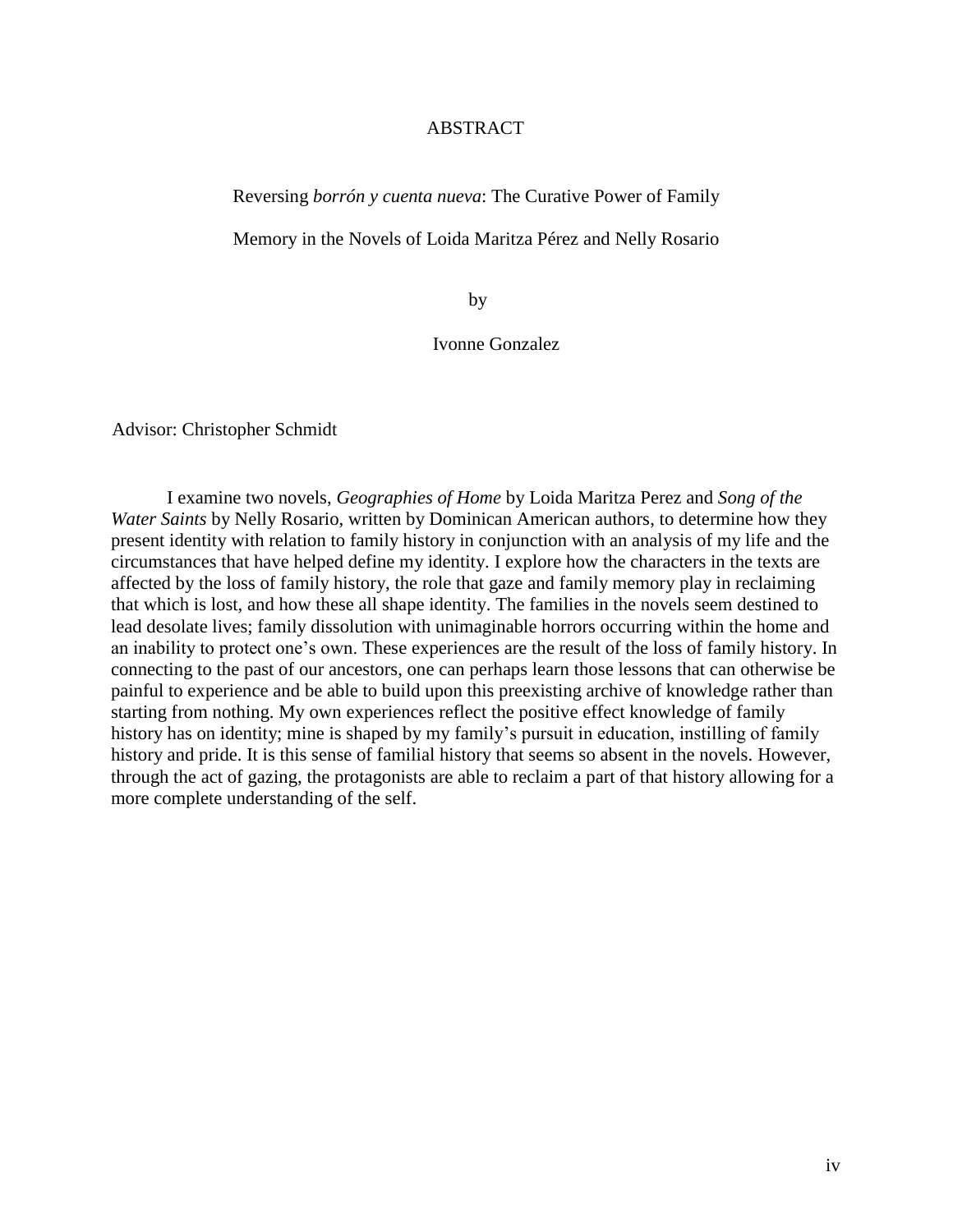#### ACKNOWLEDGMENTS

I would like to thank the CUNY Graduate University Center and especially the MALS program for providing the opportunity for my pursuing my master's degree, and to my advisor, Professor Christopher Schmidt, whose support and thoughtful comments and edits ensured that my thesis came together coherently. I would particularly like to take this time to thank those in my life without whom I would not have had the inspiration or courage to complete this work. There are many, too many, family and friends to list all but these here deserve special mention: my parents, whose stories kept alive the connection to a family I saw only in the summers; Mami, your adventuring spirit, thirst for knowledge, resilience of will, and dedication to family; Papi, your passion for your art and family, determination, and strength for what life brings; Angelita, dearest sister, your unceasing faith in me, perseverance in your dream, and fierce loyalty; Alex, my love, your joy for life, compassion, and unending support in all my obsessions. You all inspire me, encourage me, and lift me up. That your love is true, unconditional, has allowed me to be true to myself, and I hope to always be able to express in return the gratitude I feel and the love I have for you.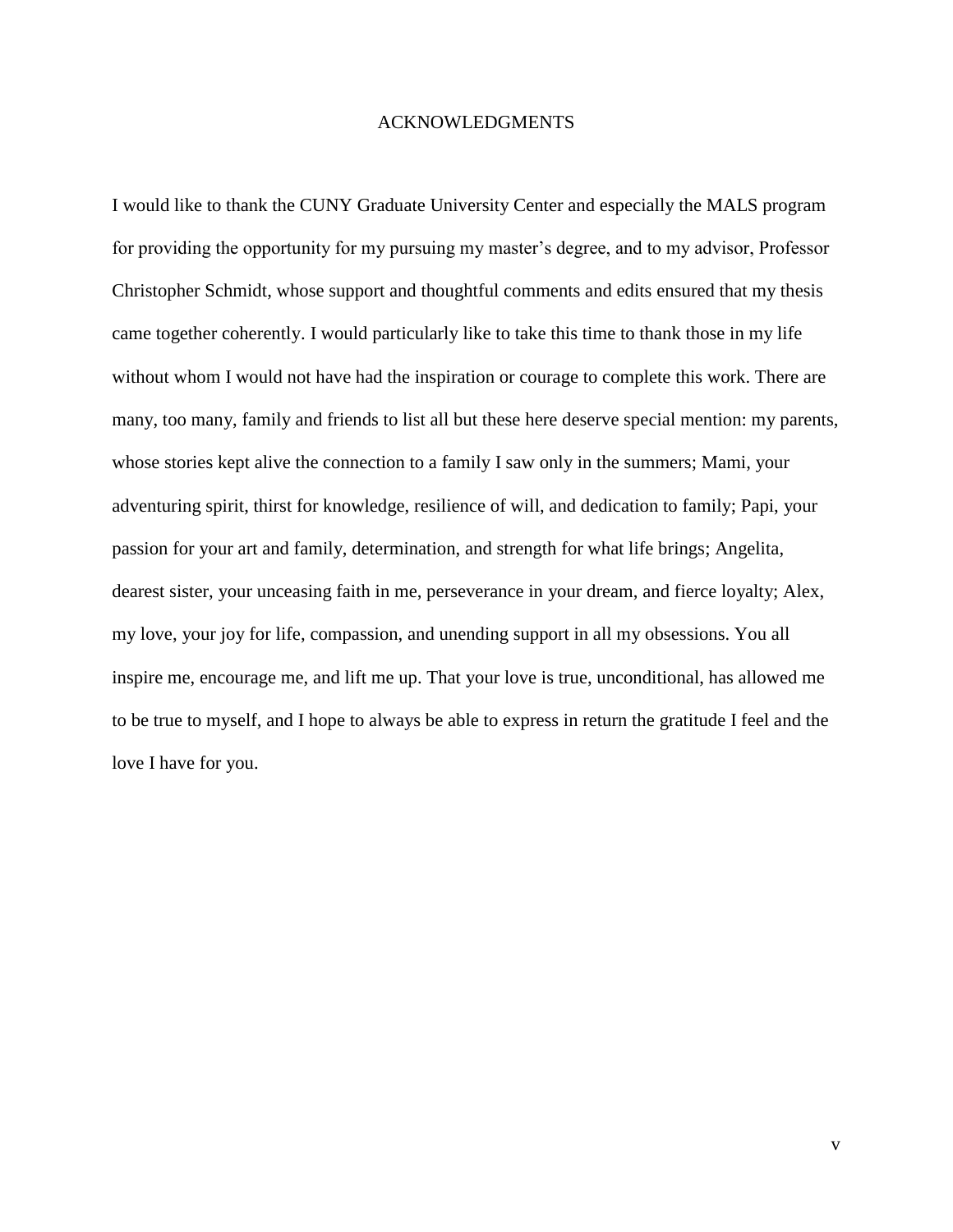## TABLE OF CONTENTS

| A.        | Introduction                                       | $\mathbf{1}$   |
|-----------|----------------------------------------------------|----------------|
|           | a. Why Authoethnography                            | $\overline{4}$ |
| <b>B.</b> | Chapter 1: Laying the Groundwork                   | 7              |
|           | The Dominican Diasporic Literature<br>a.           | 7              |
|           | b. My Autoethnography                              | 10             |
| C.        | Chapter 2: Their Story: Home                       | 18             |
|           | Geographies of Home<br>a.                          | 18             |
|           | b. Song of the Water Saints                        | 23             |
|           | c. My Home                                         | 25             |
| D.        | <b>Chapter 3: Obscuring Familial Memory</b>        | 26             |
|           | a. A Magical Legacy Accepted                       | 27             |
|           | b. Ancestral Wisdom                                | 35             |
| Ε.        | Chapter 4: Reclaiming One's Narrative through Gaze | 47             |
| F.        | <b>Chapter 5: Conclusion</b>                       | 70             |
| G.        | Works Cited                                        | 75             |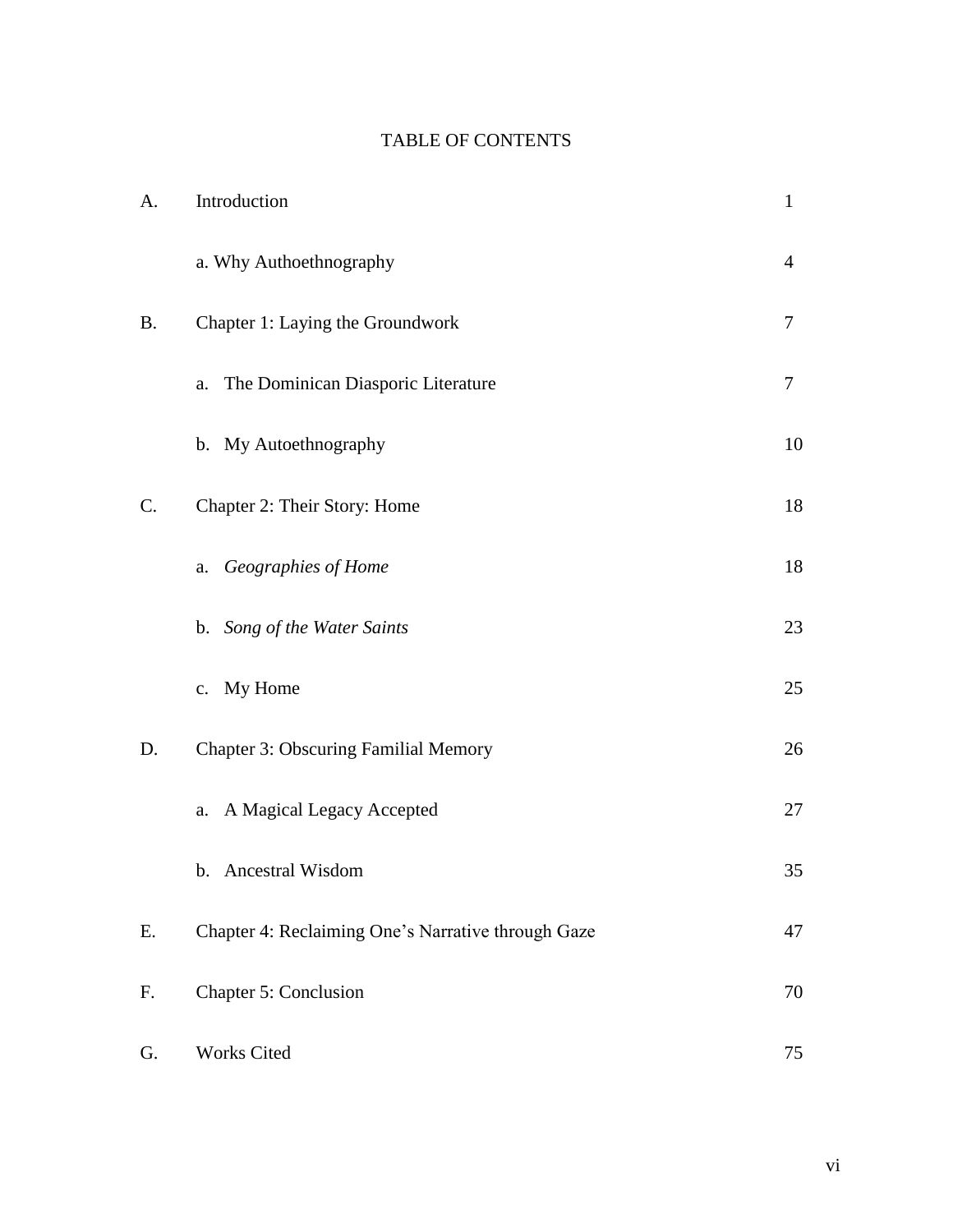#### INTRODUCTION

The concept of identity, how we see ourselves and the perception we hope to convey to others, fuels our actions, and forms our thoughts, and it is the basis upon which we make judgments of the world around us. It can empower individualistic pursuits and accomplishments or unite a community. Yet it is not static, bound from the moment of birth until our last. Identity is fluid, changing as we age, mature, become educated to the intricacies of our world, and encounter other identities. Indeed, much of the understanding of our identities occurs upon meeting others and the attempt to know ourselves by defining as different or by finding shared beliefs. I am personally intrigued by the formation of identity; how moments of encounter can fundamentally shift our self-perception, leading us to renegotiate our memories; how memories are both recalled and reformulated, at the intersections of supposed contradictory identities; how they develop, and what they become. The role of family history in how one may negotiate one's sense of self is particularly intriguing to me. Coming from a family that often shares the stories and lessons of those who came before and for whom identity is so closely aligned with our past as well as the futures of the extended family, I found it interesting to see how others may express such a connection.

I begin this project from this standpoint of trying to understand identity, perhaps because I have grappled with connecting to certain aspects of my own identity. Being of Dominican descent, and so belonging to a minority, while at the same time being American has provided tensions within my identity and how others expected me to be. Today I view my identity as stemming from neither one nor the other but both in addition to the myriad aspects that define each—after all, there is neither one American culture nor Dominican identity. What so strongly fueled my identity as a *dominicana* were the stories of the family; living in a different country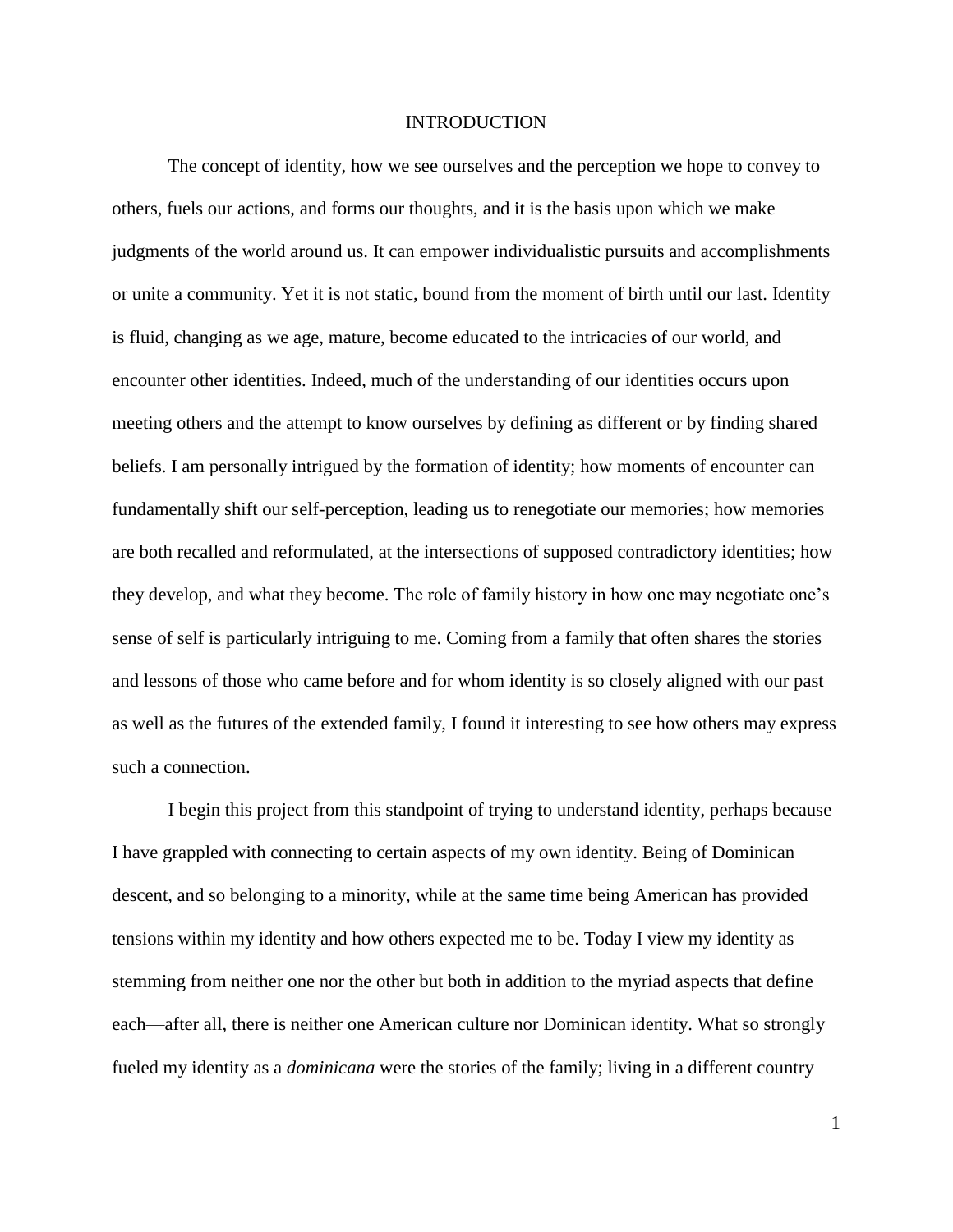from the majority of my family, these stories provide me access to our family identity, and so allow me to tether my sense of self to them and associate this to *la patria*.

I intend to use literature, to interrogate the texts written by fellow Dominican-Americans in hopes of discovering how they present identity—I neither intend to dispute nor define a uniform *dominicanidad*, which cannot exist. To propose that there is only one or even a handful of definitions that can encompass an entire population, to uphold the experiences of some as the definition of the Dominican or Dominican-American identity while silencing others results in the loss of other voices whose experiences can enrich our understanding of the human race. Loida Maritza Perez, author of *Geographies of Home*, disputes the notion that a text could be read as representing the Dominican experience. She writes:

There is no "typical experience" either for Dominicans living in this country or for those remaining in the Dominican Republic, just as there is none for Americans who have lived in the United States since their ancestors arrived on the Mayflower. We live our lives in myriad different ways…This stated, I nonetheless believe that –regardless of the possibly unique circumstances presented in *Geographies*—Dominicans and other Latinos will encounter familiar issues…Ultimately, these issues pertain to the human condition: our need to belong and be accepted; the contradictions inherent in all of us; our attempts to do the best we can even in the worst circumstances; our desire to guide our children and the risk of making mistakes along the way; our wondrous ability to sometimes understand and forgive; and our faith in a force greater than ourselves. (5-6)

All of our experiences, our identities are valid and it is of utmost necessity to take into consideration these multitude of identities if we are to approach the human story. My experiences, which continue to shape my identity, differ from the Dominican-Americans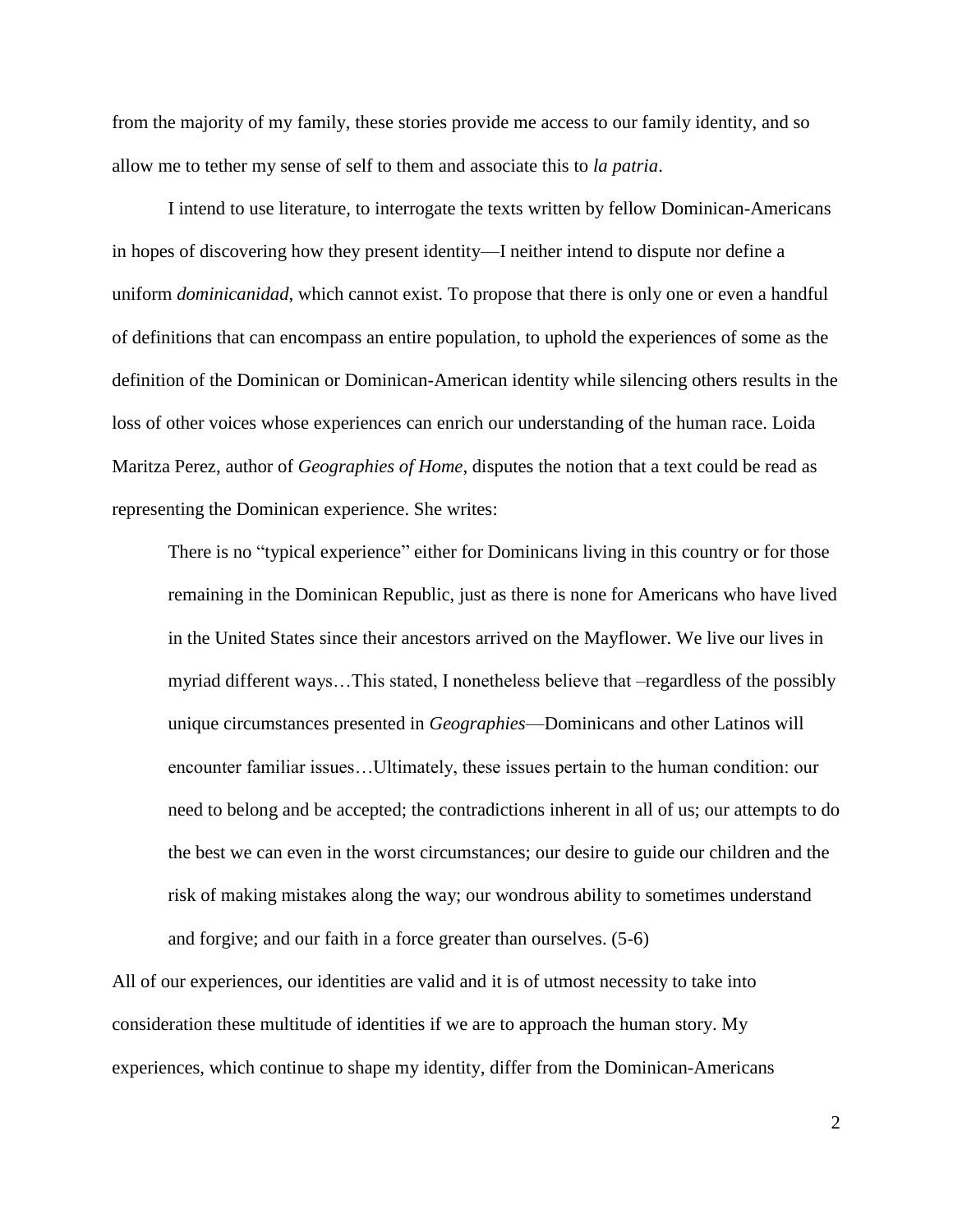portrayed in the texts. My family's social, cultural, religious, and economic identities, at times utterly opposite of the characters, have defined my experiences and together fuse to create the basis of my identity. It is my intention then to examine the ways in which these authors express a *dominicanidad*, how they perceive their Dominican-American community, and reach a better understanding of how these come together to form the identity of the characters in the text. In my study I will be focusing on two novels, *Geographies of Home* by Loida Maritza Perez and *Song of the Water Saints* by Nelly Rosario, which both portray families with radically opposing tendencies to my own: where silence permeates the home, and the loss of connection or silencing of family past leads to harm and at times a loss of self. I purport to explore how the characters are affected by the loss of family history, the role that gaze and family memory play in reclaiming that which is lost, and how these all shape identity.

Similar to such authors as Hille Koskela, who is "committed to the feminist notion of identities being constructed through and by power relations" (257), I intend to delve into how power is mitigated through the interplay of the gaze, how it plays a role in the forming of an identity. Much of the project focuses intimately on examining identity formation in relation to family and familial history. To widen the perception of Dominican identity, I will include my story inspired by the novels, offering a view of my *dominicanidad*. In doing so, not only do I hope to provide another layer to *dominicanidad* but also lay bare any biases to be more transparent and thus the reader can better situate the research itself.

I will interrogate these findings with an analysis of my life thus far, the ways in which circumstances have come to steer my own life and opportunities and thus to provide another voice as well as an autoethnographic analysis to expand what it might mean to be a Dominican-American. An area of urban studies which may be of use in this analysis is that of mobility—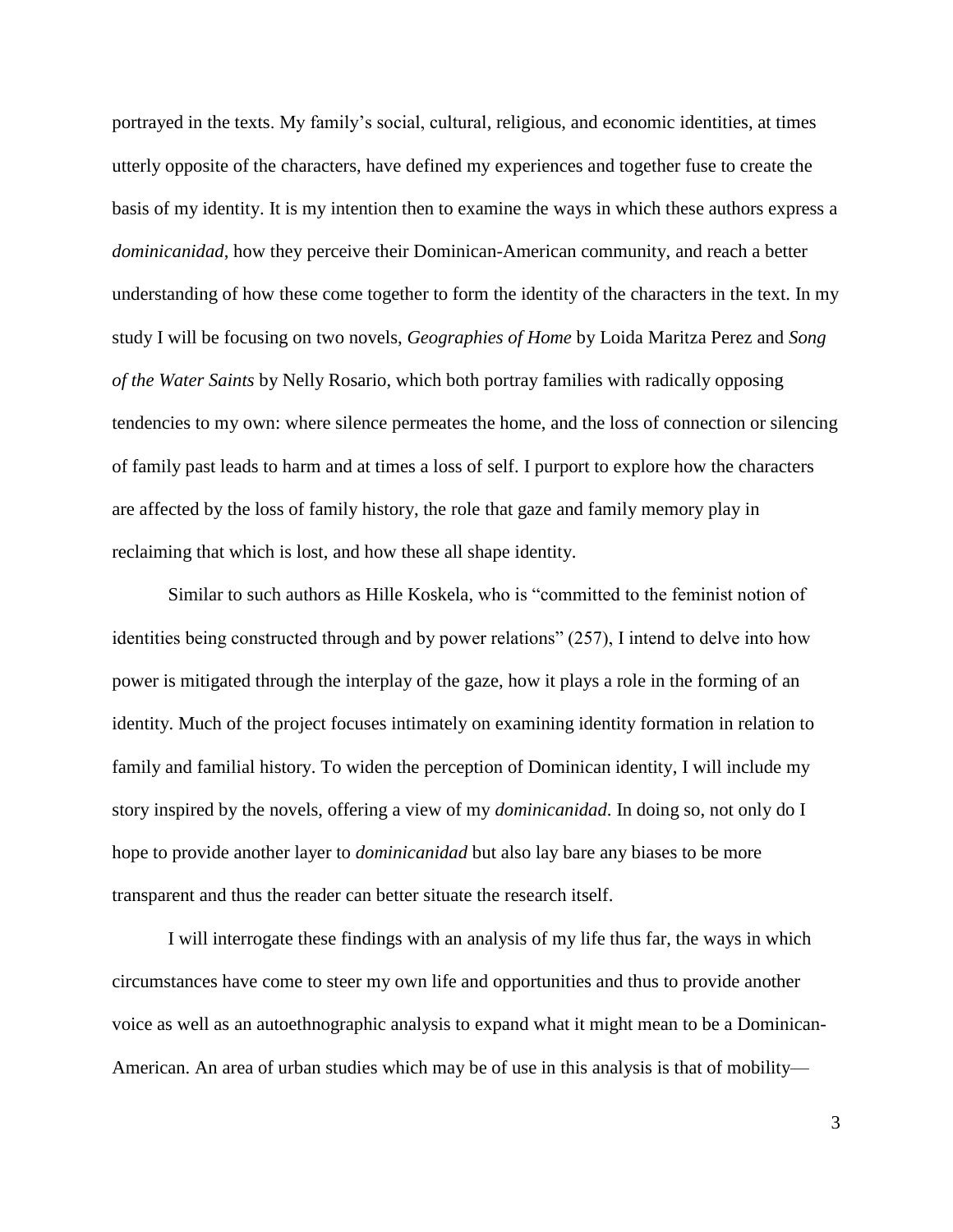social as well as geographic, both intricately linked—which greatly influence one's experiences. More important than the mobility with which I have been blessed to experience is the connection maintained through stories shared by my parents about the Dominican Republic, my family, their childhoods and adolescent years. These stories have kept alive my connection to the *patria* at times when the accessibility of the actual place and people were limited. In his article, "Sharing: Collected Memories in Communities of Records," Eric Ketelaar delves into the roles maintaining records play in the memories of groups, both public (nations) and private (families) and how these are the basis of culture. "Through the family memory the individual is connected with a past he or she has not experienced" (4). This idea of connecting to the past of our ancestors suggests that through these stories one can perhaps learn those lessons that can otherwise be painful to experience and be able to build upon this preexisting archive of knowledge rather than starting from nothing.

#### WHY AUTOETHNOGRAPHY

I have been inspired by various analyses using autoethnography to better understand a particular group. Though it usually frames sociological studies, I sensed the applicability of it to other fields: namely literature, or better yet, using literary texts to better understand the communities from which they are produced. Indeed, literary texts provide numerous perspectives and have been used to view the social customs and historical perspectives of societies past. In the article, "An Autoethnographic Design: Using Autoethnographic Methods to Understand and Portray Experience through Design," Madeline Balaam aptly describes the applicability of autoethnography:

Used in many analytic and imaginative ways, autoethnography…is a form of ethnography that uses the self as a lens to understand a wider culture and in turn uses the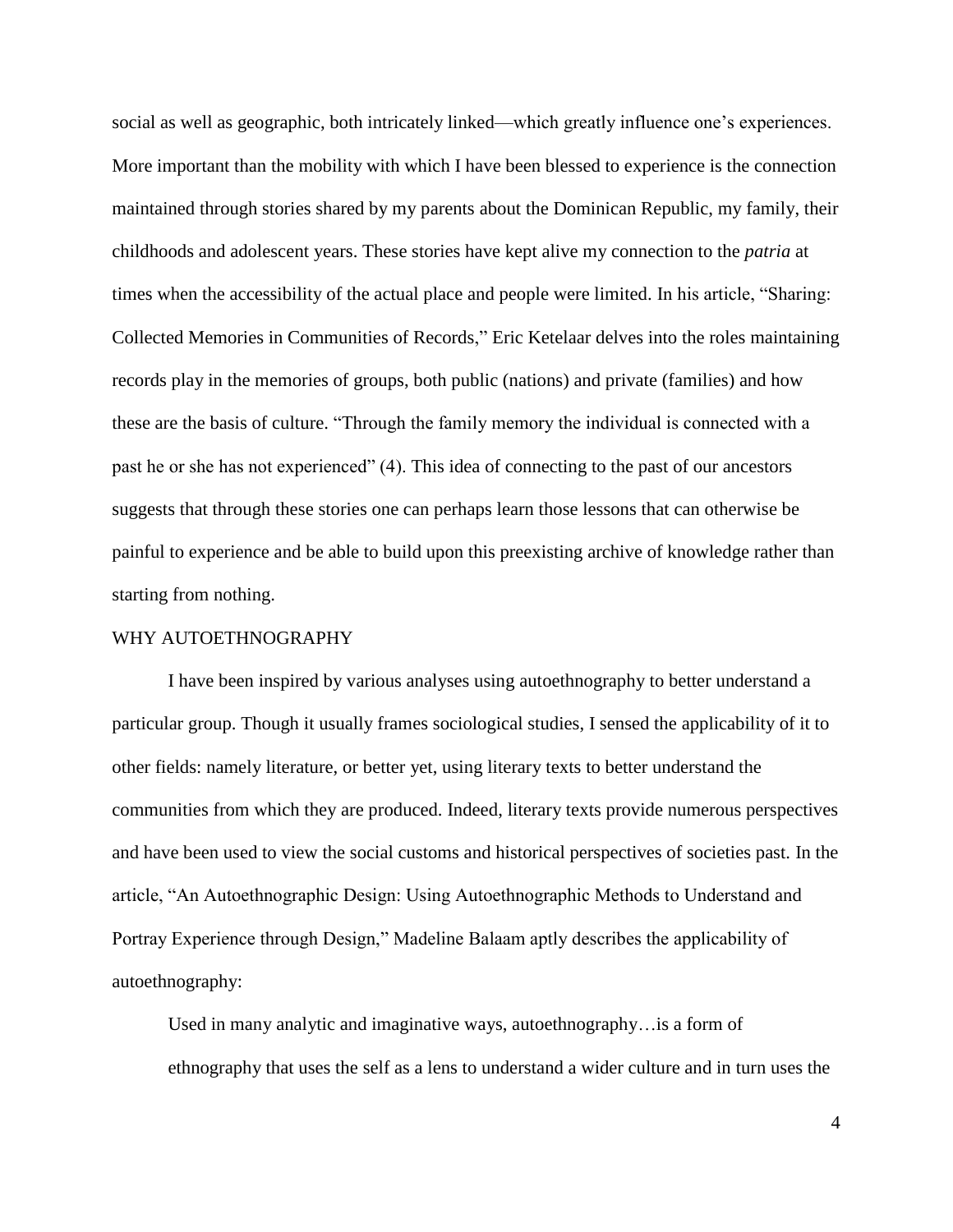experiences of others to better understand the self. [Its] increased use …is reflective of a shift in social sciences to focus further on emotion, as well as an increasing questioning of the generalizability, and objectivity of knowledge. (1)

The very definition as stated here indicates that the self is used to understand the culture and vice versa. That the ideas of self and the larger culture feed off one another, evokes an image of intertextuality, but rather than the interconnectivity of texts, it is the connection of identities. We have distanced ourselves from the assumption that there is in fact one truth, a singular mode in which to view and understand the world. We have stepped away from the idea that the researcher, academician, or scientist are all objectively producing analyses of the data they collect; objectivity does not appear to be attainable. As such, the trend of autoethnography demonstrates this acceptance and the value now ascribed to open, documented acknowledgment of the subjectivity inherent in any intellectual pursuit. The very questions that fuel any intellectual endeavor come from the subjectivity of the researcher, their perception of the world. One must even examine the opportunities that allow some to reach the educational background that allows for these analyses. For my part, much comes from the cultural capital I inherited. The pursuit of education and reading extensively were all tenets of my household. That I was born and raised in the US certainly enriched my education, but I do not doubt that had I been born in Dominican Republic, my education would have similarly flourished as the educational histories of my cousins suggest. The majority of my cousins, if not all, have pursued postsecondary education and have attained degrees in various fields. These accomplishments, while lauded, are not deemed atypical but are rather expected.

The format in which autoethnography is conducted is not quite solidified, perhaps due to its newness or due to its "questioning of the generalizability…of knowledge" and thus how one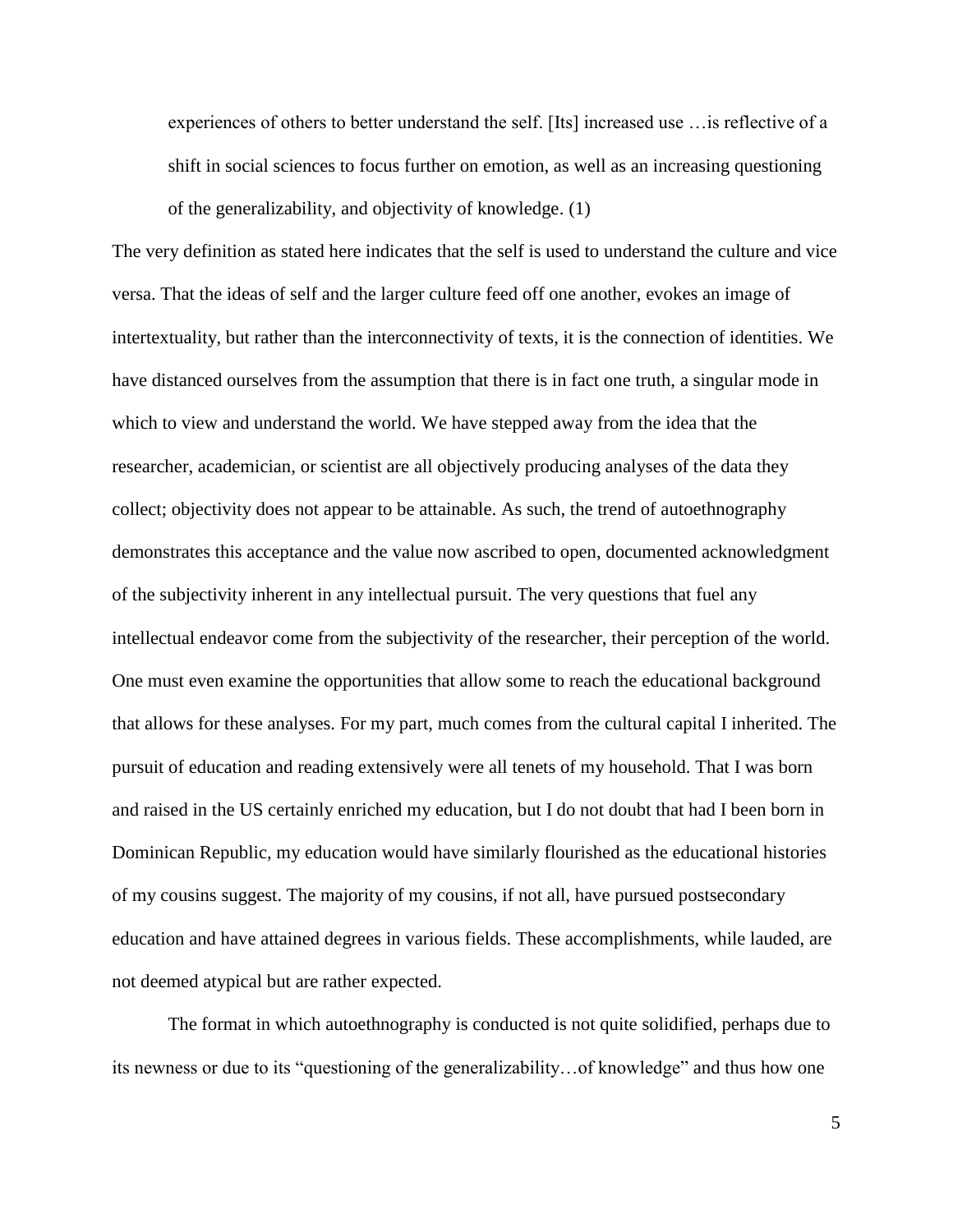can attain it. The focus of the field can differ as Sarah Wall points out in "Easier Said than Done: Writing an Autoethnography":

Autoethnographers vary in their emphasis on auto (self), -ethno- (the sociological connection), and –graphy (the application of the research process)… Although some consider a personal narrative to be the same thing as an autoethnography… others use autoethnography as a means of explicitly linking concepts from the literature to the narrated personal experience…and support an approach as rigorous and justifiable as any other form of inquiry…Examples of this emerging method reveal that autoethnography has been used as a way of telling a story that invites personal connection rather than analysis, …exploring issues of personal importance within an explicitly acknowledged social context, …evaluating one's actions, …or critiquing extant literature on a topic of personal significance… Autoethnography might be more of a philosophy than a welldefined method…so there remains considerable creative latitude in the production of the autoethnographic text. (39)

Its "creative latitude" is perhaps what first drew me to its applicability, the ability to mold it to best accomplish the task. The aforementioned interconnectivity between self and culture implicit in the field of autoethnography compels one to look to other ways in which to contextualize self and cultural identity. "…[S]ome researchers produce narrative autoethnographies that blend fiction and real life…thereby crossing the border between art and science" (Balaam 1). Similarly I intend to conduct my own autoethnographic interrogation of these texts, "blend[ing] fiction and real life" and blending the analysis of my life with those of the fictional characters in the texts. Alongside an analysis of my life and the circumstances that have helped define my identity, I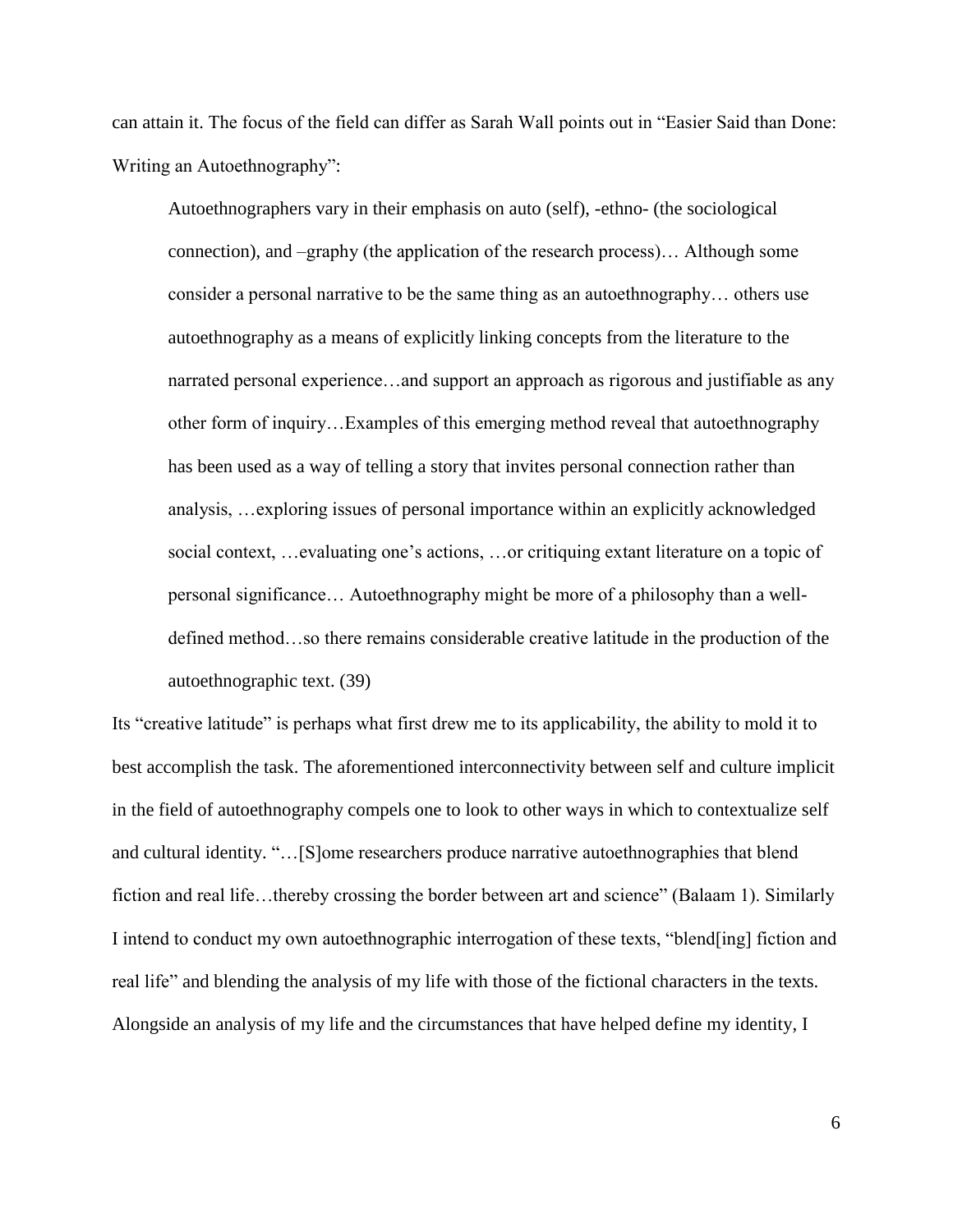will probe these texts for the ways in which they might portray identities of *dominicanidad* in an attempt to convey the complexities behind identity formation and its multifaceted intricacies.

While I intend on analyzing my experiences in conjunction with the analysis of the texts, it would be irresponsible of me to knowingly convey a persona of someone aware of all my biases; it is my duty to acknowledge that there are still shortcomings as a researcher or biases that I may still hold and of which I am not aware. I will differentiate the sections from the texts distinct from my own by conveying my reflections through the first person hence making visible the distinction between fiction and life. This very work will demonstrate a dialogue between the texts and me and attempt to provide a better understanding of the multifaceted aspects of *dominicanidad*.

Chapter 1: Laying the Groundwork

#### THE DOMINICAN DIASPORIC LITERATURE

Both Loida Maritza Perez's and Nelly Rosario's works are considered as part of the literature of the Dominican diaspora. That the works of both Perez and Rosario, along with Angie Cruz, were published by "major US publishing houses attests to the high degree of vibrancy and recognition that the literature of Dominicans has acquired in recent years" and the growing academic and scholarly work around their texts convey that their value has not been unacknowledged (Moreno 101). Despite the fact that Dominicans have been immigrating to other countries for a long time, an influx left the island after the demise of the dictator Rafael Leonidas Trujillo, greatly influencing the population of Dominicans in the United States. Until the emergence of Junot Diaz's and Julia Alvarez's literary generation, much of the work of Dominicans was written in Spanish, making it inaccessible to the majority of the United States. For many, having left their native country for New York, the proximity to the island allowed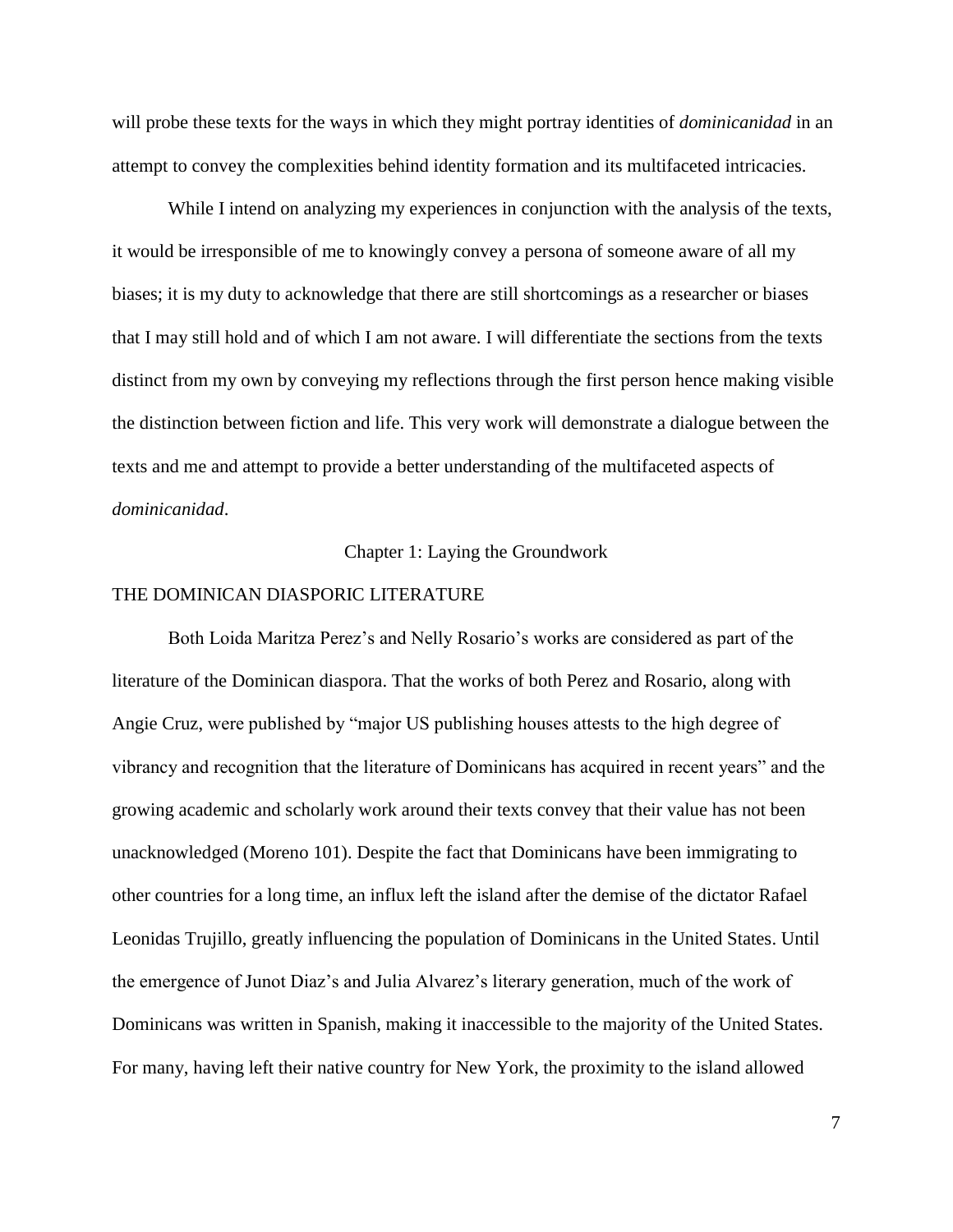some to return often and continue their connection to the homeland. The back and forth existence of these migrants resulted in a hybrid identity for some, a "[suspension] between the two countries and [thus occupation] of the liminal space…[an] in-betweenness…the simultaneous belonging to both and unbelonging to either of the systems, which reflects the migrant condition" (Majkowska 114-116). This loss of identification through belonging to a place, this loss of home, is explored in much of the works of diasporic groups and is certainly evidenced in the works of Dominican American authors, including Julia Alvarez, Angie Cruz, Junot Díaz, as well as the authors focused on in this study. Their works portray characters who are forced to negotiate the loss of home and adapt their identities to this new hybrid space. It is to best represent or mirror the in-between status of this hybrid space that Majkowska suggests these authors use the mechanism of magical realism. "Carpentier believed that the spirit of the Latin American culture, namely the mixture of cultures, is impossible to be expressed without the use of magical realism. Thus, it may be concluded that the magical realism has been employed to discuss the migrant condition of in-betweenness" (120). The use of magical realism allows for the crossing of boundaries between what we perceive as the real world and the world of the supernatural and as such is an astute way of placing the reader in a similarly liminal space.

Not only must they navigate being Other in the new land but the statuses of the immigrants change on returning to the homeland. Perez expresses this relationship to home in "Voices from Hispaniola":

"Home" becomes even harder to define when one is also considered an outsider in one's native country for having lived abroad. Such perceptions leave us feeling neither authentically Dominican nor American… [It] is up to each of us to define for ourselves what those terms mean. I don't even tie the concept of home to a specific land mass. For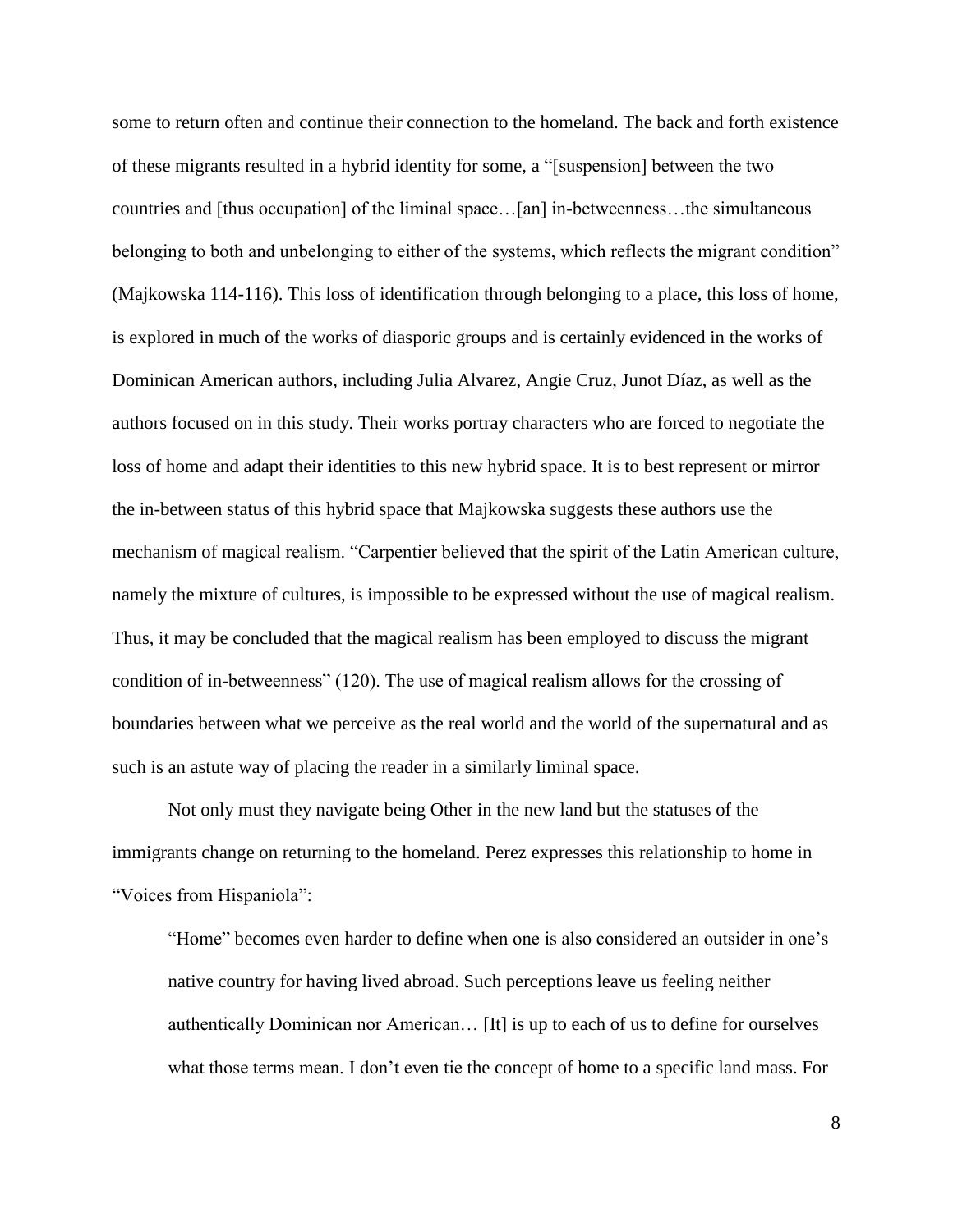me, 'home' is an abstract, psychic space with which I render as 'home' any place I choose to inhabit. (74-75)

The difficulty in defining "home" is a prevalent theme in the works of these authors in which the protagonists work to reorient their identities away from a particular country or place and toward a "psychic space" on which they can base their ideas of self. Julia Alvarez's works too demonstrate the necessity to reformulate identity for those who lose the physical "home" by immigrating: "[The characters of *How the Garcia Girls Lost Their Accents* are] in search of the secret ingredient that has been missing from their lives [since leaving the Dominican Republic]… [are] intent on finding [their] true [selves], the idealized place within [them], the cut-off limb the memory of which still lingers and hurts" (Cheverşan 86). In returning to the island, the protagonists envision reconnecting to their sense of self tied to the very island but are confronted by the realization that they are "living between two competing systems of cultural consciousness, awareness, representation and expectation" and that as such they are now Other there as well (87). This dissociation of "home" to a physical place in which it is housed in the mind renders the idea of self more fluid, able to accommodate memories as well as the shifting self-perceptions that experiences engender.

In addition to this redefining of home, there is a tendency to portray multiple voices in the texts, representative of the multiple immigrant, and human, experiences. Perez notes,

...having recognized reality as a multifaceted thing—I write from multiple, contradictory perspectives and in no way set out to define what a specific reality might be…I refuse to provide …[an authoritative] narrator and leave it to readers to decide what are the essential truths or realities within the text. …I want the act of reading to be as disconcerting for the reader as living life is for the characters, who, being immigrants,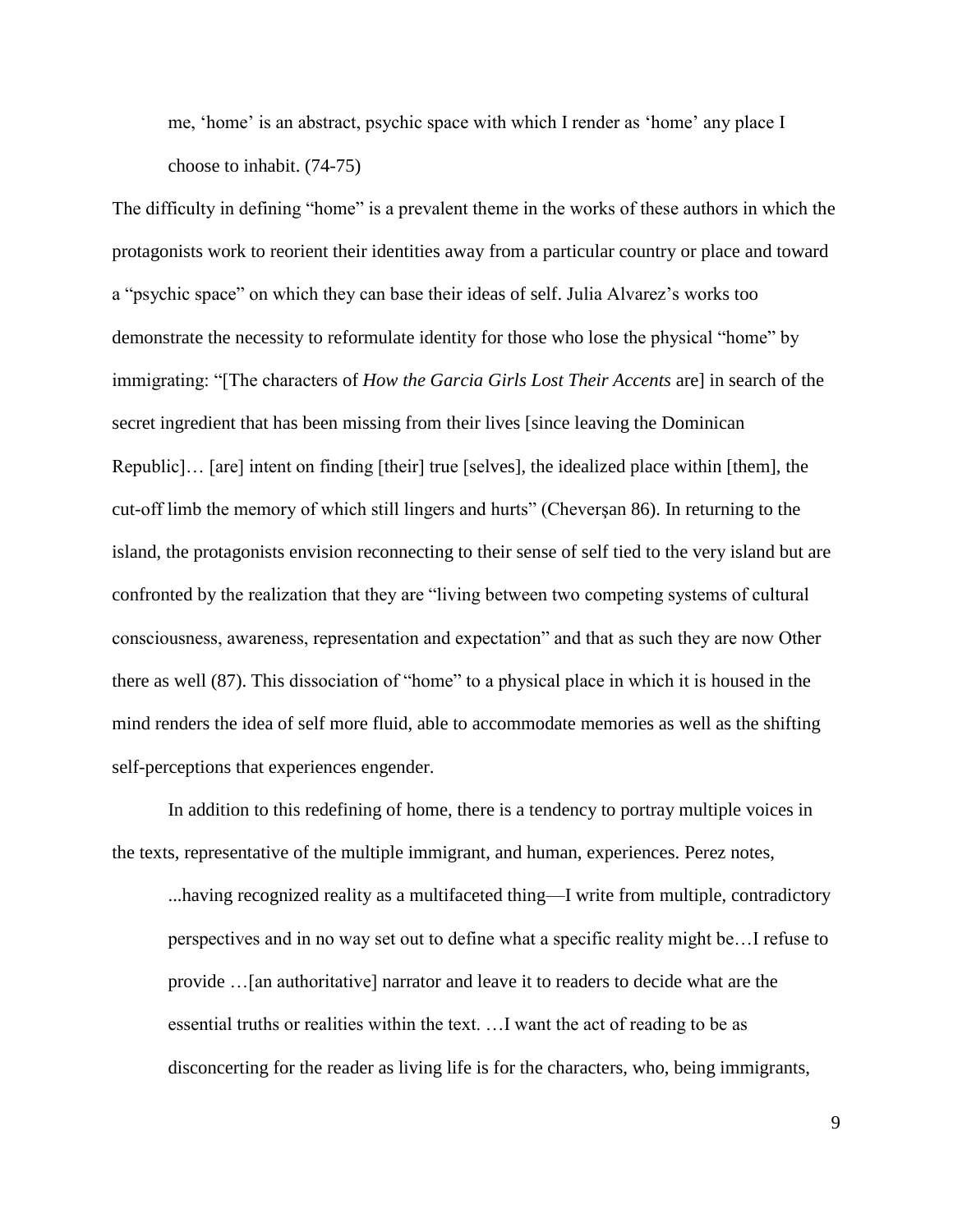can take little for granted and are perpetually forced to reevaluate not only their lives but reality as well. ("Voices of Hispaniola" 76-77)

The inclusion of multiple perspectives not only demonstrates the myriad ways in which immigration affects different people and the multiplicity of life, but the multiple factors contesting and coalescing to create identity. Perez's decision not to present an "authoritative narrator" in order to allow for a more open-ended reading of her work mirrors Cheveresan's description of Alvarez's refusal to end a story with all concerns resolved and questions answered:

Alvarez's novel does not have a happy Hollywood-like ending. Identities are not yet complete and Americanization does not quite turn out to be the key to ultimate fulfillment. Neither does the Island, romantically (and theoretically) invested with regenerative power. There are still uncertainties to fight in both territories, questions to answer, decisions to make…Alvarez proves to be an ambitious writer, whose aim is that

of capturing as many hypostases of the transnational individual as possible. (92) Ending without necessarily resolving all the issues that surface throughout the plot is indicative of the ways in which the authors view identities. Not only are our identities constructed from varying perceptions, connections and circumstances, but they continue to reconfigure as we navigate our lives.

#### MY AUTOETHNOGRAPHY

I have long been attracted by the idea of identity formation, how it is informed by so many factors. Perhaps too my fascination stemmed from the ways I had to negotiate aspects of my own identity, not only with myself but with others. Both my parents were born and raised in the Dominican Republic, in a region called El Cibao. Unlike many who immigrate to the United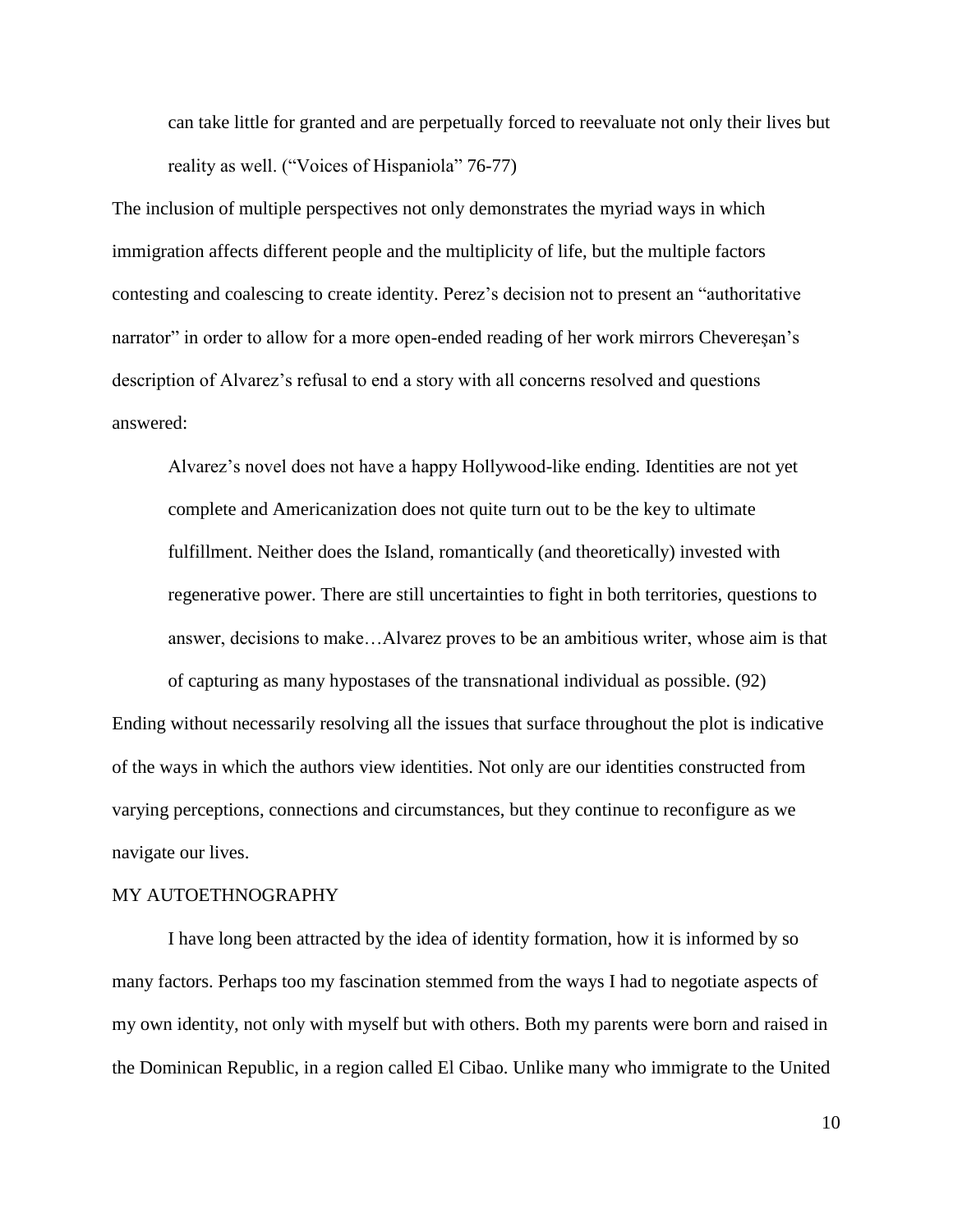States however, my family was not solely prompted by economic need; they were in search of other dreams beyond employment. We would often return for summer visits to the extended family, which is quite large (64 first cousins, or *primo hermanos*, thus far); these visits not only allowed me glimpses into the lives my parents held before leaving their homeland, but also allowed the stories of the family and virtues inherent in them to be more securely attached to persons and place. My person has been informed by my family, what it means to be a part of it, the expectations that have always been connected to the family, but also by what it meant for my parents to come here, the dreams they went in search of and the dreams that they had to lay down. Growing up, I often had to defend what I aligned myself to, Dominican or American, to cousins who themselves shifted from one to the other, yet I define myself as a Dominican-American Gonzalez.

I speak often of my family because their dreams and experiences have informed how I see myself and the world around me. But also, in examining their conditions I can understand the ways in which I have been highly privileged in certain contexts that perhaps others have not. That I have had opportunities to travel, to visit not only my family in the Dominican Republic but other countries, I know is intimately linked to my privilege. My mother too, as a young woman, was provided the opportunity to travel to Europe, South and Central America, and Canada, a leisurely activity of which not all are able to partake. In a family of over a dozen children, she was not the only member granted the opportunity to travel. Several of her brothers studied outside of the Dominican Republic. From both sides of my family I have inherited much cultural capital, which allowed me to value education from the moment I could comprehend the words. My mother instilled in me the love of reading the classics at an early age. I remember an instance in which I was reading a contemporary novel; my mother, while acknowledging the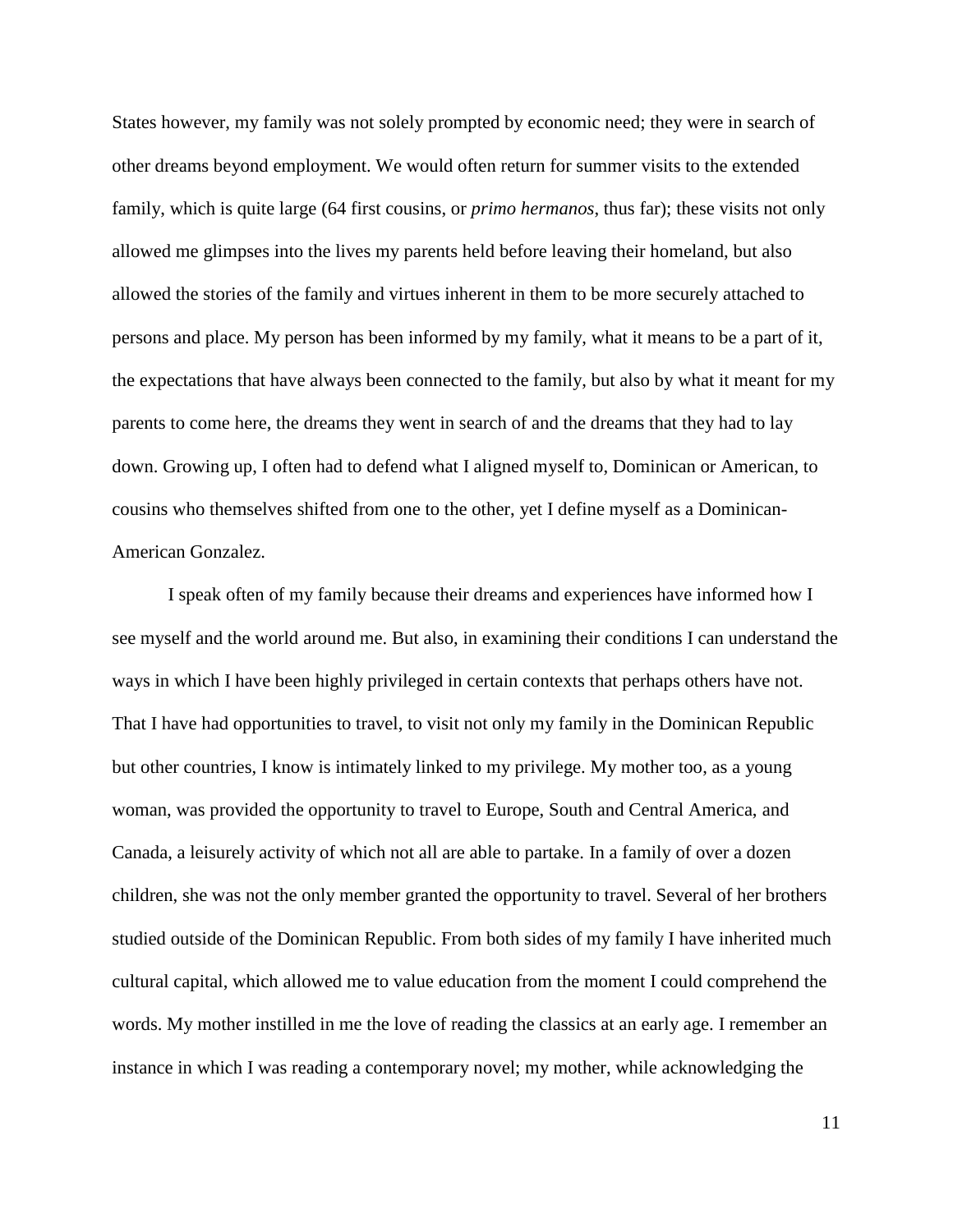importance of all literature, urged me not to forget the classics. While this may have underscored the ways in which some works are read as Literature and others are not, my mother's stance both allowed for my continued adventuring into other works and that I maintain a respect and curiosity about what came before. Beyond expanding our minds through literature, my parents made sure that we had access to additional sources of learning. On weekends and in the summer, they enrolled us in courses for: music, violin, clarinet, and singing between the two of us; athletics such as a summer of tennis and a number of years in swimming; mathematics; public speaking; even a class on study skills etc. to supplement what we learned in the classroom. College was never an option. It was a duty as a member of my family, an expectation of this generation. Growing up, I often heard of the intellectual leaps that my cousins had accomplished here or in the Dominican Republic and my parents nudged us towards the same path.

To understand and hence always keep in mind that there are hierarchies of privilege, I need to delve deeper. Though I am not white, I am nonetheless of slightly lighter skin color than the generalized image of the Dominican. I often wonder at how, had I been a darker shade, my experiences would have been shaped differently. Though I have had moments where I felt unwanted, the numbers are few and I suppose it is partly due to my *leche con café* complexion (one of the ways in which my family differentiates between color is in reference to coffee along with the india clara, indio, etc. that is used in Dominican Republic). In Dominican Republic, the color of my skin and that of my family is certainly one aspect that provides my family with privileges and access to opportunities that may be barred to others. This and that I am easily recognized as a member of the family when I visit Conuco I suspect frame how others in the community respond to my presence. That I am American they always know somehow, but I have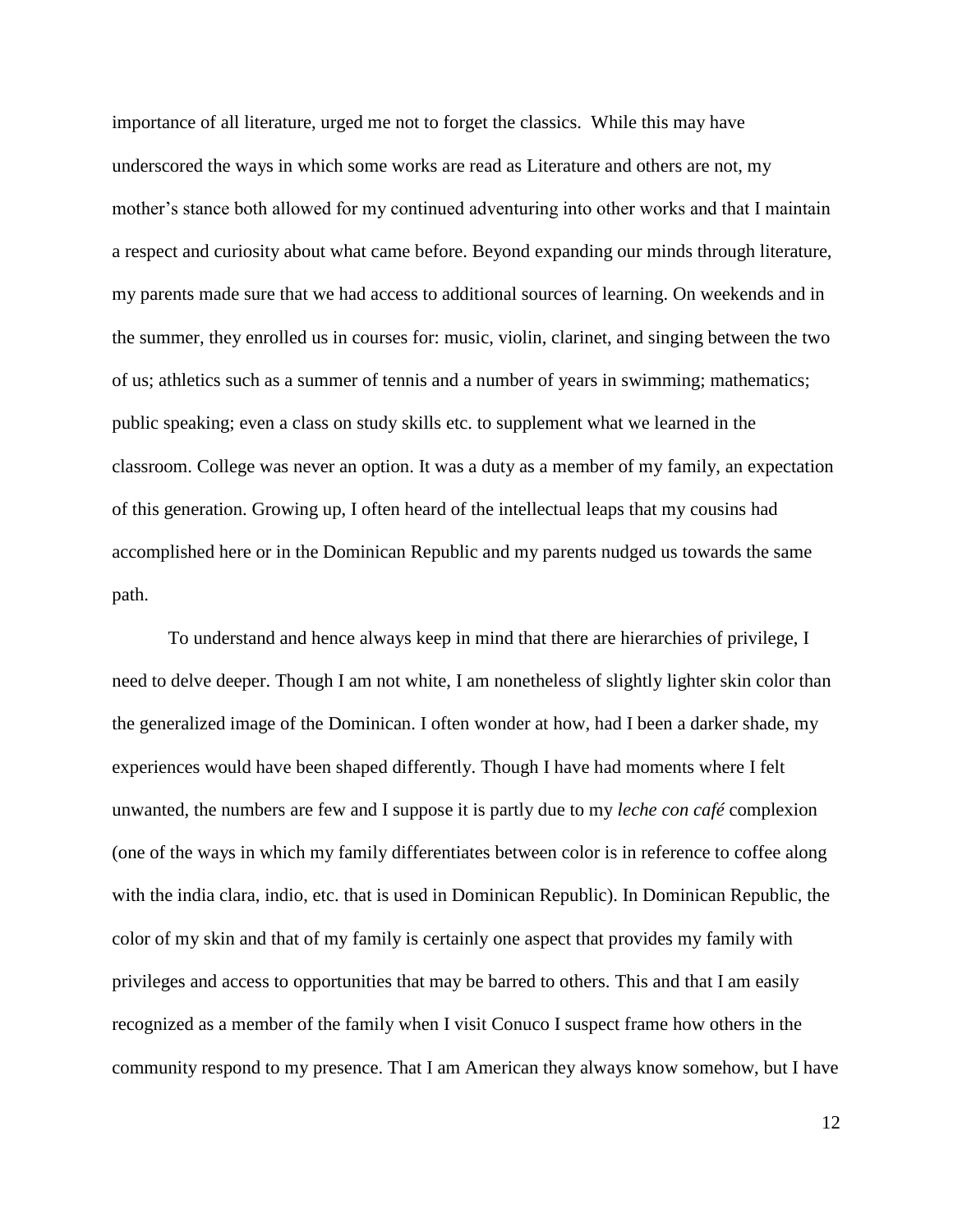not faced the derision others do on their return for being "dominicanyork." In her article analyzing Angie Cruz's *Let It Rain Coffee*, Marisel Morena explores the perceptions of Dominicans who left the island, and quotes Patricia Pessar:

More recently, the image on the island of Dominican immigrants and *retornados* has turned far more alien and sinister…in the '80s [they] were fondly called…*ausentes*…Today's more popular terms—'dominican' (rather than … 'dominicano'), 'dominicanyork'… and 'cadenu' (a gold necklace wearer, an allusion to drug kingpins and pushers)—serve to highlight the social distance…between [Dominicans]...and returnees. (103)

Perhaps the bonds my parents maintained with their family in the Dominican Republic, that they always returned with us, and the stories they in turn shared with their siblings about us (the act of sharing family stories works in both directions), enabled my family members to not concede to this growing stereotyped image of the Dominican American. I may not speak Spanish with the same fluency as they do, though it has improved over the years, may not understand all of the references to which they allude, may not even hold the same political views (what family does?), but I do not feel as an outsider in my family.

The fact that I often do not meet stereotyped images of the Dominican has led to many conflicting moments in the US. Others of Dominican descent have explained to me that I am not Dominican, despite having generations of family grounded on that island. My distaste for some types of music and baseball created moments of frustration for others who stare blankly at me because I do not fit their narrow definition of a *dominicana*. I was told by a member of my high school class, for whom I was editing a Spanish paper, that unlike other US born Latinas such as Dominicans, my Spanish was well accented. After informing her that I was in fact of Dominican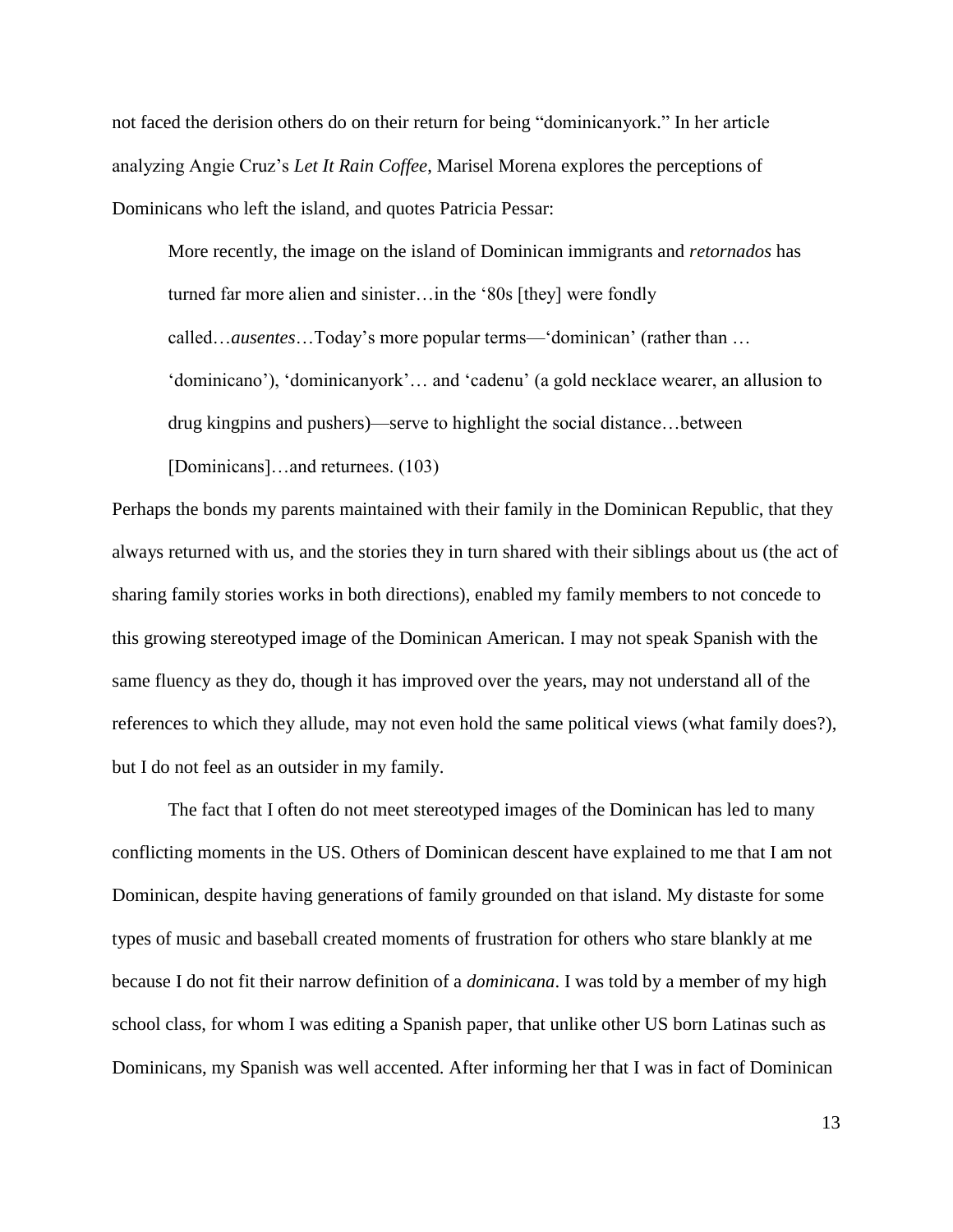descent, she expressed many apologies. A more recent occurrence ended an acquaintanceship. This person, who was once within my social circle, began expounding on the frustrations he has felt in working with Dominicans for their overall obnoxiousness, ignorance, etc. After arguing the point that one cannot generalize an entire population based on a few encounters, I was told that my family and I were exceptions and therefore my point was not valid. I list these to indicate the times I have had to contend with the stereotypes that have so firmly attached to the Dominican immigrant.

The image of the Dominican as poor and uneducated is a constant affront to my family identity, but also to what I know of any population: that generalizations are poor forms of understanding people; that a lack of formal education does not imply stupidity or ignorance but usually the systemic, social and economic constraints which disadvantage certain groups and perpetuate their conditions for generations to come; that poverty is another aspect of the historical oppression of certain people; and that each and every population encompasses a myriad of personalities and identities.

While it was my father's dream of singing that inspired him to move to New York, there were other, larger factors that played a role in shaping not only his but the migration of other Dominicans to the city and other parts of the United States. Though Dominicans have been migrating to the United States before the 1960s, the largest migration of Dominicans occurred in this time, a direct result of the assassination of Rafael Leonidas Trujillo, the United States backed dictator who ruled from 1930 until 1961. During his tyrannical reign, Trujillo greatly restricted the movement of people both within the country and to other parts of the world. After his assassination, restrictions on travel loosened, allowing a larger number of people to leave. "While by far of those who have emigrated have been driven by a desire for economic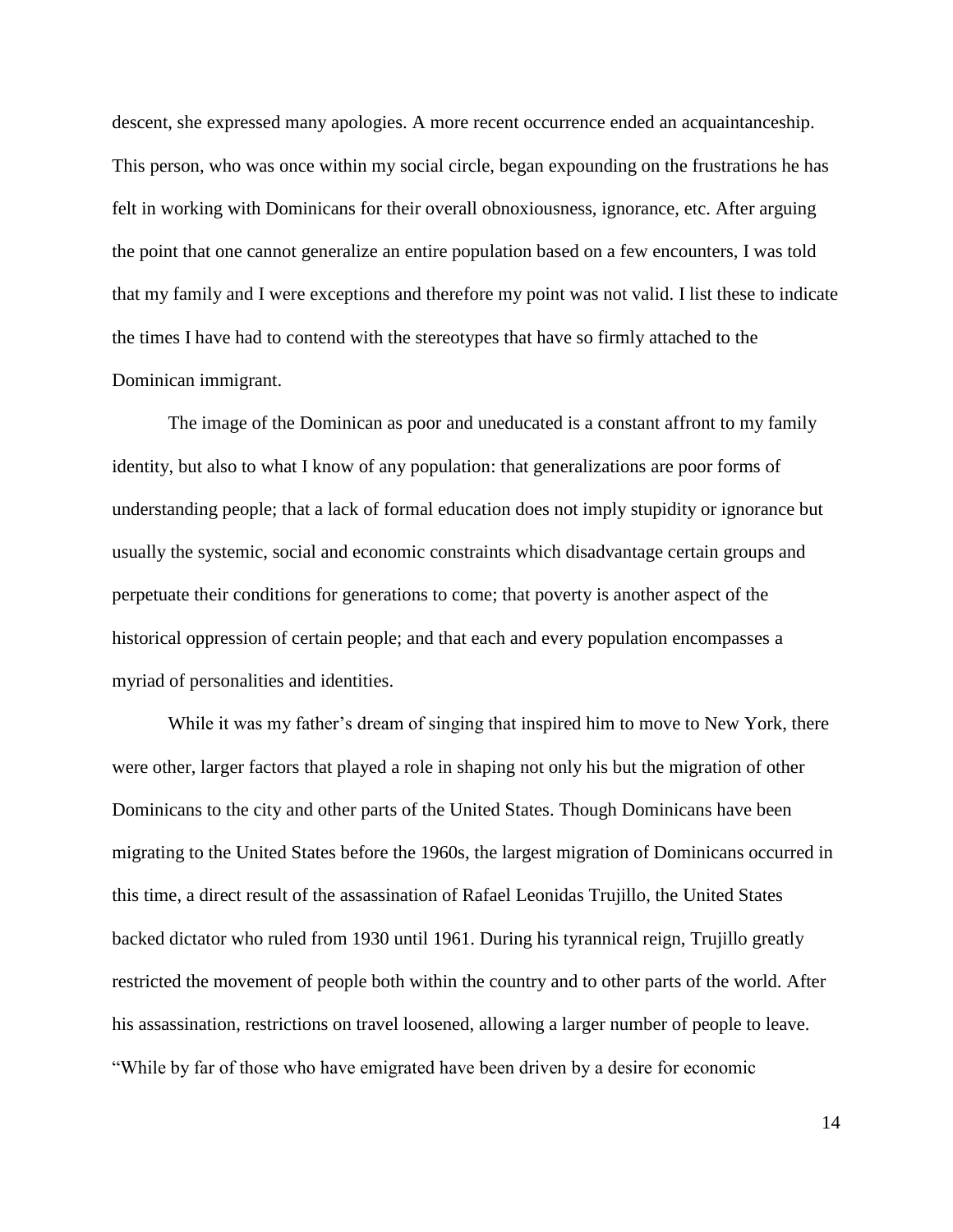progress—an improved income—the earliest large-scale migration from the Dominican Republic to the United States generally, and New York more especially, was politically motivated" (Krohn-Hansen 31). Indeed, due to the restrictive policies of the previous dictator and the then unrest, uncertainty, and instability of the regime under the dictator's puppet, many who could leave the country did.

After Trujillo was assassinated, the country could finally freely elect its own president. When they did so in 1962, they democratically elected Juan Bosch as the leader of the country. However, a military coup forcefully removed him from office only seven months into his presidency. Many fought for the return of their elected official but could hardly be expected to win against the military and the United States, which, for the second time, came to occupy the Dominican Republic (the first time was in 1916 at which point they trained the military, amongst the ranks, a young Trujillo). US intervention ensured that Juan Bosch would not be permitted to do the job for which he had been elected and instead secured the rule of Joaquin Balaguer. Balaguer was not unfamiliar to this role; during Trujillo's regime, Balaguer served many roles for the dictator: puppet president, speech writer, propaganda writer, essentially the intellectual aspects Trujillo needed to continue his reign. Thus, though the dictator was dead, his hold over the nation continued in this new form. Balaguer would rule intermittently between 1966 and 1996; "[h]is first twelve years in power (1966-78) were violently repressive and have been described as 'Trujillismo without Trujillo'" (34). During this time, there was great unrest throughout the country, no less so in the capital where civil war broke out.

I try to imagine what it must have been like for my father there, during the unrest at which point he had been studying at Universidad Autonoma de Santo Domingo (the first university of the Americas). Seeing what the war and general civil unhappiness brought to the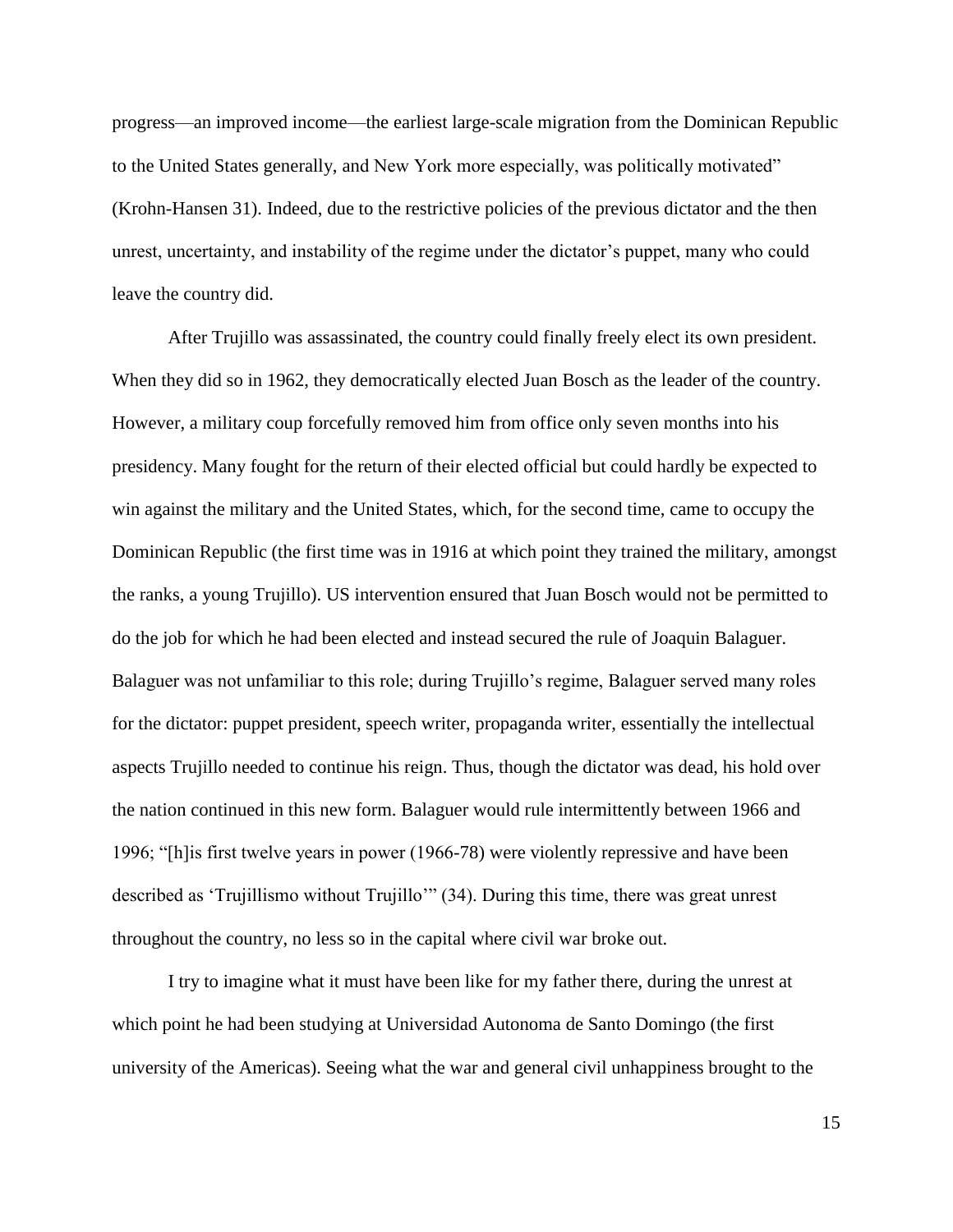citizens and after living most of his life under such a repressive dictatorship, I wonder if he looked at his current track and thought it futile. Did he sense that though he might graduate, employment was becoming increasingly difficult to secure? "[I]n spite of the national growth, a large number of Dominicans, including graduates, actually saw their meager incomes fall during the 1970s" (35). Perhaps the allure of singing was simply too strong, pulled too intently on his heartstrings; perhaps it seemed a better alternative, promised a happier future than what he was witnessing there in the capital. Witnessing the mass exodus of his peers who travelled to the US in hopes of better opportunities, Papi too sought the promise of America.

Things continued to grow bleak in Dominican Republic. Wages decreased to about a quarter of what the counterparts in the US were, and so people moved to where they could pursue a brighter future. They moved for a chance at better wages, better living conditions away from the violence of the Balaguer presidency, and toward opportunities promised by the American Dream. To an extent, I suppose, my father bought into that dream, the chance to make it, and what better place to try than New York, New York.

At the time that Papi journeyed to the United States, there was an ongoing influx of immigration, not just from the Dominican Republic, but from other parts of Latin America and the Caribbean as well as Eastern Europe and Asia. New York of course had always been an immigrant city, the first stop for many from Europe and other areas who wished to find happiness in this new world. In the earlier part of the nineteenth century, New York had seen the arrival of African Americans, who came north in what is known as the Great Migration, and Puerto Ricans. The city was home to many immigrants and newcomers all trying to succeed in the American dream.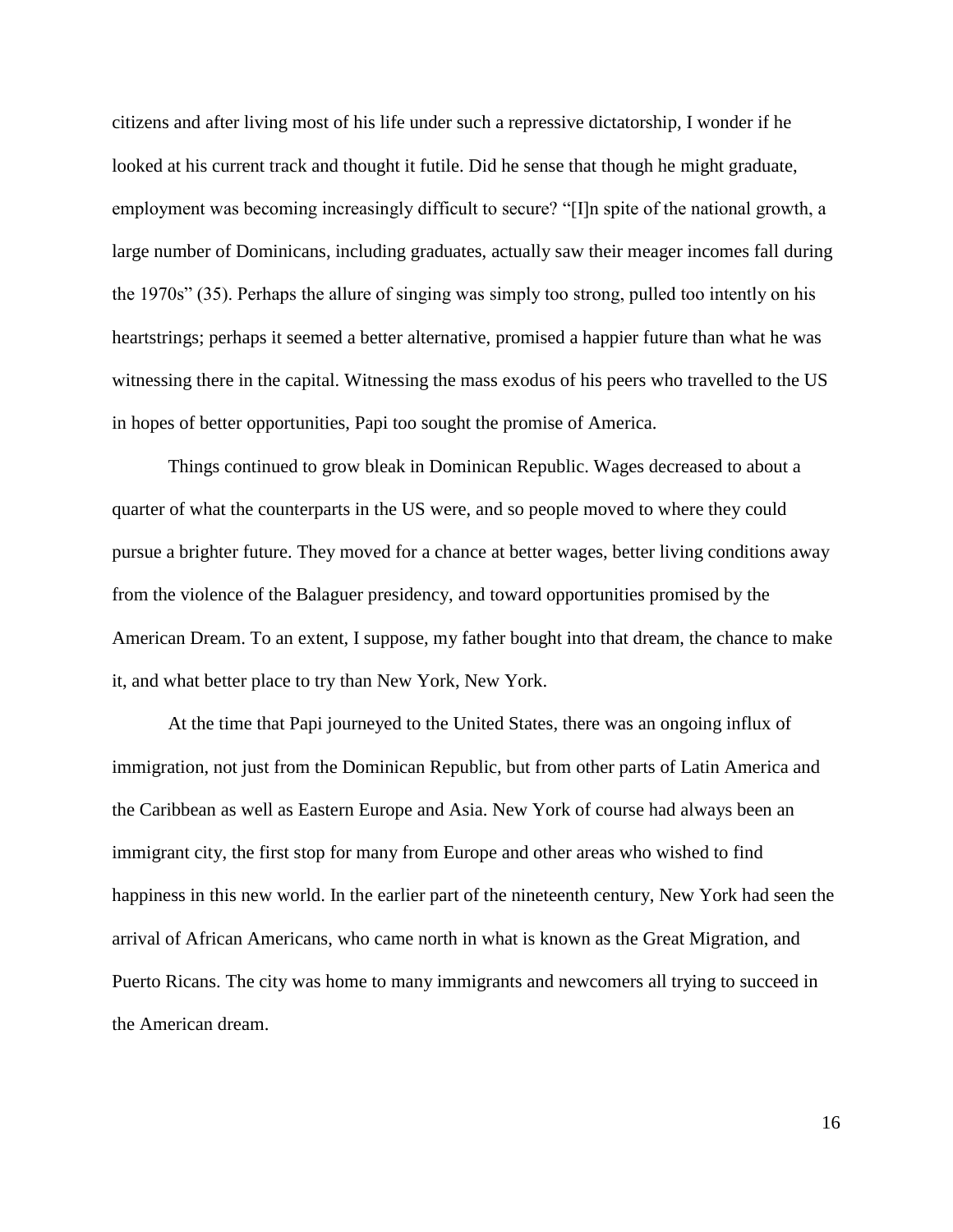Papi initially stayed with family, first a cousin and later his younger brother. Having family already settled in the states provided a necessary base from which he was able to cull invaluable knowledge about the community, culture, driving skills, and where to find employment. In turn, my father was able and more than willing to help other members of the family to acclimate as they made their trek to the United States. "Earlier immigrants and their descendants often play the role of 'hosts' to the new arrivals, passing on lessons about New York and the United States" (Foner et. al 42). Indeed, this pattern of immigrants arriving, settling down and then providing the next wave of immigrants with the necessary skills for survival and success is what has helped form many institutions in the city.

Arriving in New York in the late 1970s must have been quite a shock to my father. At the time of his journey, he was 27, and, as I imagine him, a bright-eyed youth, ready and eager to do what was needed to reach his goal. The New York of the '70s, the one where Times Square was the last place to take a family, where evidence of drug use and the sex industry were prevalent, was much different than the one promised to those who would dare to take the journey.

Despite the initial disappointment, Papi persevered. Amidst working manual jobs in the garment district, he searched and found many teachers and singing coaches who would help him hone his craft. Not only had he been enrolled at the Escuela de Bellas Artes in San Francisco de Macoris in the Dominican Republic, in New York, he trained at the Television Art School, once located at 743 Eighth Avenue. From there he trained under the tutelage of three private instructors. As he continued to excel in his classes, his teachers would sign him up to many competitions; some he would win, others he would not, but through it all he did it his way.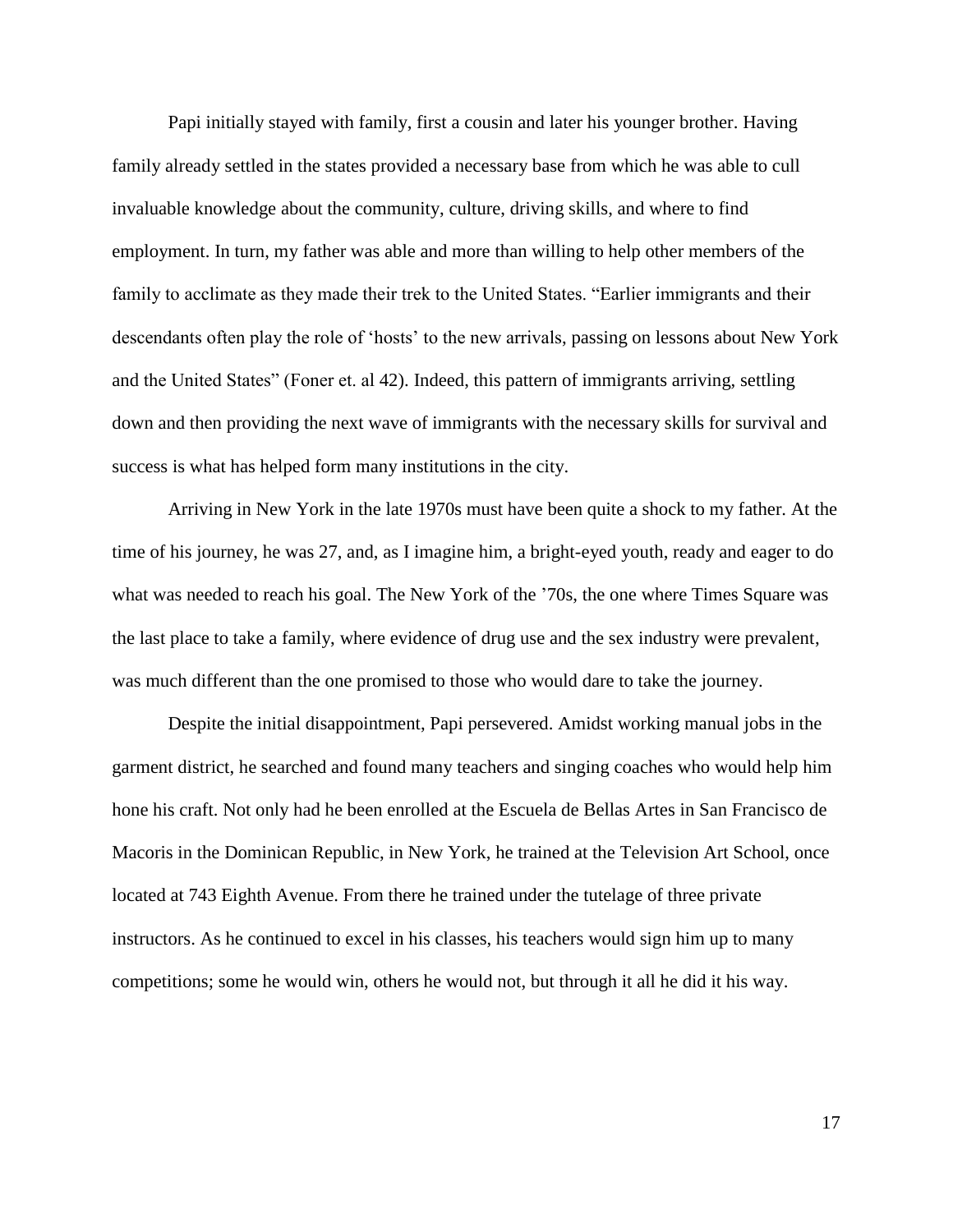#### Chapter 2: THEIR STORY: Home

My father and later on mother were only two of an influx of Dominicans who, in their search for better lives, left *la patria* in pursuit of different opportunities. Joining this group are the characters of *Geographies of Home* and *Song of the Water Saints*, in which we follow the matrilineal descent of those who journey from *el campo* of the Dominican Republic to New York City. What is perhaps most interesting about these novels is the damaging effects to which the silencing of familial past exposes the subsequent generations. In "Voices from Hispaniola," Perez comments on the importance of the sharing of stories in which "histories and knowledge" are transmitted: "[The purveyors of stories] …wield a lot of influence, not only by the stories they pass on but also by those they withhold. It is this selective sharing and willful withholding of certain histories which leads to many of the conflicts within *Geographies*" (70). In some instances, this silencing is self-imposed while in others this loss of connection is inherited, forced upon the characters by those members whose responsibility it is to transmit knowledge. In both instances, we are made privy to the damage that results. We see characters at a loss of self or belonging, or those doomed to repeat the errors of their ancestors without the knowledge that this path has already been attempted. Some try to break the silences on history, reaching past the veils of silence so long imposed. The methods by which silence is broken are varied but the gaze plays a significant role in bringing about self-reflection resulting in an awakening of family history. Through the act of gazing, some of these characters begin to grasp the extent of the loss and are able to begin to piece together parts of their family history to secure a stronger self.

#### I. *Geographies of Home*

*Geographies of Home* by Loida Maritza Perez is the story of one family, their struggles to reframe their history and find a sense of home. The story focuses on Iliana's journey of self-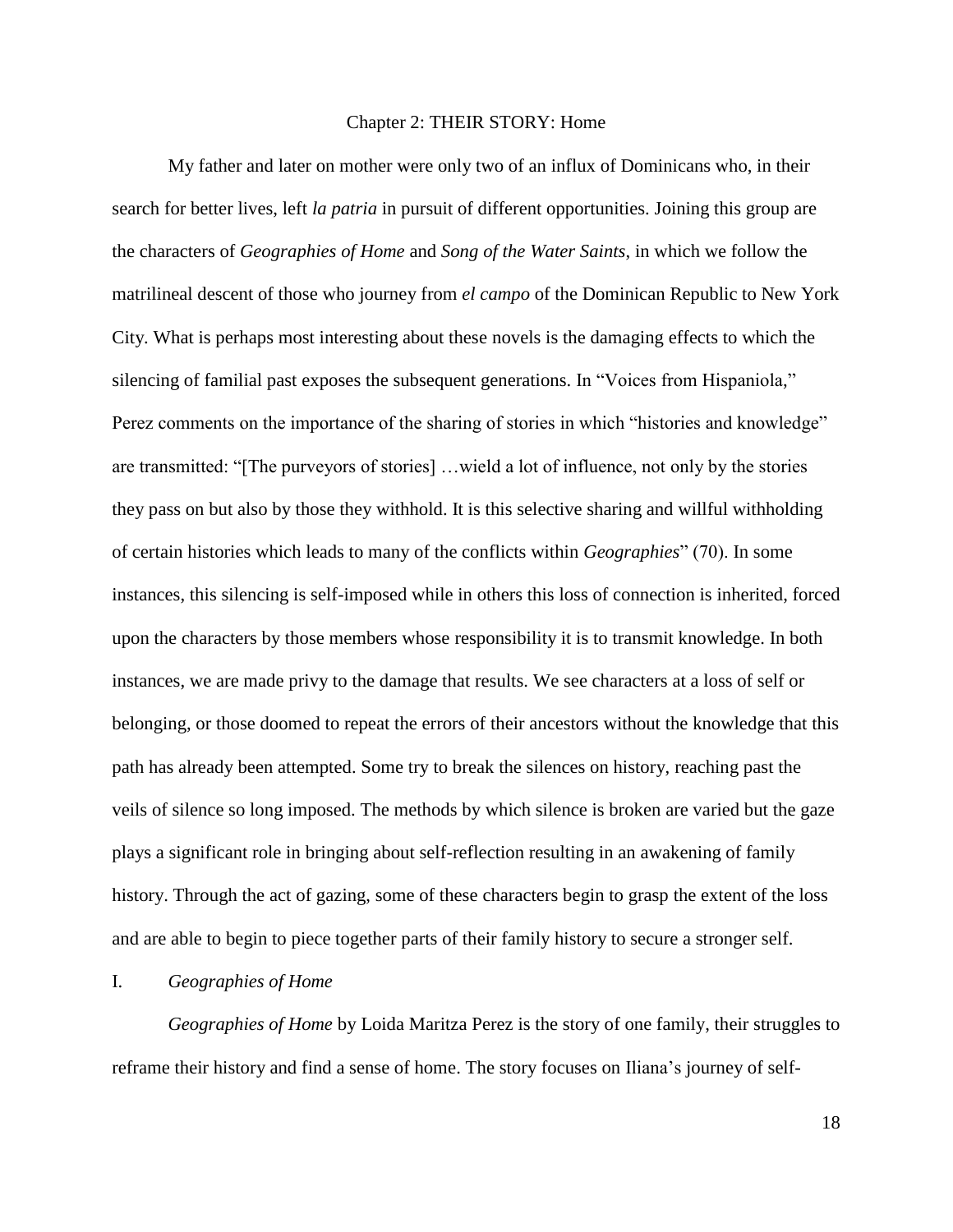discovery while also demonstrating the growth exhibited by different members of her family: Aurelia, her mother; Papito, her father; her eldest sister Rebecca, who was the first to move to the US and through hard work was able to gather the necessary documentation and funds to bring her family to the states; and Marina, another sister who we find is deeply unstable.

Like many immigrants who come to the United States, Iliana's parents came here to search for a better life, for more opportunities with which to provide their children. Their previous lives in the Dominican Republic were not necessarily of absolute poverty nor of economic comfort. In coming to New York, they encounter a never-ending struggle to survive, a continuous sacrifice of self that seems to have little reward. Only recently upon purchasing a house in Brooklyn does the family feel some sense of security. Aurelia had hoped that she had finally provided a home, a place in which the children can feel stable and to which they can feel rooted. It is unfortunate then that having found a place in which to settle down their daughter Marina nearly burns it down in a psychotic episode. But what exactly constitutes a home? Is it the place, the people, or the memories that travel with us and form our sense of self? Through Iliana and Aurelia, we delve into this question:

…Aurelia had not imagined that one of their children would try to burn [the house] down. Not when it had kept them from the streets. Not when it was the only house in their adopted country which they had been able to call their own. Instead, she had expected each family member to feel secure in the knowledge that never again would they be cramped into a three-room apartment like their first or be evicted as they had from their last. But what Marina had conveyed by setting fire to the kitchen was that the house, like the life she had previously attempted to destroy and which her parents had tried to ensure was better than their own, meant little.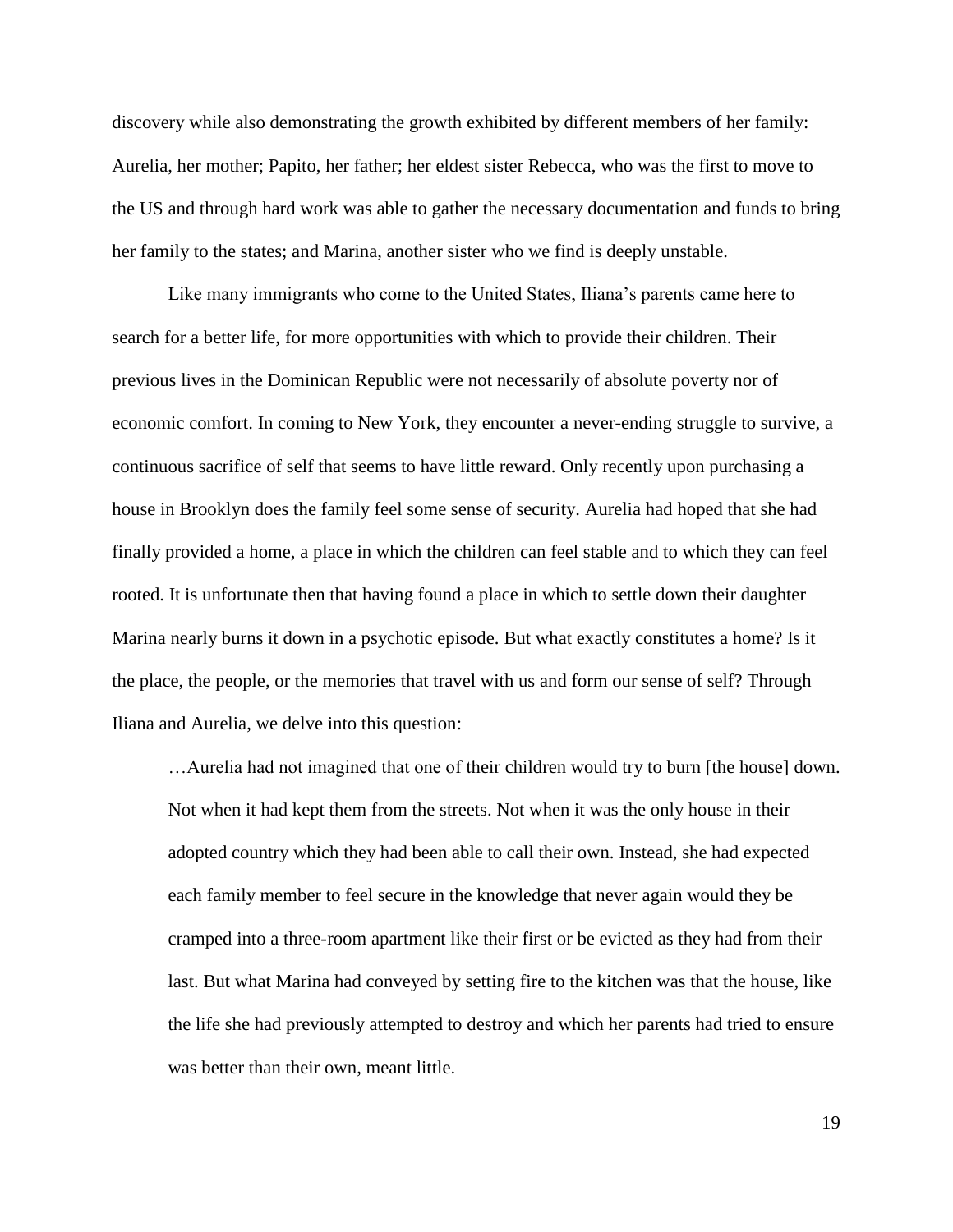…Five years of arduous work had transformed the house into a home, and she was incapable of the strength necessary to begin again or to dream of possibilities after she and Papito had invested all they had in the house which was to be the comfort of their old age, the anchor in their children's lives. (21-22)

At the start of the novel, we find that Aurelia had expected the brownstone to represent home, provide a sense of stability, of family and identity, for her children. Yet the ease with which Marina nearly destroys it compels Aurelia to see that it is not a house which acts as anchor in life but the sense of belonging and feeling of safety and stability which her home could not provide.

Though Aurelia and Papito have reached the age at which most would retire, they continue in the daily toil to support their family. Though they spent years working, dedicating themselves to achieving the American Dream, at this stage in their lives, they have not yet attained the fruits of their labors. True, the home they live in is paid for, an accomplishment many immigrant families work hard to reach without doing so, yet Papito must remain at work to sustain his family and Aurelia remains actively responsible for her children, including Marina whose nervous breakdown has essentially made her unable to live independently. Marina's mental health problems prove disastrous to the family yet they must also contend with Rebecca's refusal to acknowledge the toxicity of her relationship with Pasion, her husband. Pasion beats Rebecca mercilessly and extends the abuse by leaving her and the children in their home, utterly surrounded by filth and chickens. "Having no land, Pasion had converted the top apartment into a coop. In imitation of the American farms he'd seen surrounded by broken plows and tractors, he had cluttered the rest of the house with junk" (53). Despite multiple attempts to pull Rebecca and the children out, Aurelia has been unable to keep Rebecca with her. Their hard work and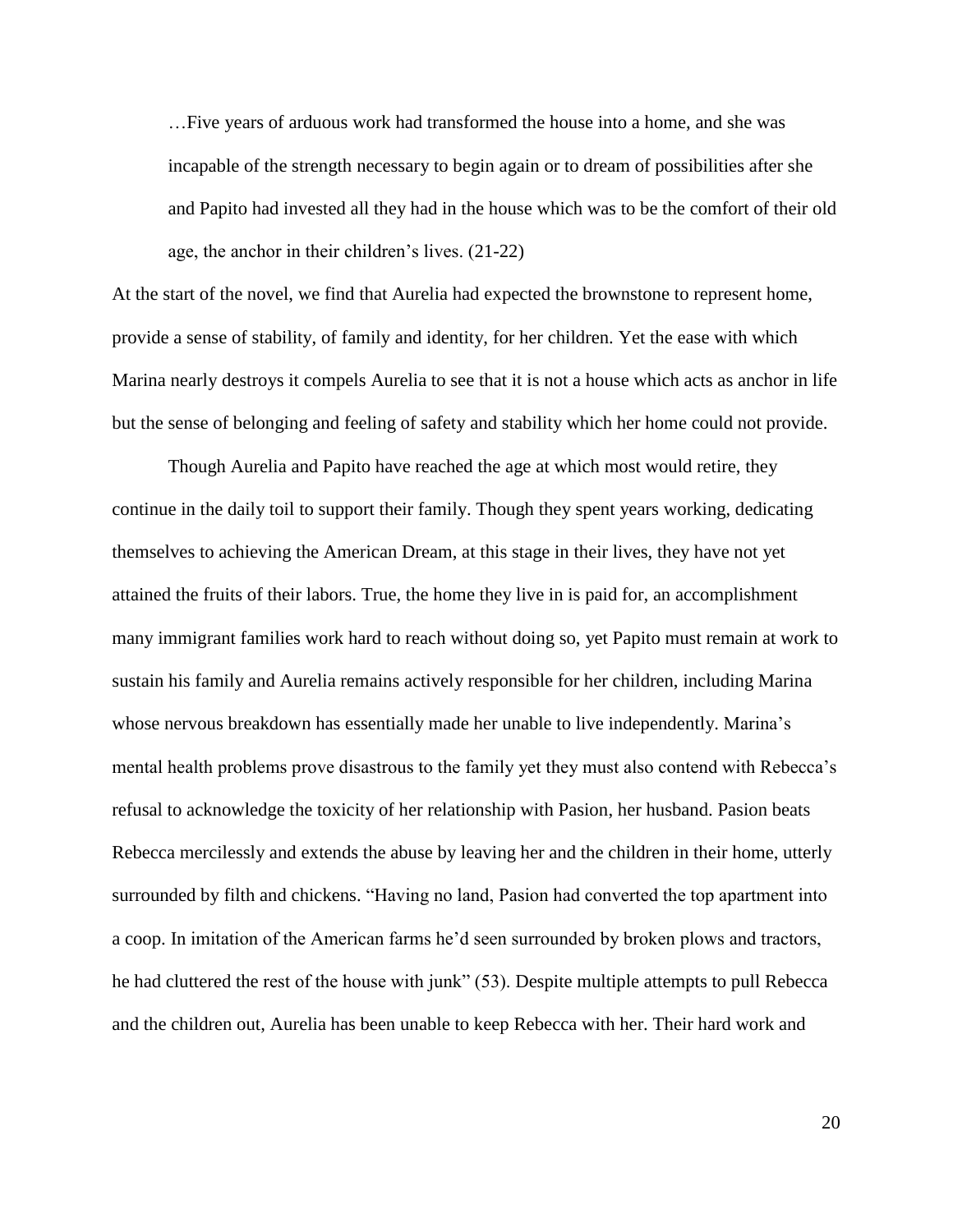sacrifice were not sufficient to provide their children with a carefree life in which they could then pursue dreams of their own.

Of the more than dozen children they raised, only two pursue higher education. Rather than viewing these feats as empowering, some within the family demonstrate disdain and derision. This is especially true of Iliana's continuing education. Perhaps jealousy fuels these remarks, but there is also a sense of fear of not having been enough, of condemnation of their lifestyles, of not being capable of providing happiness and fulfillment in their lives. Implicit in the derisive comments is the sense that as a female Iliana aimed too high—she should have been content to follow in the footsteps of her aunts and sisters: marry and care for her children. Having uprooted the entire family in search of a better life and more opportunities, it seems counterintuitive that Iliana's family does not push for her education. Her brother, Vicente enrolled in college before Iliana but his doing so did not elicit quite the same reaction as hers. That Iliana, a woman, is ridiculed by her family for attending college demonstrates how gender expectations play a huge role in the reactions to her education. Not only has she denied the role that was allotted her by being born a woman, but she has conveyed disdain for that role and those who fill it: or so, perhaps, some within her family feel. So too, the lack of formal education or cultural capital of her parents could have narrowed their scope of options available to all their children. Postsecondary education may not have seemed a necessity to attain success. This is not to say of course that without formal education one cannot appreciate its benefits or strive for it. There are many for whom the lack of opportunity or access to education fosters a need to advance the future generation. They instill a drive to further themselves in their children, to delve as deep as possible within their chosen fields. Still, for a family who only just secured a home, how could they have even hoped to provide a college education for each child?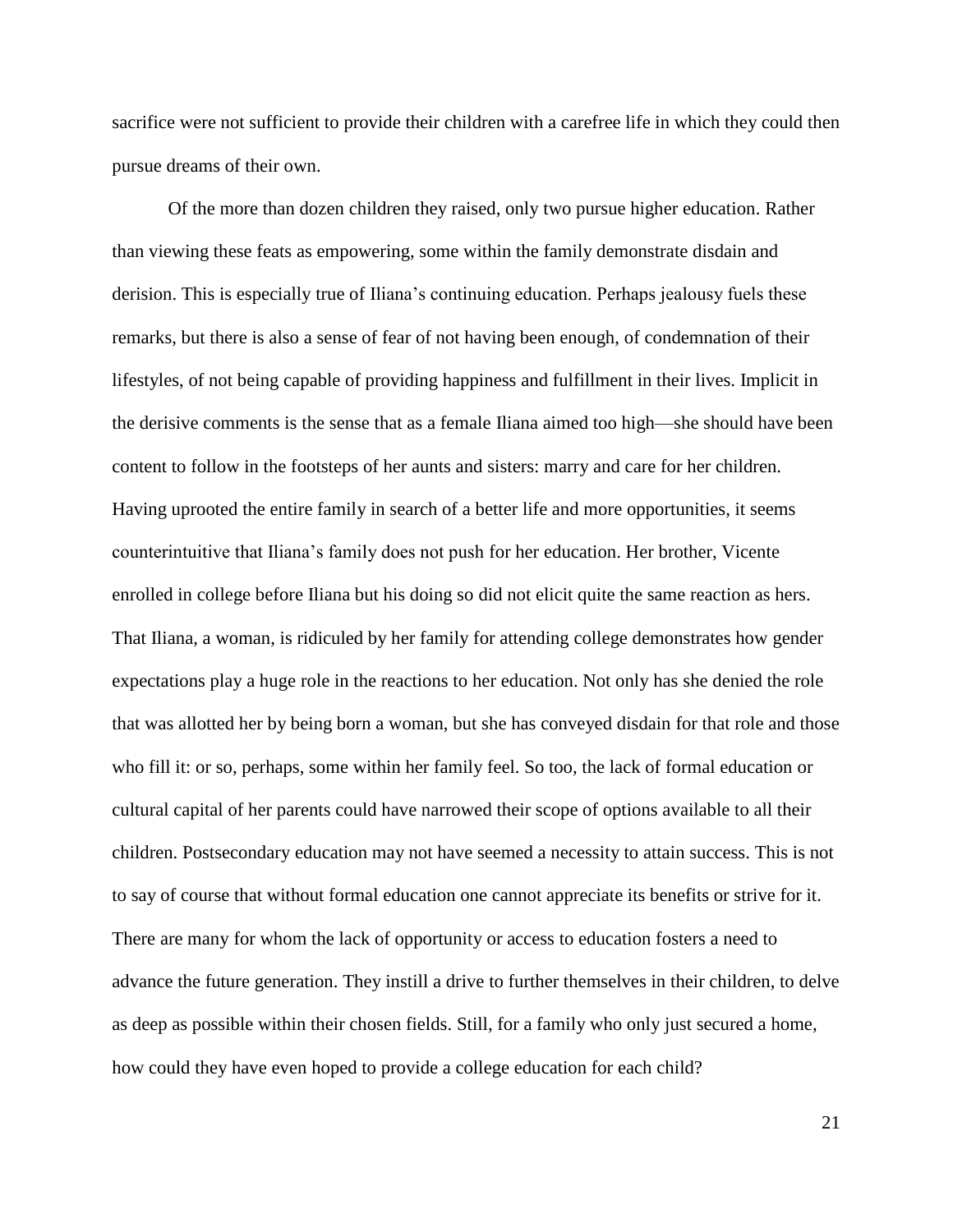Within my family, the value of education is one passed through the generations. Beginning with the generation of my grandparents, who themselves did not pursue education past middle or high school, my family inherited the cultural capital of their social class, dreamed bigger for their children as college became an important milestone. Education, the pursuit of degrees, is expected. So much of this is interconnected to the role of the economic and social status of a family. I have been lucky to be born into a family where struggling for basic necessities was not experienced. Even though the status of my family in Dominican Republic does not reflect our status in the United States, I have never found myself wanting in toys, books, etc. let alone the basic necessities of life. Having the basics established, the furtherance of our education is not only conceivable but expected. My family had the necessary status and cultural capital that comes with it to make higher education realistically attainable. Moving to the United States did not rob my branch of the family the heritage they were passed on by their family.

Yet in the case of Iliana and many others, education is not valued. Reading and coming in contact with stories that differ from my own force me to analyze the ways in which my family has had more advantages than some and to ask why. Iliana's family made sure their children never starved, but they had moments when their economic status robbed them of possibilities. The cultural capital that they inherited from their own families did not include creeds for formal education, though they did inherit other valuable legacies. That these legacies are not honored or acknowledged is what underscores much of the story. Rather, Aurelia, perhaps due to shame or fear fails to share the abilities she has inherited and passed on to her children. Not secure in her footing in New York, Aurelia clings to ideas of normalcy held by the dominant culture and denies the existence of magic so rooted in her family history, which she ultimately realizes is the basis of her strength.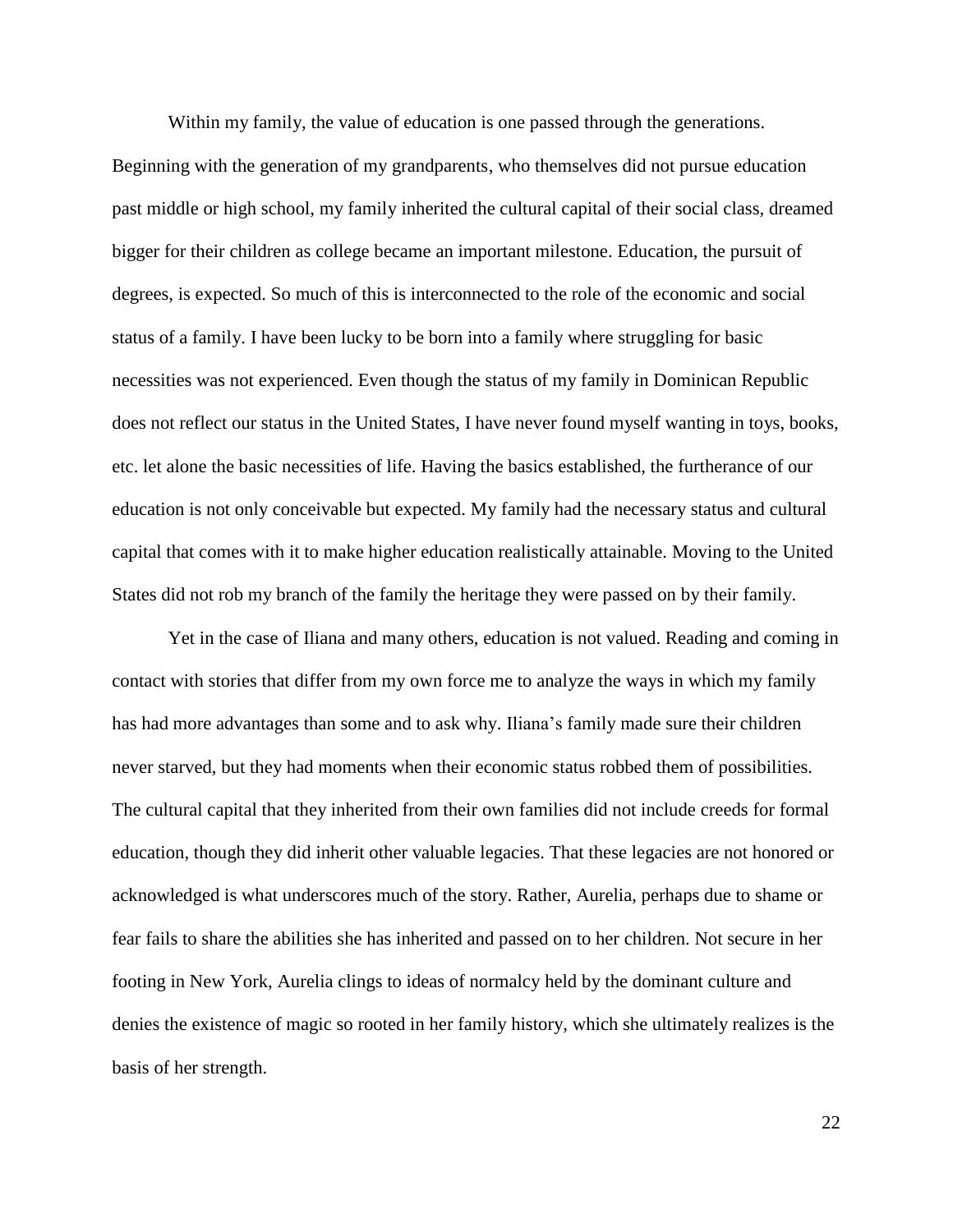#### II. *Song of the Water Saints*

Nelly Rosario's *Song of the Water Saints* begins in 1917, a time in which the US Marines were still stationed in the Dominican Republic and their presence is palpable throughout the majority of the book. The reader is first introduced to Graciela, a teenage girl dreaming of a turquoise house to call her own, truly yearning for something she cannot articulate, waiting for life to begin and with no clear idea of how to obtain it; she places all her dreams of a better life, of her dream house, on the men she encounters. She is disconnected both from the physical hometown where she feels forcibly bound and the home of familial bonds which too she finds burdensome. Her dreams of leaving her past, her village are viewed as foolish. The physical home itself is not a sufficient anchor to family or self-identity, which is made clear in *Geographies of Home* in the ease with which home can slip away. Having a house is not enough for Iliana, who continues her quest of finding self and family throughout the text. Yet the house can be seen as providing a place in which to begin this quest. Iliana often uses the family home to look back unto her past as she searches for identity. That Graciela expresses a desire for a little house with a turquoise zinc roof but she is never able to attain it, is symbolic of her as one of the more lost characters in the text. In a roundtable discussion with fellow Caribbean writers, Rosario relates home as a "realm of control. This is where you are able to control everything. So in your house nobody touches things, or this is where I control" ("Voices from Hispaniola" 72). That Graciela longs for a home is indicative of her desire to have control over her life. Only after years spent away when she returns to the home her daughter Mercedes has built does Graciela show signs of understanding herself. Mercedes, who does manage to build and expand on the house of her mother's dreams, is one of the more stable characters in the text. While the ability to call a place home is not enough to anchor the protagonists to family history and identity, that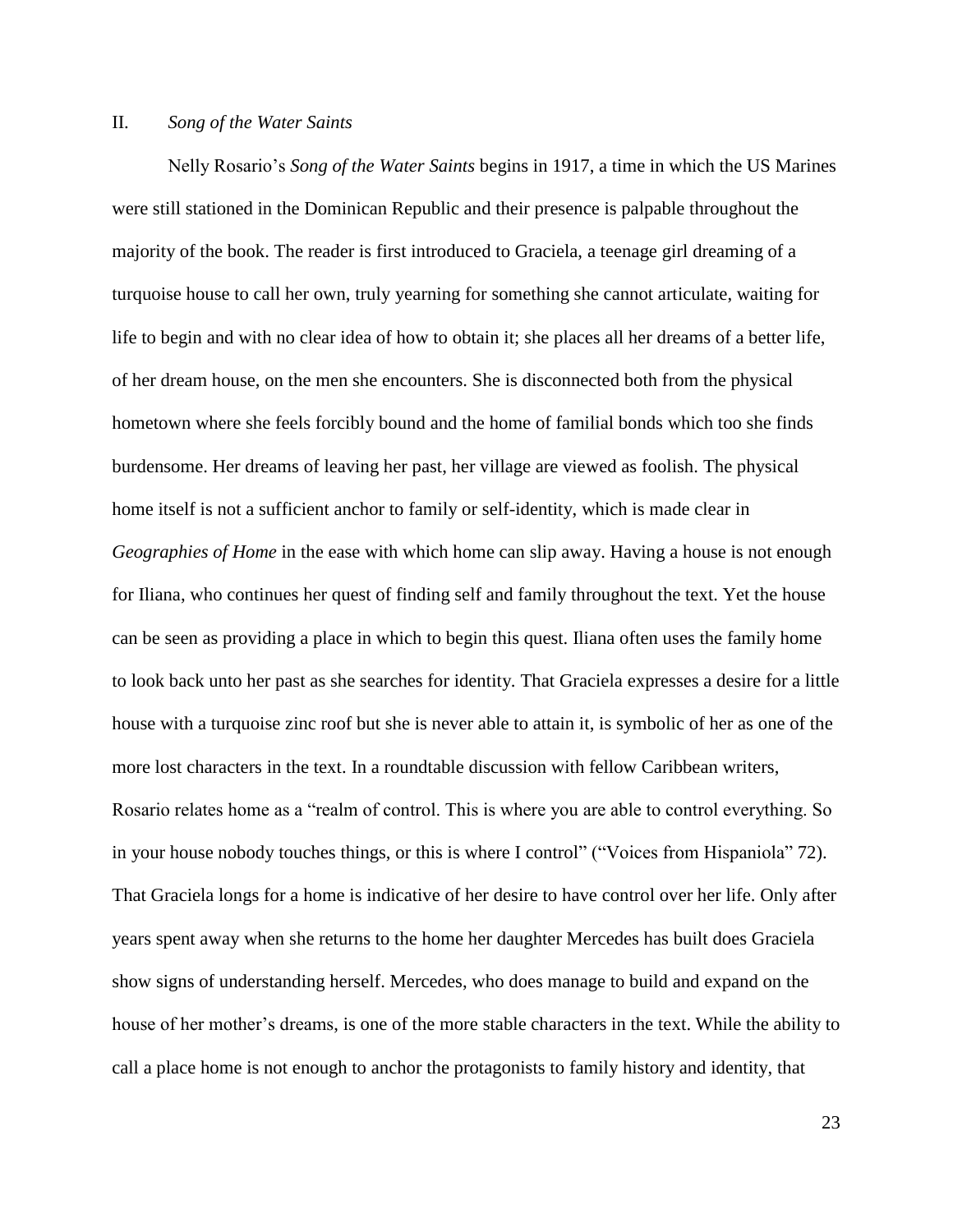Graciela never manages to live in her turquoise dream house conveys her inability to situate her identity for the majority of her story. After much trouble and heartbreak, she learns not to depend on men to fulfill her dream but this lesson does not extend through the family beyond her daughter Mercedes. By the time we reach Leila, Graciela's great granddaughter, we see a continued and active silence on the past resulting in Leila repeating many of the errors and heartbreak Graciela already experienced as she attempts to find herself.

Graciela's one desire which she can verbalize is of owning that turquoise house, but she never manages to realize it, and neither Silvio nor Casimiro are able to provide it for her. The idea of the home, the dream of obtaining it is really the best way Graciela can articulate that she yearns for more than what she has, something that is both hers and which roots her to herself. In expecting Silvio or Casimiro to give this to her, she is depending on them to define her but that is something they are unable to do. Despite all her dreaming and her attempts to live elsewhere, Graciela ultimately becomes a fixture in her village and living out her final years there. In a desperate attempt to escape the confines of her life, she runs away to Santiago. She is whisked into the city by a train, which to the minds of those in *el campo* resembles "an iron serpent… [swallowing] people, animals, cane, an' shits 'em out all over the north. Sounds like thunder an' stinks like demons" (Rosario 45). Upon arrival, the city is hit by an earthquake. The remainder of her experiences is no less eventful. Graciela is objectified, exotified, and exploited by a German French man named Eli who uses her urban inarticulateness, her apparent ignorance of city life and her desperation, to take advantage of her. Having never been outside of her *campo* much less outside of her country, Graciela easily falls prey to Eli's exaggerations of his worldliness and his suggestion that they visit an "inn" together. She does manage to escape the brothel with the help of a Haitian maid, not however before being infected with syphilis, an illness she brings back to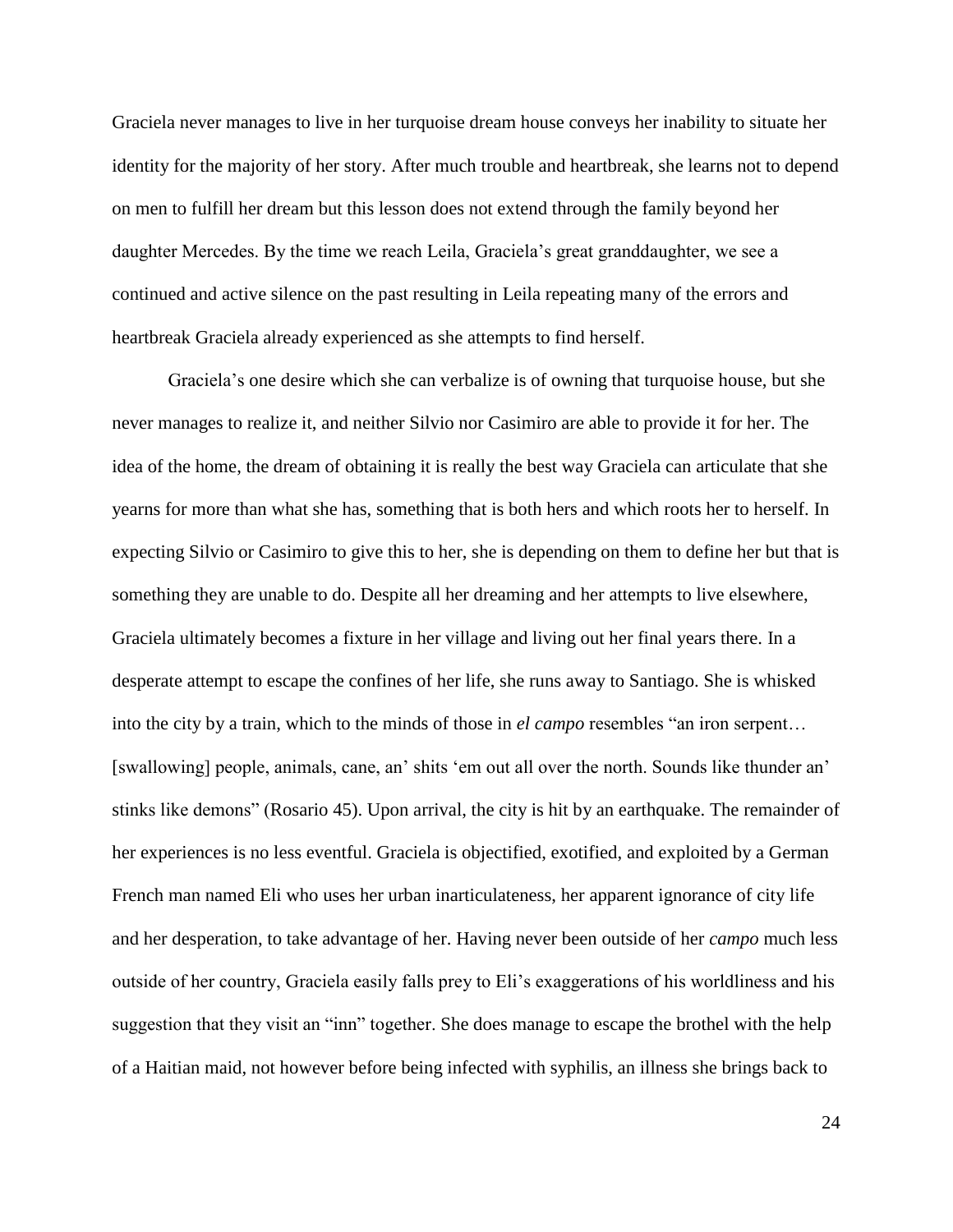*el campo*. Once the illness makes itself apparent, Graciela resolves to intern at a convent, as a way of repenting and seeking asylum from her misadventures. She returns to her daughter as her end approaches. Her daughter Mercedes is portrayed as pragmatic in contrast to her mother who is viewed as a dreamer. While Graciela seems to have succumbed to the constant exploitation of her body, Mercedes shuns any attention aimed at her body and decides to marry a man whose main interest in her comes from her intellect and honest opinions. It is Mercedes and her husband Andres who manage to live a part of Graciela's dream of the turquoise house, ultimately leaving the village and starting anew in New York.

The remainder of the novel follows Leila, Mercedes' teenage granddaughter, whose journey often resembles that of Graciela. She too does not seem content with the life she leads with her grandparents, always searching for something different, for the freedom she believes men can offer her. Sadly, much like her great grandmother, Leila too is subjected to the sexual appetite of men. It seems only after repeating this cycle of exploitation is Leila open to the insight of ancestry.

#### III. My home

That we always visited the Dominican Republic and stayed with family in *las casas viejas* nearly every summer certainly solidified my sense of belonging to this community. The places where we stayed were home—my ancestral homes where I can visualize the connections to my family, to me, whether because we slept where my parents did as children, ate where they ate, and played where they played, or through the photographs both displayed and stored for safekeeping—this is home. I suppose to some extent my parents felt the same—their childhood homes of course would always be Home but how much stronger of a connection must it feel when you do not feel at home in your adopted country? I know my father always envisioned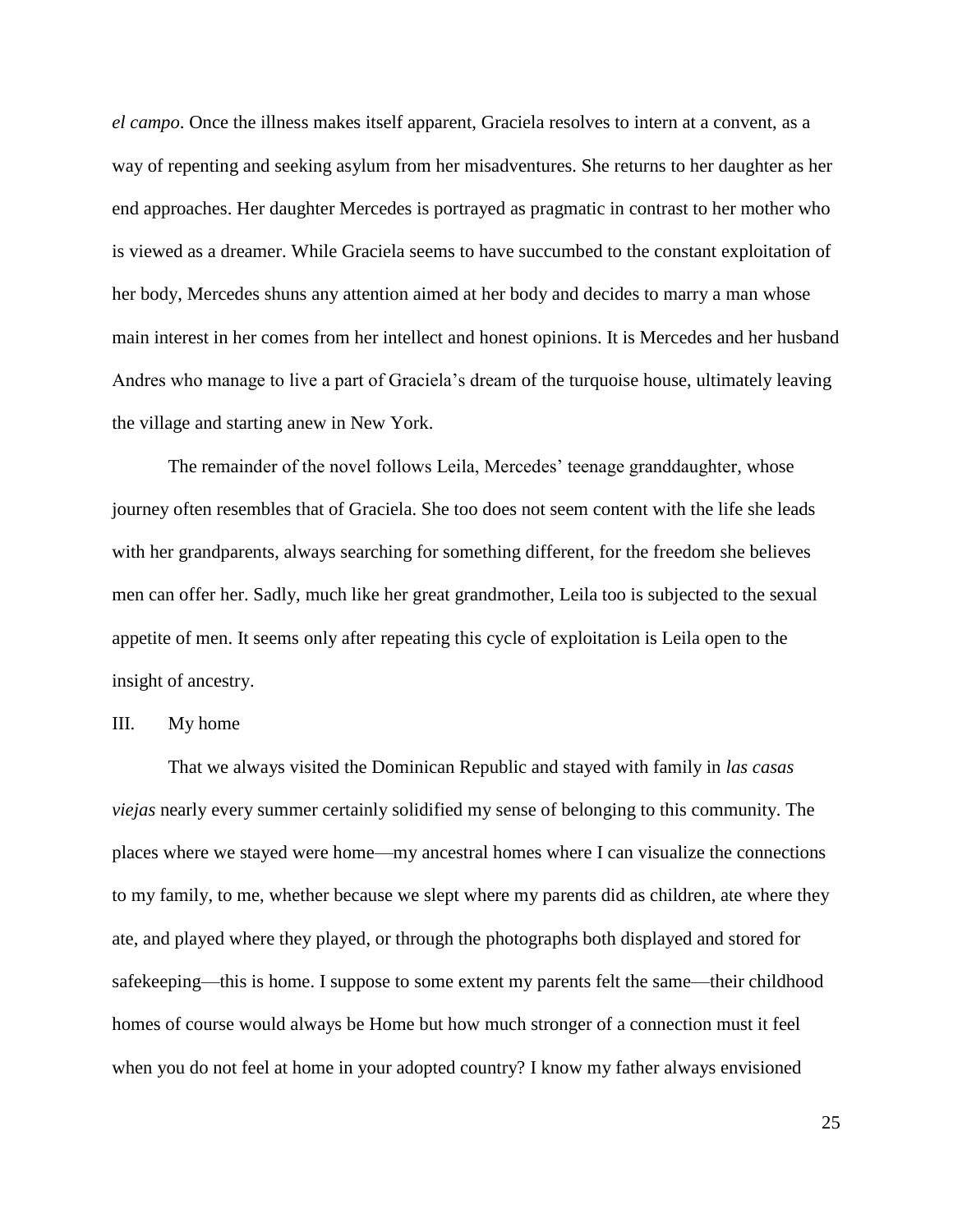returning to the Dominican Republic, returning home once he finished working. That they remain here I attribute both to the fact that my sister and I live here but also that over the years they have created a comfortable routine. Having this connection to a physical place whose image I can conjure in my mind provides roots in which to my plant my idea of self. I look around and see the parts that have made me who I am: photographs, religious iconography, books that once belonged to my grandmother. These talismans remind me of those who once lived here and whose lessons helped shape my being: Buela Nena's voracious appetite for literature and her extensive memory which allowed her to recall details of books and photographs years after losing her sight; Buelo Tobias' sense of responsibility and work ethic which enabled him to build the family company as well as provide for the community; Papa Pedro's cleverness, jokes, but also his gentleness which prevented him from physically reprimanding Papi despite the social customs which dictated otherwise; Mama Pancha's penchant for storytelling and her forward thinking exhibited by her opening her own bank accounts, both in dollars and *pesos* at a time when such a thing was not common. These and many other attributes of my predecessors are etched on the walls and lands in *el campo*—it is this etching of memory on the physical houses, which make them Home.

#### Chapter 3: OBSCURING FAMILIAL MEMORY

Both novels are linked by more than the generational shift, the focus on the matrilineal lines, the tendency that both novels have toward representing families who do not have the tradition of sharing family history, and the ways in which the characters are negatively affected by the lack/loss of this tradition. For these two families, already made vulnerable by moving to the United States and being exposed to the poverty and racism faces by so many immigrants, the disconnect from family history engendered by the practice of silence and denial further alienates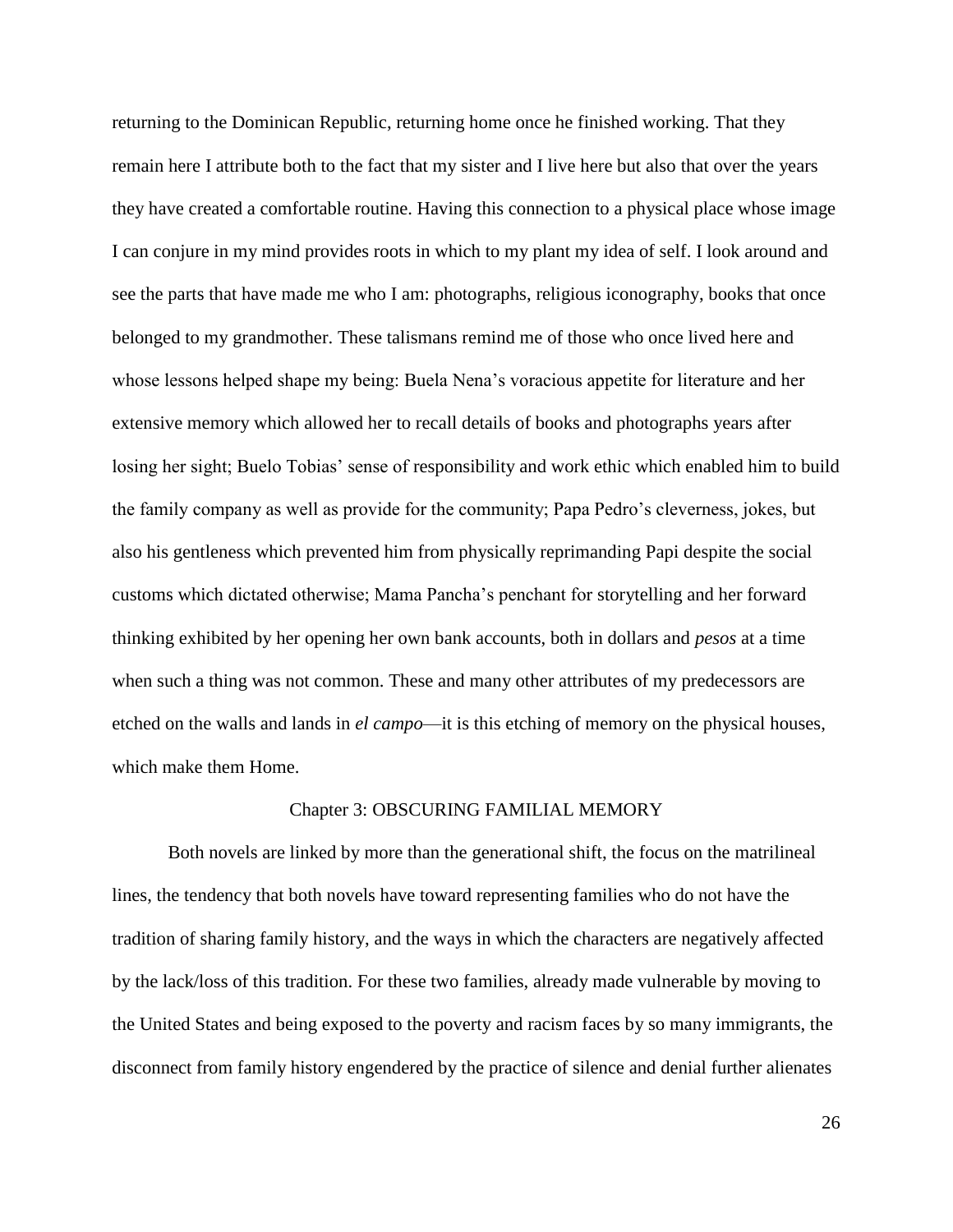the protagonists from themselves. This practice of silence mirrors the national policy of silence in the Dominican Republic that was first instituted by President Juan Bosch. His policy of *borron y cuenta nueva*, intended to enable the country to move past the trauma of the dictatorship and encourage peace was followed by President Joaquin Balaguer "who would reinforce this repression of memory-often with violence" (Adams 28). Rather than encouraging peace and healing however, this repression of memory allowed the wounds to fester. The country's refusal to deal with the atrocities inspired countless writers of the mid twentieth century to focus on the dictatorship and thus embrace the nation's past.

#### I. A MAGICAL LEGACY ACCEPTED

Mirroring the instituted policy of silence Aurelia, matriarch of the family in *Geographies of Home*'s has kept hidden from her entire family the truth of a gift she inherited from her mother Bienvenida, the gift of second sight repressing all the memories and lessons imparted by her mother. Bienvenida was a midwife in *el campo* in Dominican Republic but her gifts extended beyond the assistance of ushering in new life. Bienvenida was blessed with a gift that she passed on to Aurelia, her youngest child. These powers are representative of the knowledge Bienvenida attempted to instill in her child but which Aurelia rejects, closing herself and her children from it and the wisdom her mother attempted to impart on her. Bienvenida's ability to know truths beyond what she physically sees is indicative of her security in her knowledge of family history and therefore her identity. Symbolizing the strength from understanding one's origins, by rejecting her powers Aurelia has denied her family and herself strength and sense of belonging. Despite the warning that ignoring the past will only inflict harm, Aurelia does just that. Silencing and withholding the stories of the family results in much harm and it takes disastrous events to make Aurelia bear witness to what she purposely blinded herself —whether she is able to use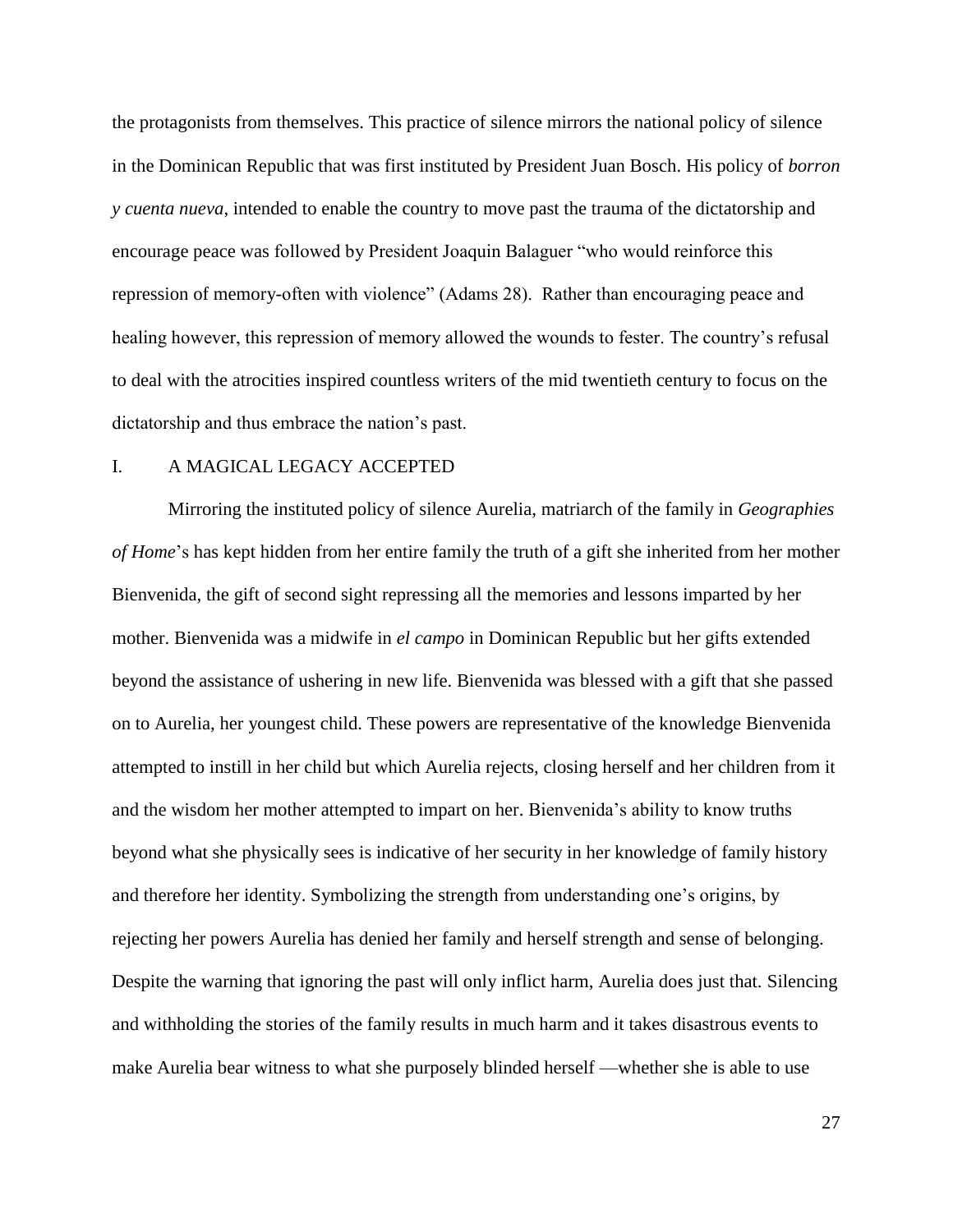this wisdom to ultimately save her family is not certain. Though the novel ends in a way in which can be read as a promising manner, Perez does not neatly resolve all the issues of the text.

At the novel's onset, Iliana decides to return to the abode of her family and leave school. This decision is partially driven by the explicit racism she encountered at her school but it is primarily driven by the fact that she has been haunted by a disembodied voice that resembles her mother's and this voice communicates the troubles of her family. Her stay at home is a search for strength to endure prejudice. Yet, there is something greater for which she is in search, only becoming apparent as the story progresses. Though she has been in search of belonging before college and had hoped to attain it by leaving home, Iliana finds that she was even more at a loss:

She had wanted more than anything, to belong. Having spent years plotting how to leave only to discover, when she finally did, that she felt as displaced out in the world as in her parents' house; she had made the decision to return and to re-establish a connection with her family so that, regardless of where she went thereafter, she would have comforting memories of home propping her up and lending her the courage to confront the prejudices she had encountered during eighteen months away. (312)

Upon arrival and throughout her stay, Iliana is assaulted by vivid memories, examples of hostility, patience, jealousy, strength of character and the resilience of soul as she maneuvers around her family, place, and the city to find her Self, and her home.

Once home, Iliana is confronted by various changes in the appearance of the place, from the outside color scheme to the arrangement and decorum of their living room. Having been away for a year, Iliana is acutely aware of the image of the family that the home promotes. The change in décor suggests to Iliana a change in the perspective of the family, a distancing from the traditions of the Dominican Republic to incorporate more stereotypical American conceptions.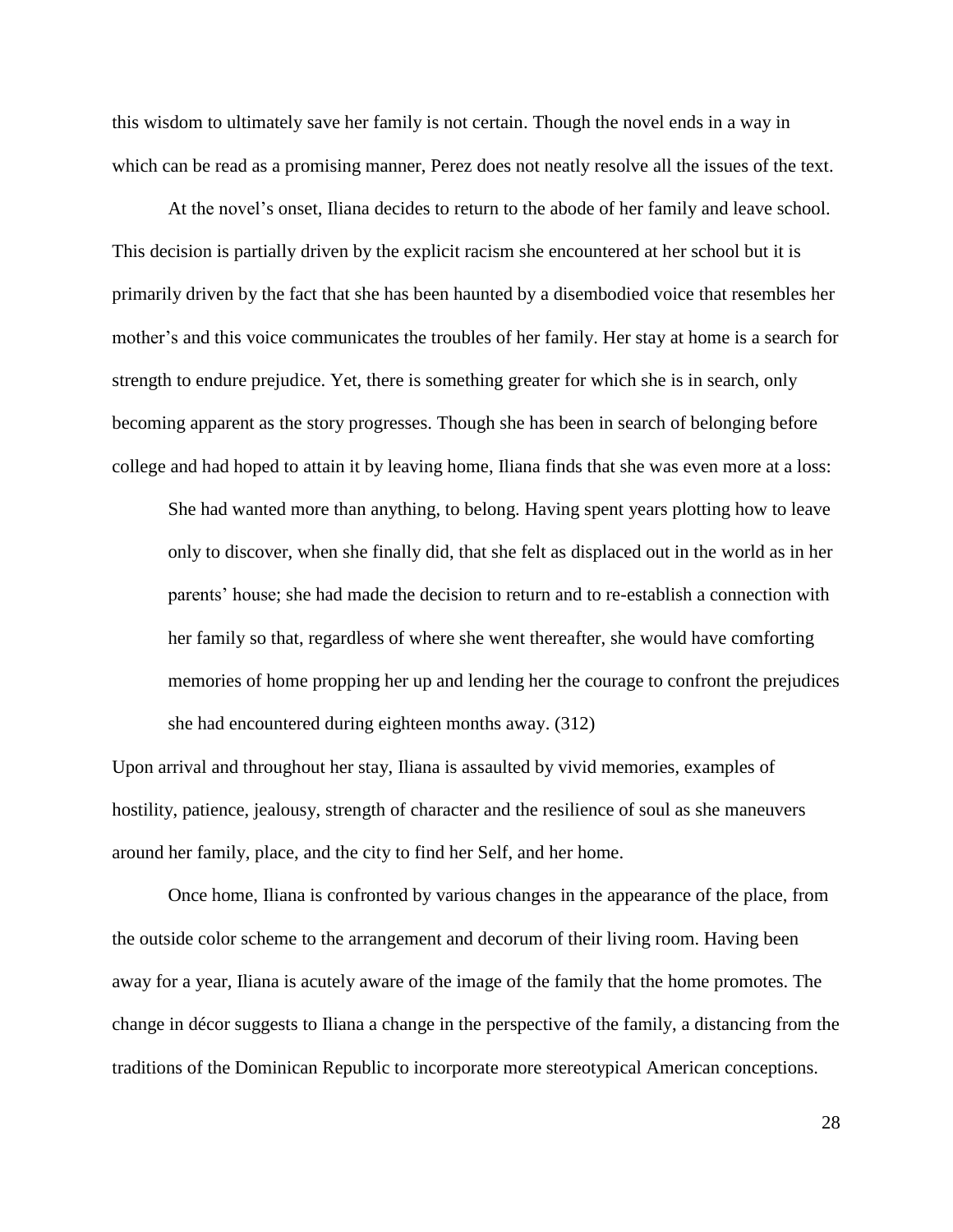To Iliana, eyes opened wide by a year and a half's absence, the room seemed a vision of what her parents believed a rich person's house, or at least an American's, might look like. Gone were the hand-carved statuettes and worn but sturdy wooden rocking chairs and tables brought from the Dominican Republic. In their place sat a table with goldtinted latticed bases and red and gold fringed lamps. Already Iliana felt as if her parents' home were not her own. While she'd been away, her memory had consisted of images imbued with the warmth of a Caribbean sun magically transported to New York and of a house furnished with objects lovingly carved by the inhabitants of an island she had dreamed of. (30)

In her memory of home, Iliana constructed this ideal haven, which though physically placed in New York, carried with it emblems of a distant land. This, a place representing her place in the hybrid, or hyphenated space, is what Iliana dreams of when she longs for home; a place where both her Dominican and American cultures commingled. Coming to find home and struck by this change, a change in which the remnants of the island have been erased, almost as though in an attempt to blur the influence of their past, it is not until the end of the story that Iliana realizes what home means to her. What once stood in her parents' home was not merely furniture, but representations of a nation that now seemed discarded, a connection to a warmth and magic that had encompassed her memory of the Dominican Republic. This shift away from elements that represented a traditional Dominican culture disorients Iliana further making her feel as though she is at a loss, without a home. Ultimately she comes to realize that home is not a specific place or space but an amalgamation of memories of experiences and people. While the physical spaces may not exist, her memories, which she will carry with her, will ensure the existence of home. It is this realization that allows Iliana to know herself and find the strength to move forward.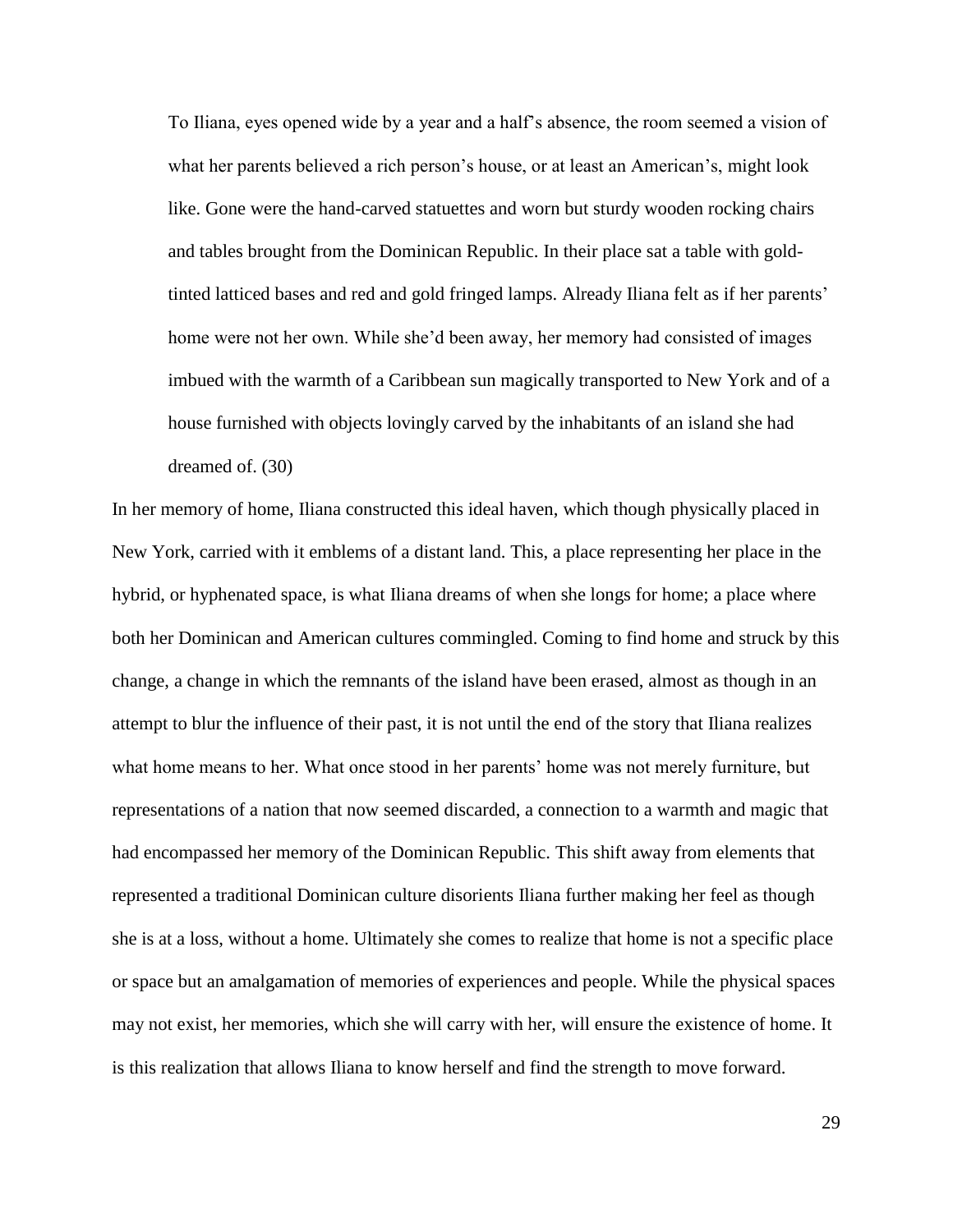It is her longing for home, the search for the real space encompassed in memory that drives Iliana throughout the novel.

From Iliana's first chapter, we learn of a voice that has appeared to her in college. We can read this voice as the embodiment of family history/story and its attempts to reconnect to Iliana. It speaks to her of the events taking place at home and though it at first frightens her, ultimately she finds comfort in its presence and familiarity.

Initially the visitations had occurred sporadically. But as the racial slurs began appearing on Iliana's door, they increased in frequency... There in the attic room of the university whose hilltop location contrived to make her forget the rest of the world and whose courses disclaimed life as she had known it, making her feel invisible, the voice reassured Iliana of her own existence and kept her rooted. (4)

When she most feels alone, without a place in which to belong, the voice of her family reaches out, comforts her, and calls her home where she can heal the cracks of the past and fortify the self to move forward. The voice is a part of the inheritance from her mother's side, the gift of second sight, of knowing, of seeing beyond. Inklings of her inherited sight emerging are evident throughout. In remembering an earlier instance with her friend Ed, Iliana recalls how she somehow knew that he was gay. "'How'd you know?' 'I have no idea,' she had conceded, 'Somehow, I just knew'" (76). Unaware of her family history, Iliana is unsure of its meaning.

By negotiating memories, perspectives, and images of family, one begins to create identity. By reviewing these lessons conveyed by family, the bearers of cultures, one can reflect on how they frame and define the self. Or such at least has been my experience. It is through the stories passed on by my parents that I formulated much of my Dominican identity, that along with my visits to my extended family on the island. Yet while I was able to construct part of my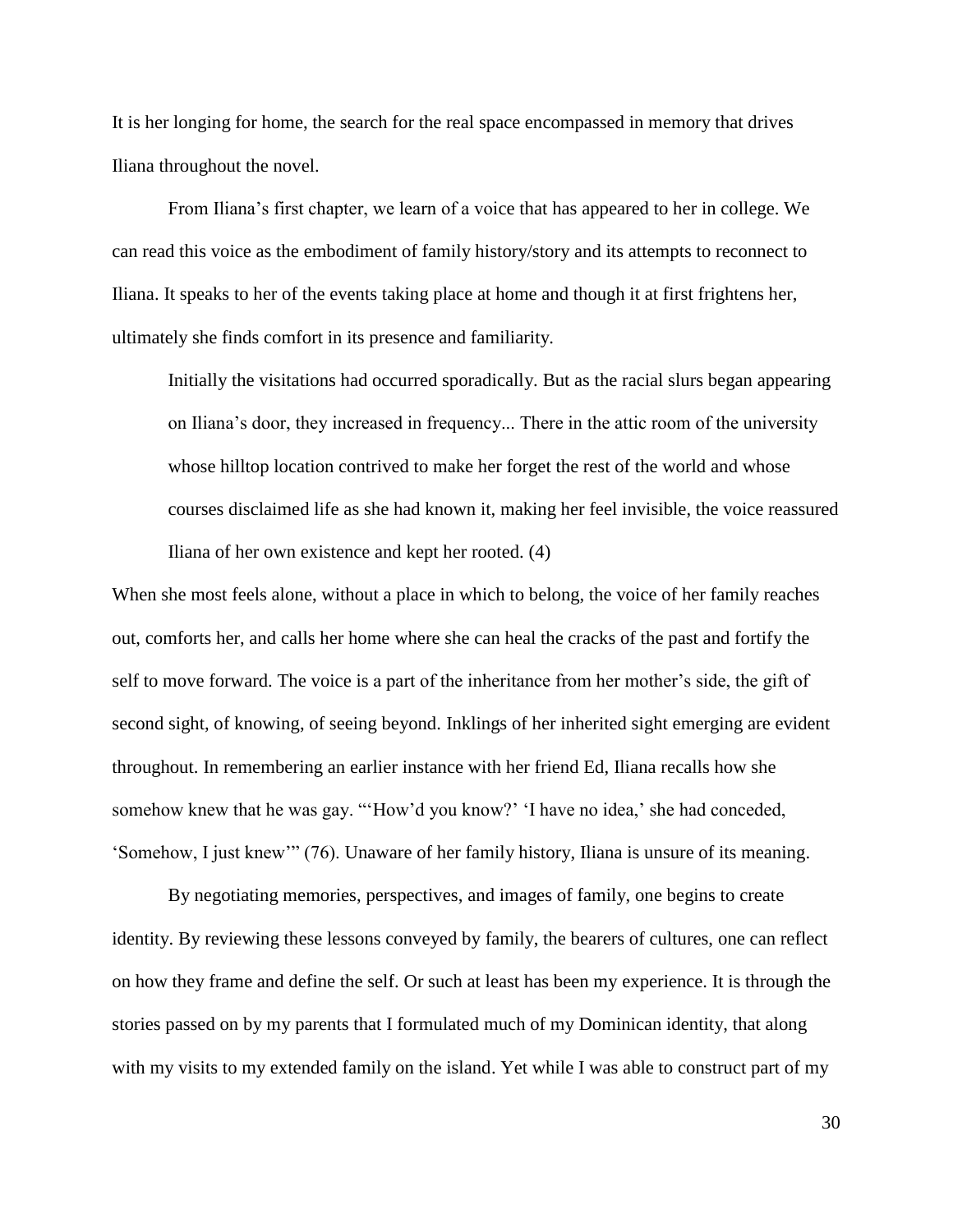identity to the past and customs my parents inherited from Dominican Republic, I had also to negotiate it with what I encountered daily, the culture I lived in the US: the lessons learned at school, through the books I devoured, the shows I watched, and the conversations I shared with friends. Of course, my parents too were negotiating their experiences here with their memories of Dominican Republic and the family they left behind and so my identity came to be formulated, and continues to be, through the interplay of these negotiations.

For most of her life, Aurelia cast aside her past, keeping it from her children and husband and even from herself. Yet, she is forced throughout the book to reflect on her past.

More and more Aurelia found herself remembering the distant past…It was as if, after years of setting aside memories, the pile had grown too high and had tumbled, obliging her to take an inventory of her life. As she delved into the past, she was conscious of something missing in the present—something her mother had possessed and passed along to her but which she had misplaced and failed to pass on to her own children. She could not identify what it was, but its absence was felt as acutely as hunger pangs. And she was determined to discover what had caused the loss and to figure out how she had brought herself to the present moment so that she might guide herself into the future.

…She had been poor even in the Dominican Republic, but something had flourished from within which had enabled her to greet each day rather than cringe from it in dread. With bare feet planted on familiar ground, she had trusted her perceptions. Yet assaulted by the unfamiliar and surrounded by hard concrete and looming buildings, she had

become…vulnerable… (23)

Only on looking back at her life and thus able to see the results of her decisions does Aurelia see the harm that she inflicted on her family by remaining silent on their past. "That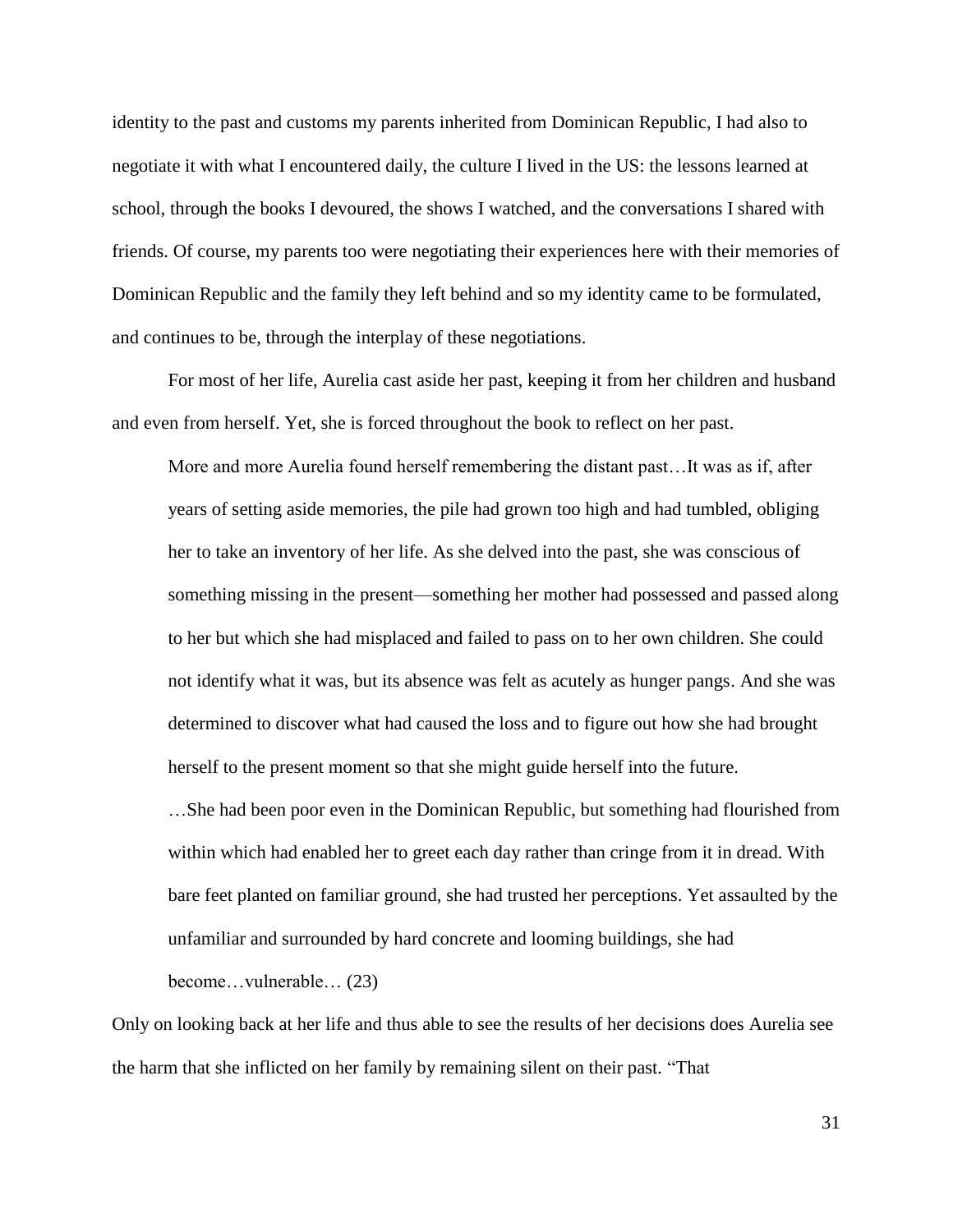Aurelia…silences her past and is ambivalent about her relationship with her own mother is what leaves her daughters at a loss. Any of them, whether it be Iliana, Rebecca, Marina or any of the other daughters, would have fared better had they been armed with certain truths rather than shielded from them" ("Voices from Hispaniola" 70). At this time in her life, Aurelia is forced to acknowledge that in hiding a part of her past, her identity, she has left herself vulnerable, empty, without the strength of her ancestors this loss has left her fearful.

She regretted…the many years she had spent running from her heritage as if the past had the power to transform her into a pillar of salt…

So many lessons she had refused to learn because they had been taught to her by her mother. She recalled Bievenida's claim that the devil was one's own fears called forth by self-doubt…It was these powers which she had spurned so many years before and which her soul had ached for.

…She turned critical eyes on herself and picked apart each of her deepest fears. (Perez

135)

Aurelia had first to accept the inheritance of her mother Bienvenida to realize that she has the power to take control. Aurelia comes to terms with her past and is better able to understand herself and her role. Shame led Aurelia to deny her mother's teachings and in fact keep the history of her family from her husband and children.

It did not matter that she herself felt [spirits'] presence as tangibly as she did the breezes which in summer arrived at sunset and lasted only until dawn or that throughout her visit she had lain awake at night listening to their voices and hearing her mother's respon[ses]…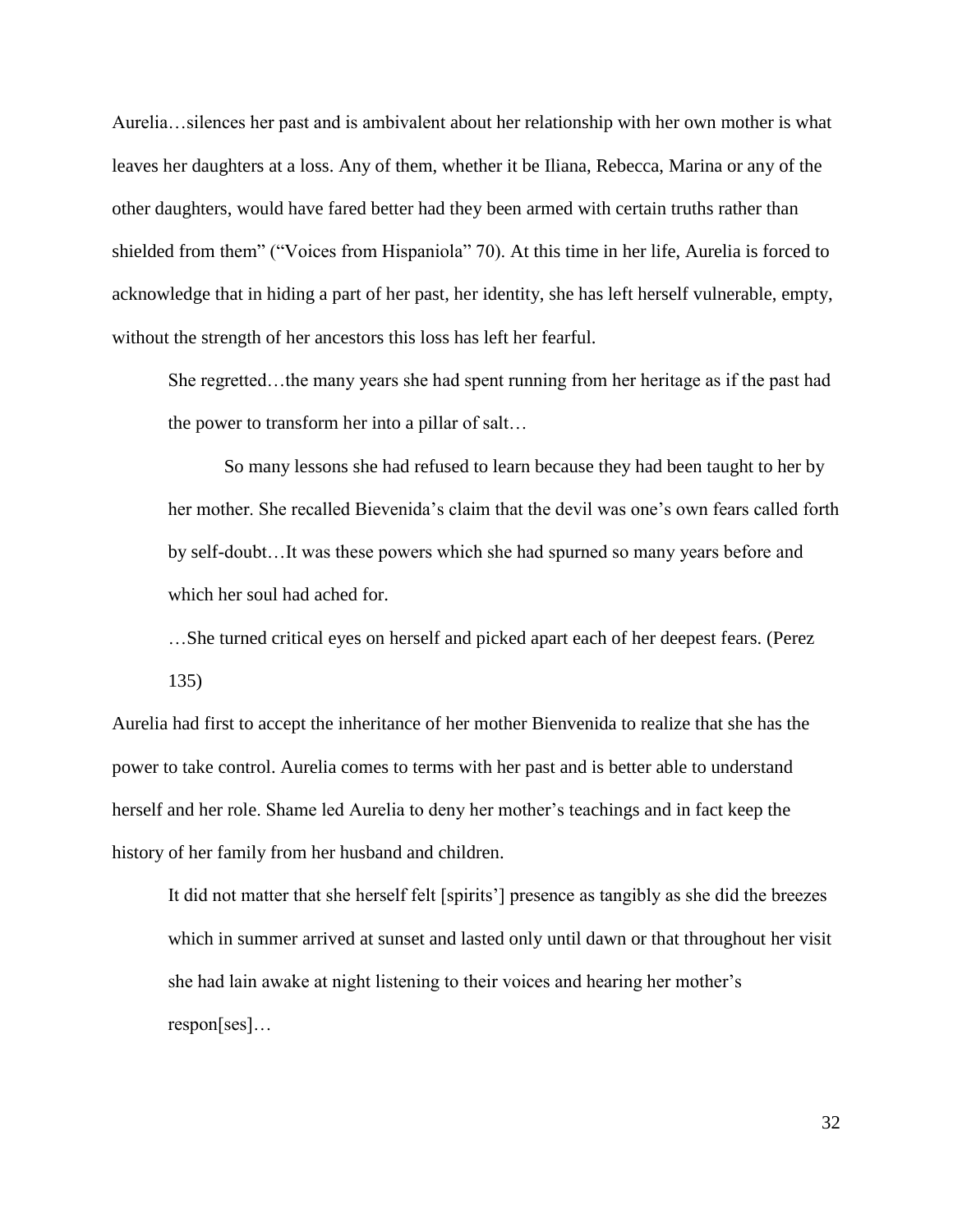Aurelia considered what her mother had already bequeathed to her: an ability to perceive the invisible that only she and Virgilio from among their siblings, had inherited. This ability was what had driven her brother mad and had tormented her into seeing and hearing what others couldn't. She wanted no more of such a legacy. …she had vowed not to follow in his path or even in her mother's. For this reason she had converted to her husband's religion and had shared with him little of her past. She wanted simply to live her life and upon dying to stand before God as one of the meek, not one of the rebellious led astray by abilities she dared not trust. (133-134)

She fears her past, her inherited abilities, and so Aurelia hides it from her loved ones, consciously erasing it from her memory along with the legacy of her brother. She ignores the warnings of her mother, of the dangers of denying your history. "'Because the future can hurt if you deny the past," [Bienvenida] murmured. "'Because I want you never to forget…'" (132). Aurelia comes to see the wisdom of her mother's words but only after years of toil and the misfortunes of her daughters.

She also thought of the many more things she had never revealed to her children or her grandchildren: details of their own and their family's past which might have helped them better understand themselves as well as the world through which they moved. The silence enveloping these legacies, the half-truths meant to gloss over and protect, the falsehoods uttered for fear of causing pain, and the inability or unwillingness to speak, now seemed to her to have inflicted greater harm.

Look at her grandchildren who harbored fragmented views of their lives and blamed themselves for circumstances over which they had no control; at their mother who continued to believe herself unworthy because of misunderstandings originating as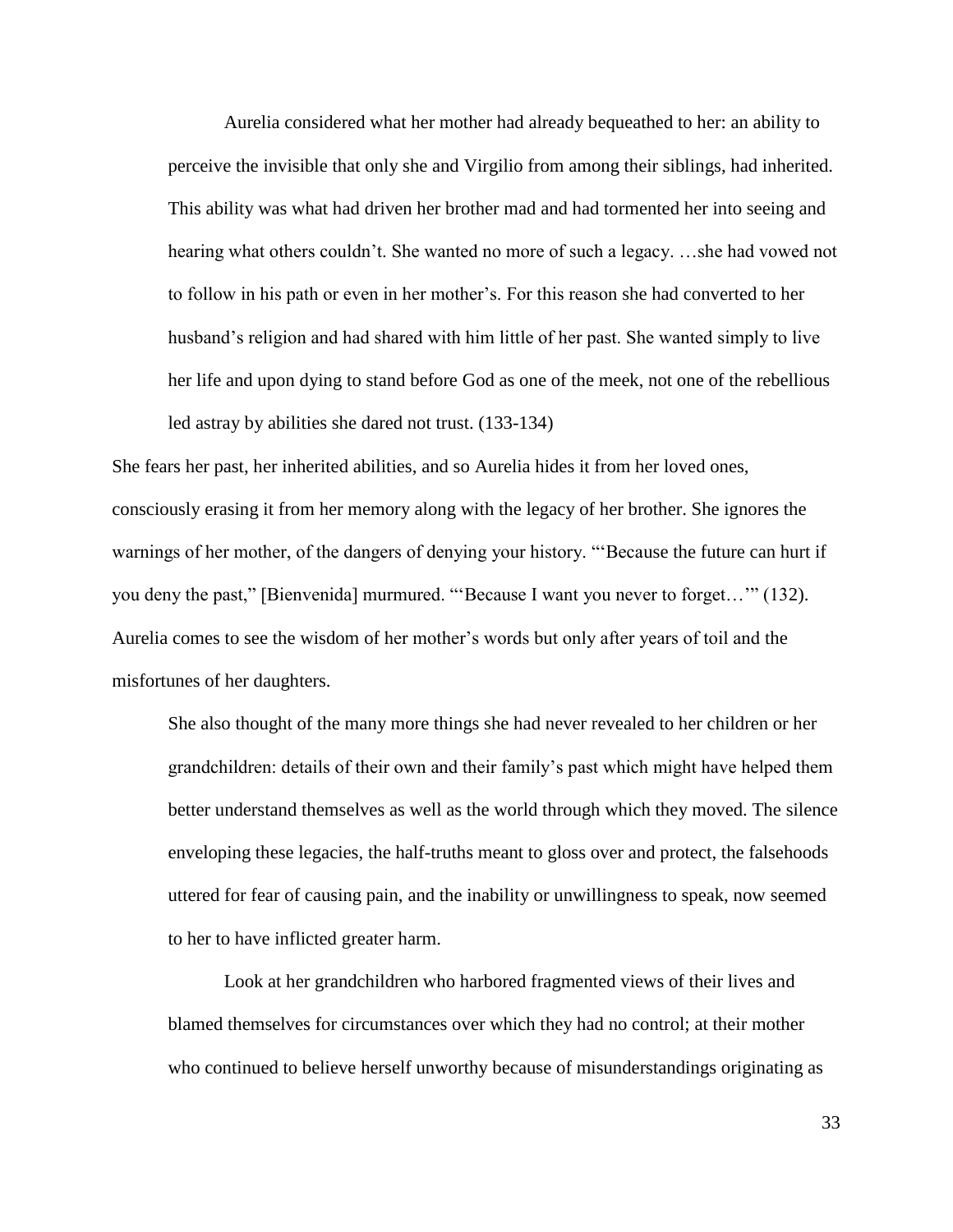far back as her childhood; at Iliana perplexed by traits she had inherited from her grandmother but had been told nothing at all about. (298)

Only by realizing the emptiness and uncertainty that plagued her family and how the lack of knowledge of their familial past and legacy played a role in these, does Aurelia finally decide to begin sharing and take hold of her inheritance to help steer her family's present and future. After having accepted her inheritance, Aurelia is not thwarted by the stare of Soledad, but rather comes to the realization that she has the power.

…it dawned on her that she had it in her to do much more than try. She actually had the resources to succeed…Obstacles she had set up for herself, justifications born out of a hope that problems would right themselves on their own, and dread of the consequences of interfering each toppled in one fell swoop as she confronted what she had hoped to keep secret from herself. Yes. She could arrange for her daughter to leave Pasion once and for all. She could even vanquish him from their lives in such a way that no one else would be the wiser as to how it had been done. (250)

Implicit in these passages is Aurelia's understanding that to understand who she is she must have the information of the family's past. Their actions, their circumstances lead to our own and by understanding these connections we can best steer our paths.

But there is a second lesson Aurelia must accept—that she cannot alter what has happened, nor fix the problems for her children. In her attempt to rid Rebecca of Pasion, she may have strengthened his hold over her forever. Yet she realizes that by sharing the truth of their history, she may be able to provide a different path for Rebecca's children. "By uttering one of the many truths now, Aurelia might undo the lie her eldest daughter had told her grandchildren. She might absolve them of their guilt…" (298). Although she might not be able to undo the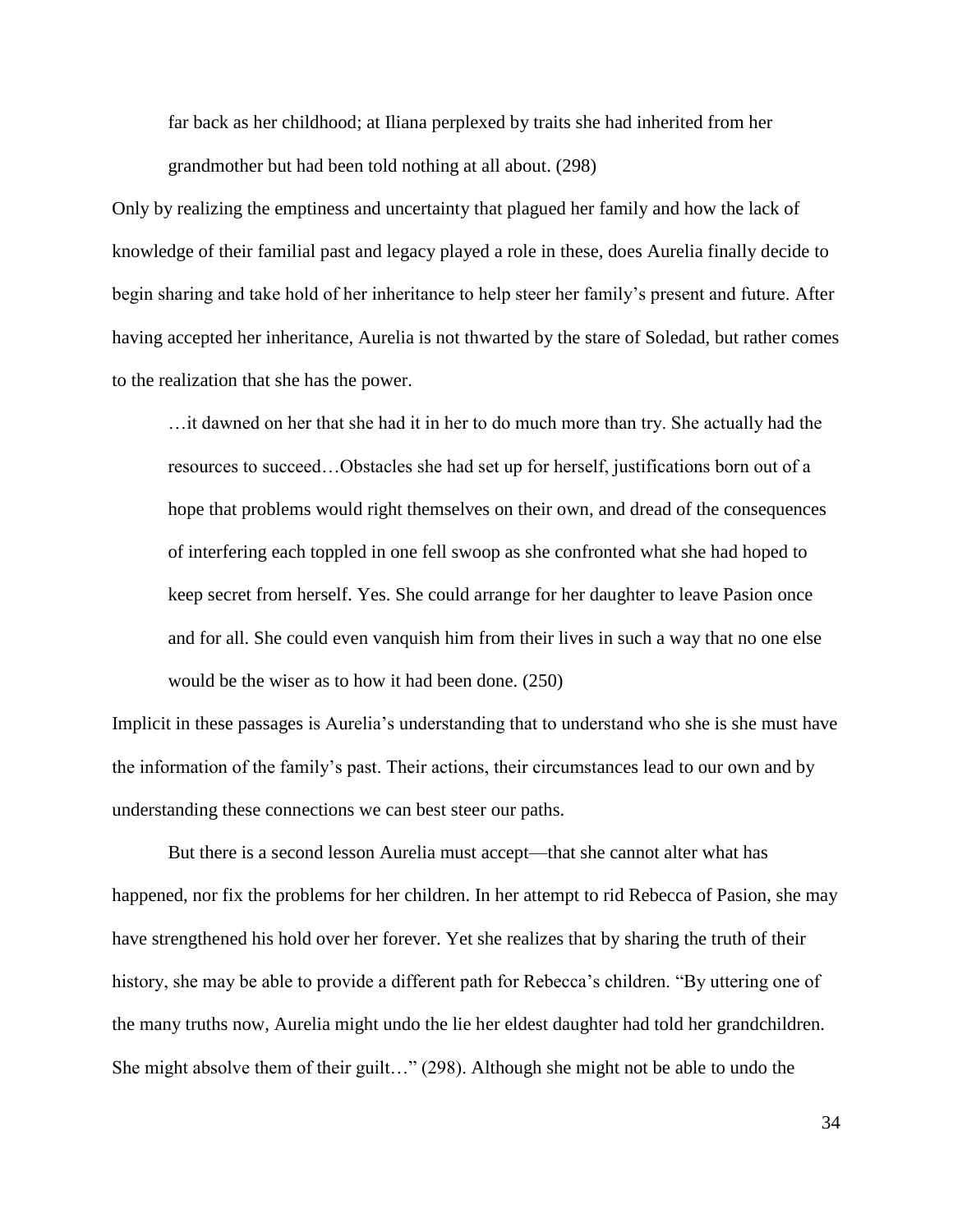damages Rebecca has endured, Aurelia realizes she can at least right the wrongs inflicted on the next generation and perhaps direct them away from the life Rebecca leads.

## II. ANCESTRAL WISDOM

Sharing of family history is not much practiced by Graciela of *Songs of the Water Saints*. Her focus is often on escaping the constraints of her life, "[searching] for her identity" ("Traveling Saints: Nelly Rosario explores familial ties in her debut novel Song of the Water Saints" 34) and she does in fact manage to leave *el campo* for a short time when she flees to Santiago. As a young girl, Graciela already expresses a desire to live a different life from that which she shares with her family. Upon seeing a globe during catechism, she is entranced by the idea of the world's immensity and possibility. " $\partial_{\alpha}$  But how much bigger could the world be when the head of a tiny animal was her world? Graciela's fingers traced mountain ridges and the dips of rivers" (Rosario 27). As she grows older, Graciela continues to want more from life but seems to place all her hopes on the men who come into her life. Her own mother warns Graciela against this but Graciela refuses to pay heed for she fears doing so would bind her.

Go on after men, if you think that's freedom. End up worse than where you started, Mai had shouted after Graciela the day she followed Silvio. And then Mai hissed the same warning in her ear when Graciela opened her doors to Casimiro.

And now Mai's voice echoed in Graciela's mind again as Eli sat up next to her on the bed and scribbled in a small notebook. Graciela was propped up on an elbow, studying him while she tried rubbing the soreness from her labia. Mai always spoke in Graciela's mind, but Graciela tried to pulverize the words just as quickly as they came. Otherwise, the words would tie her hands and feet together. (79-80)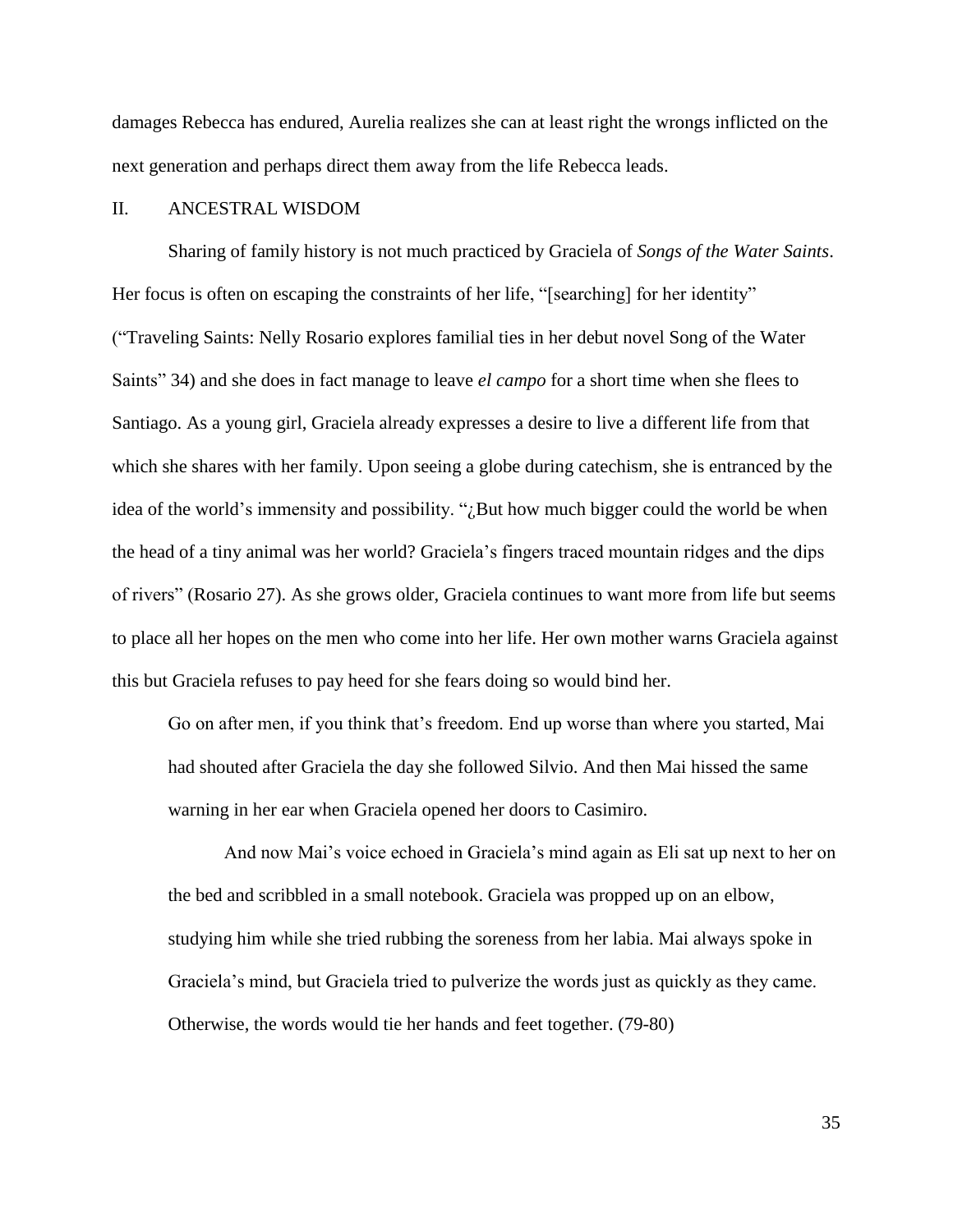Her refusal to listen to this warning due to this fear is unfortunate for it is her very depending on men to free her which binds her to a life she does not want and ultimately brings about her early death. This refusal to acknowledge and heed the wisdom of one's elders is a trait inherited by Leila, Graciela's great-granddaughter who unknowingly repeats the errors of her ancestor.

At first there is Silvio, Graciela's "sepia prince" (9) with whom she wants to run away and build a turquoise home. Together they are approached by a yanqui-man named Peter who wants to photograph them in erotic poses. Unsure at first, Silvio's whispered reminder of her hopes results in Graciela acquiescing to this request: "¿You still want to go away with me, Mami, or no…Graciela's shoulders dropped" (10). Despite agreeing to this and earning those pesos, Graciela never sees the money-Silvio spends it. That Graciela is swept up by the decisions of the men around her is a flaw that is apparent throughout the text. In hoping to find the freedom for which she longs and resting these hopes on men, Graciela continuously finds herself bound. After the encounter with Peter, Silvio does eventually come back to Graciela.

Like sudden thunder, Silvio invaded her home in his fresh yanqui haircut and pushed aside Pai's machete while Graciela ran past her shrunken mother to gather her few belongings.

…He knew Graciela was disappointed to find that, instead of the turquoise palmwood and zinc house behind her lids, their new place was not much different from the thatched cabins she had left behind…

…Within a year of their eloping, the fever…had dwindled to predictable lukewarm pleasure during siesta and after sundown. Graciela was no longer Silvio's, despite his having her under a roof and being able to hitch up her skirt at will….Silvio felt he had lost Graciela to a world bigger than himself. (20-21)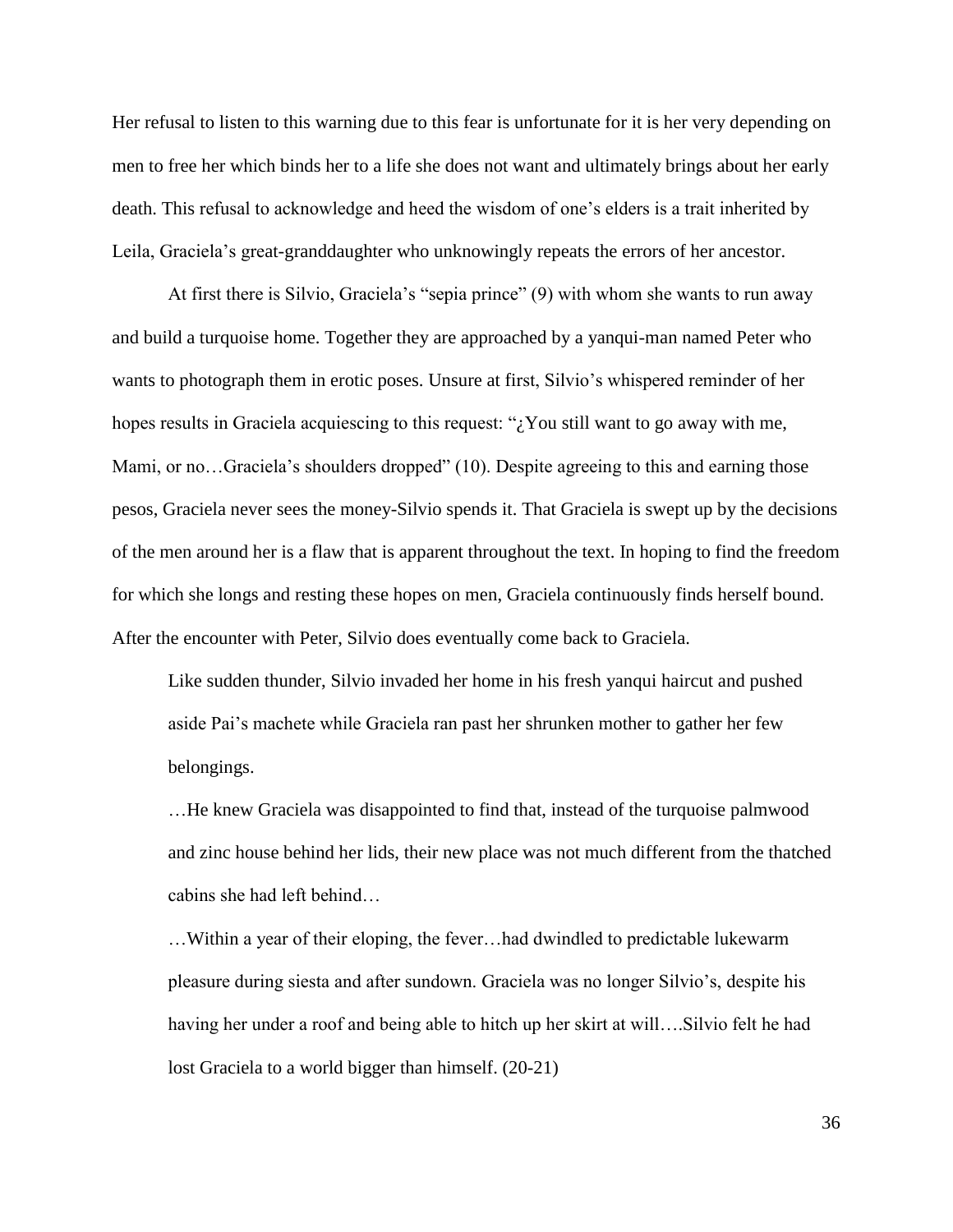Despite the exciting elopement, Graciela finds herself very much in the same place from which she just escaped.

Silvio does not remain with Graciela for long before embarking on a seafaring job. This new employment guarantees little time at home with Graciela and would come to claim his life. After his last visit home, Graciela finds herself expecting and decides that upon his next return, she must more forcefully call on Silvio to bring about her dream of the turquoise house.

The new life inside her pulled her daydreams down from the clouds. Up north in the pulse of the country, they could build a bright turquoise palmwood house with a zinc roof for their new family. She would wait for Silvio's return, and then convince him, and if he did not join her, she would leave without him, and take up washing or cleaning until the child was born. Then she would make her palmwood house, and call on Silvio to show him that she was not a woman to be kept sitting and waiting idly for her life to happen. (30)

Though we do see Graciela ponder on leaving Silvio to bring about the dream herself, she continues to relate her decision back to Silvio as she purports to use her actions to show him what he failed to do rather than enacting change in her life for herself and daughter. Silvio never returns or learns of his daughter's existence.

Later, Graciela meets Casimiro and once again hopes that he will fulfill her dreams. Even with Casimiro who is a seemingly better option for Graciela, she does not get the turquoise house, nor is she able to travel despite his promise.

When they first met, Graciela had made Casimiro promise to take her places. She refused to be confined to the market, the river, and neighboring households, but she knew that to wander further by herself would get her branded 'a woman with loose skins.' …Casimiro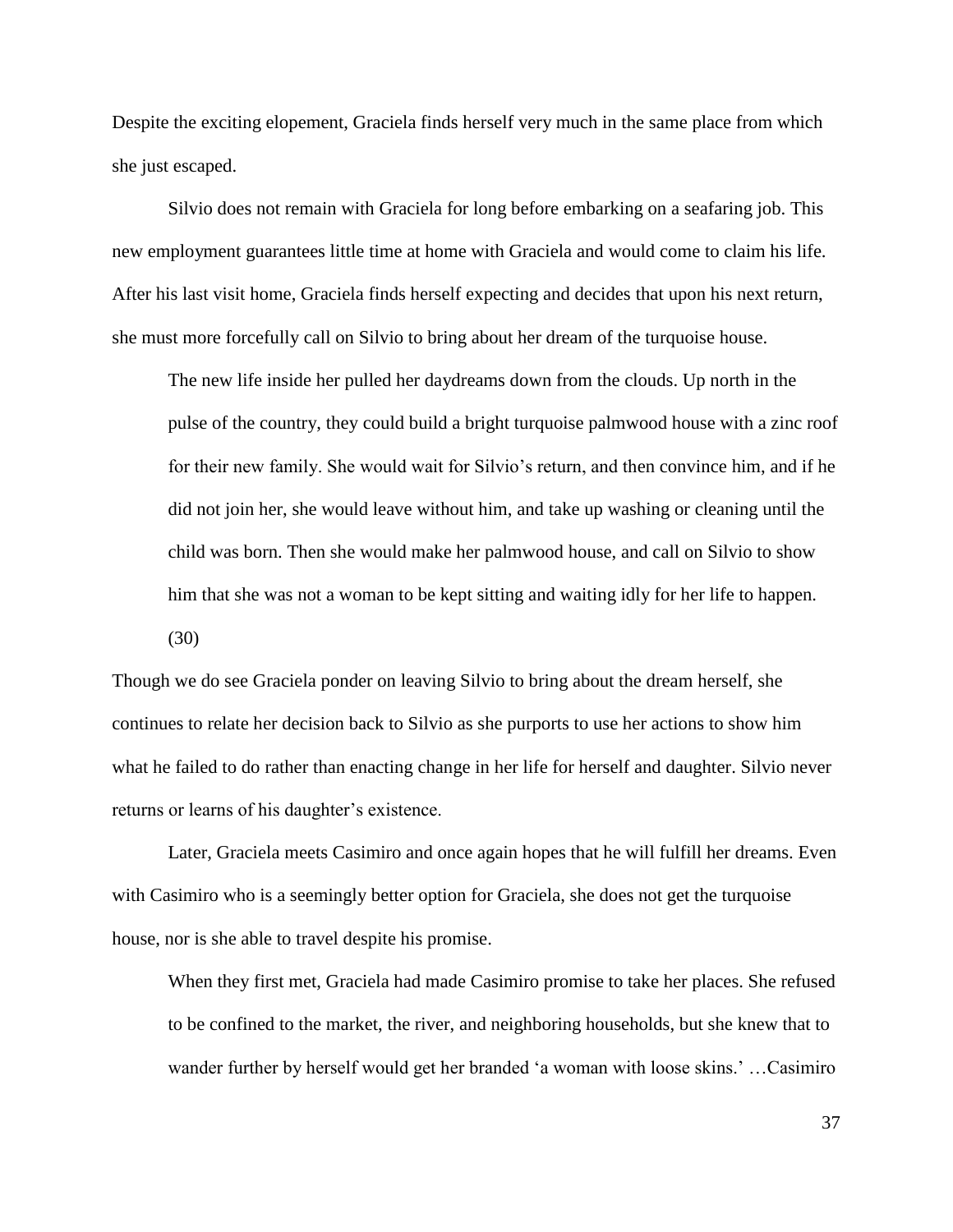could show her no more than what he knew: other people's belongings, tall tales, and sparkling eyes. Winks, jokes, and many apples later, Graciela's feet began to itch again. Each time Graciela took the long walk to the market, thoughts of deserting Casimiro and Mercedita perched on her shoulders. It was during these solitary walks that her courage would bubble up." (56)

Upon realizing that Casimiro cannot offer her what she dreams, Graciela decides to leave, abandoning her daughter Mercedes with Casimiro.

The idea of escaping was eating away at Graciela every night…On one particular night, the idea had itched so much, she rubbed camphor into the reddened soles of her feet...

The camphor seeped into her skin. And Graciela decided to forget tomorrow, to take a leap. Wake at dawn. Make the sign of the cross. Skip bathing. She would borrow Casi's stash of bills, fill that hatbox, and follow the back road. Find a way to La Vega.  $(62-63)$ 

This is perhaps the closest that Graciela comes to obtaining her own freedom, but on her journey she is once again thwarted by a man, Eli, who is clearly after satiating his sexual appetite.

--But you yourself seem to be running. You would be first in exile when the pan got too hot, Eli countered.

--¿What do you know of my problems, Seno? Graciela sucked her teeth.

Eli gauged his questions. He gave her his full attention as she told him her dream of a turquoise house and her ideas as to why the yanquis should let the country be. She told him she wanted to learn to read, and to ride a ship someday.

Eli mined the smallness of her world….

--Never stayed at an inn before, she said, answering his bold question in one breath. (71)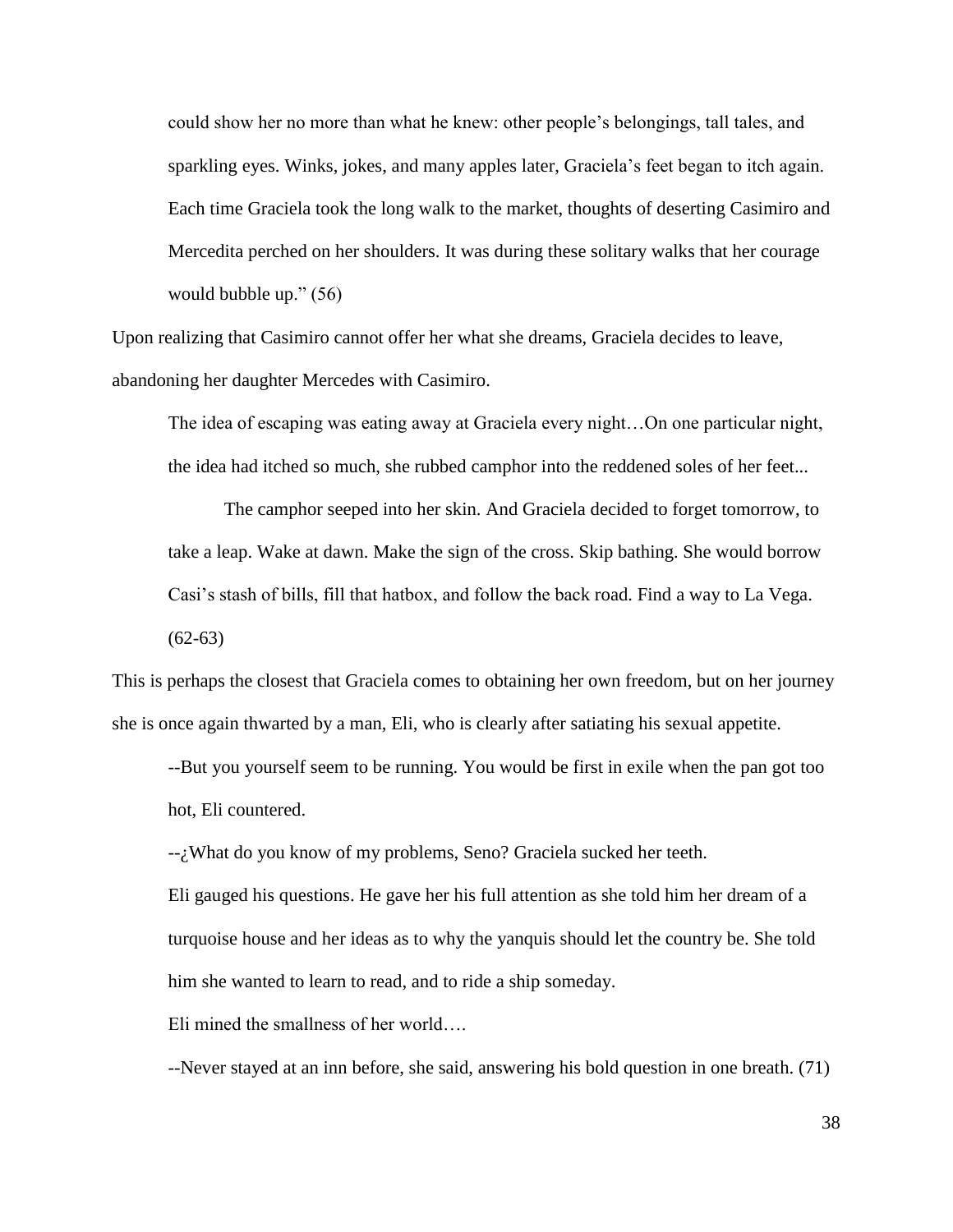On reaching Santiago, an earthquake hit-scattering many into unplanned paths. Graciela follows Eli to the "inn" where he preps her for sex. In this encounter, Graciela does attempt to take ownership of her pleasure but Eli effectively stops this.

In bed Eli sniffed her. A beast on a hunt. As she lay on her stomach, Eli's sour-milk smell stung Graciela's nostrils when he pushed himself inside of her. Holding her thighs closer together buffered the burn. She tried grinding herself against the bed to own some of the pleasure. With the heel of his hand, Eli pressed the small of her back until Graciela felt a place deep inside her yield and she could not move. (79)

For an instant, Graciela thinks back to her mother's warning: "Perhaps Mai had been right. Men were no freer, for all their mobility. How ridiculous to have expected Silvio, Casimiro or even the fool beside her to hand her a world that was not theirs to give" (80). Graciela only manages to escape the brothel to which Eli brought her by the aid of the Haitian maid:

—I'll tell you this. Leave here if you love your life. That yanqui and La Pola only have nastiness after you, the woman whispered after she had made a neat knot and bitten off the excess thread. Graciela stroked the stitches.

--Trust me. Tears won't save you. I help you only because I have an account to settle with La Altagracia. (83)

Though Graciela does seem to begin to understand the wisdom of her mother's words, her encounter with Eli infects with syphilis, which will take her life before she turns 30. Graciela does return home for a time before running away again to seek comfort at a convent. On her final return, she finds that Casimiro has passed and that Mercedes has taken ownership of the house along with her partner Andres.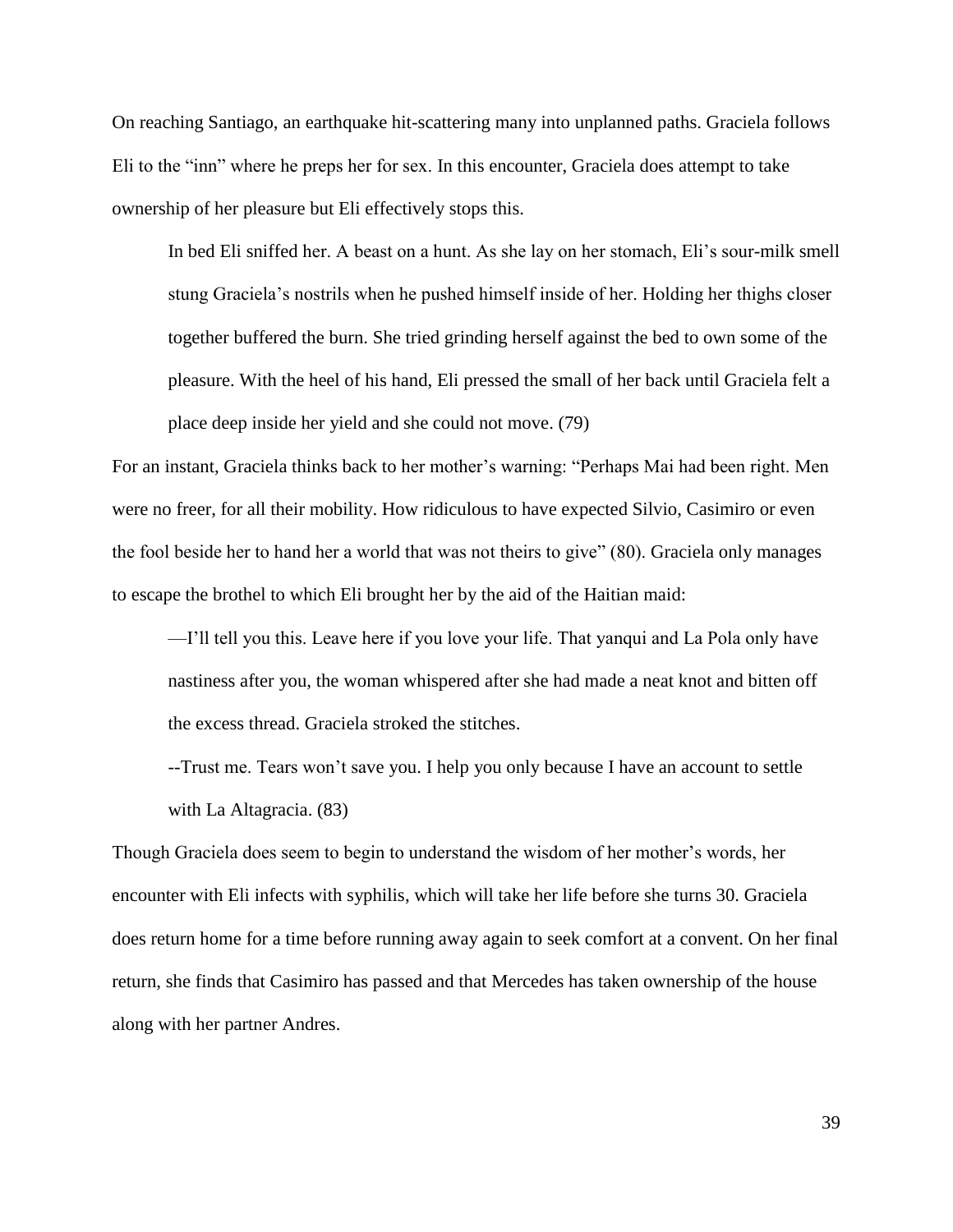Graciela often found herself frustrated with her life and with the passivity of the townspeople.

Despite momentary pangs of homesickness, Graciela preferred the uncertainty of wanderlust to the dreariness of routine. Too much passion and curiosity for her own good, Mai and Pai always told her…People back home were simply too content being the spectators of their own lives. (86-87)

Though she criticizes the townspeople for their supposed passivity in life, she is not entirely successful in becoming an active agent in hers. While she does at times attempt to take control of her life, ultimately her dependence on men results in her never having obtained the type of life/identity she wanted.

Unlike her mother, Mercedes is able to situate herself in her identity. Though Mercedes never has the benefit of sage wisdom from Graciela, she is still able to learn from Graciela's life. A present eye, Mercedes watches her mother closely. Much of this stemmed from the fear of being abandoned again by her wanderlust-ful mother. Fearing that she may cause her mother's displeasure, Mercedes learns to bottle up her emotions. While Mercedes is able to learn from observing Graciela, she thirsts to learn more about her family; this curiosity is most evident when she learns that Casimiro is not her biological father. One of the earliest instances in which Graciela silences the past is her refusal to share with Mercedes the truth of her parentage. Having grown up with Casimiro as the male figure in the household, Mercedes believed he was her father-and in essence he was more a parent to her than Graciela. Not until Santa, a neighbor for whom Mercedes laundered, mentions that Silvio was her father does Mercedes have any inkling as to the truth. When confronted by her daughter, Graciela silences her, refusing to further discuss the topic. Still, Mercedes persists in ascertaining the truth of her parentage and searches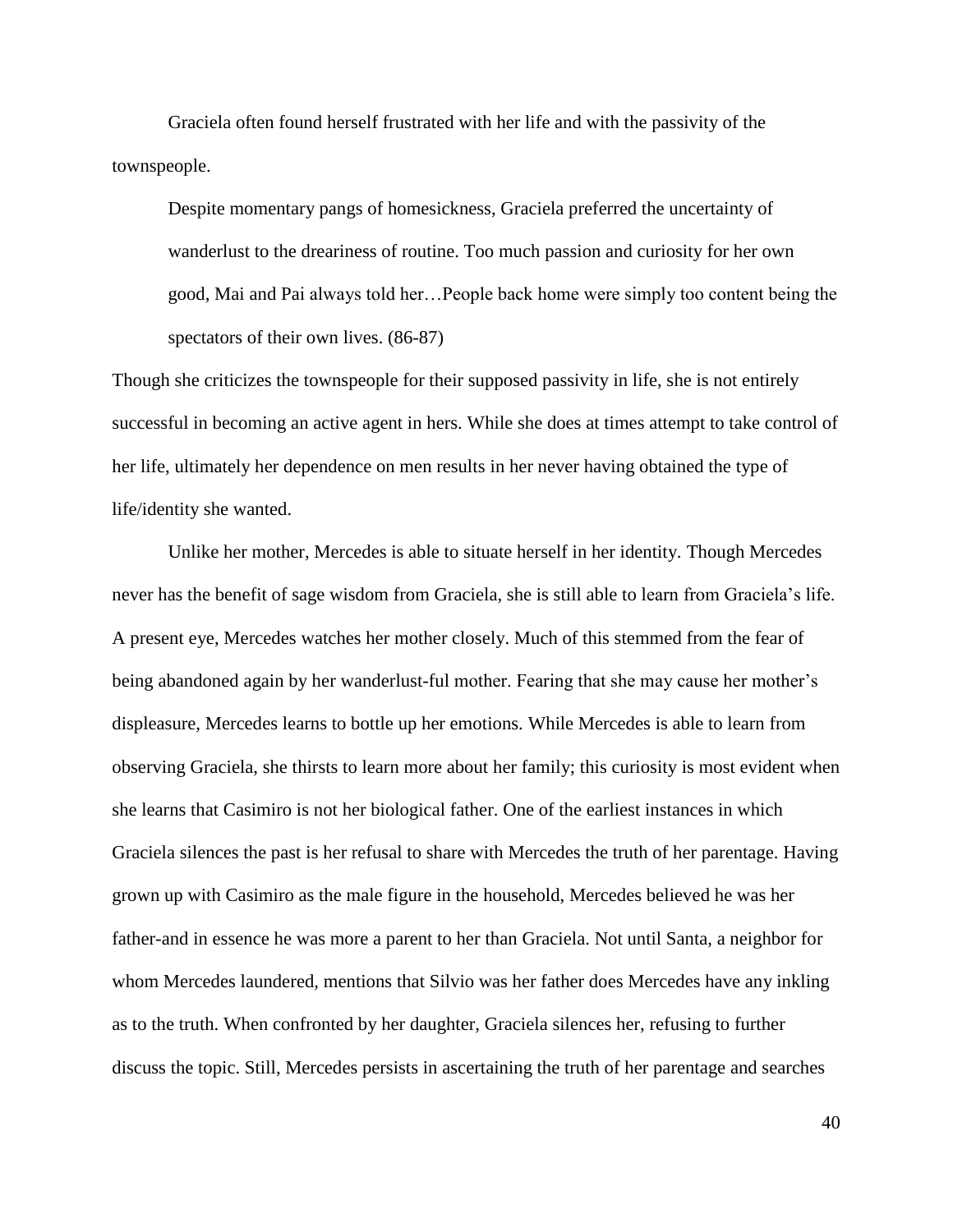Graciela's belongings for a clue. In a hatbox that had travelled with Graciela to Santiago, Mercedes finds a photograph, which she mistakenly believes to be of her father. She finds within a photograph of a young couple and believes the white man to be her father Silvio. This discovery along with Mustafa's, a local vendor who teaches Mercedes math and ultimately passes on his business to her, racist diatribe result in Mercedes holding racist views and ideas of superiority. Mercedes' tendency to bottle up her emotions which she does to keep her mother from leaving aggravate these flaws—the only instances during which we see Mercedes reacting emotionally are in times of anger, first when she beats a little girl in black face for Carnaval and then when she encourages the beating of a young Haitian boy.

She felt an odd delight at seeing the boy in pain—such a weak and skulking boy. Her mouth watered and her fists tightened…

Later, after Mustafa had sent him away sobbing…he explained to Mercedita that Haitians could not be trusted. Animals, he said they were, who had, in their twenty-year rule, destroyed the fabric of the country by expelling its best white families… (107) Further suggesting that these violent reactions are tied to her self-repressive tendencies that she believed kept her mother around is that the final time we see her act similarly is at Graciela's funeral. "Mercedes howled, releasing the white-hot rage she had suppressed. She arched out her arm in an overdue fist on the corpse's chest, and pounded…" (177). She refrained from expressing how she felt while her mother lived for fear of being abandoned but once Graciela is dead and her corpse is before her, Mercedes releases all those pent-up fears and frustrations.

Graciela's inability to fully articulate her dreams beyond owning the turquoise house, representing control of self, is further evinced in that she never knows what she stands for, or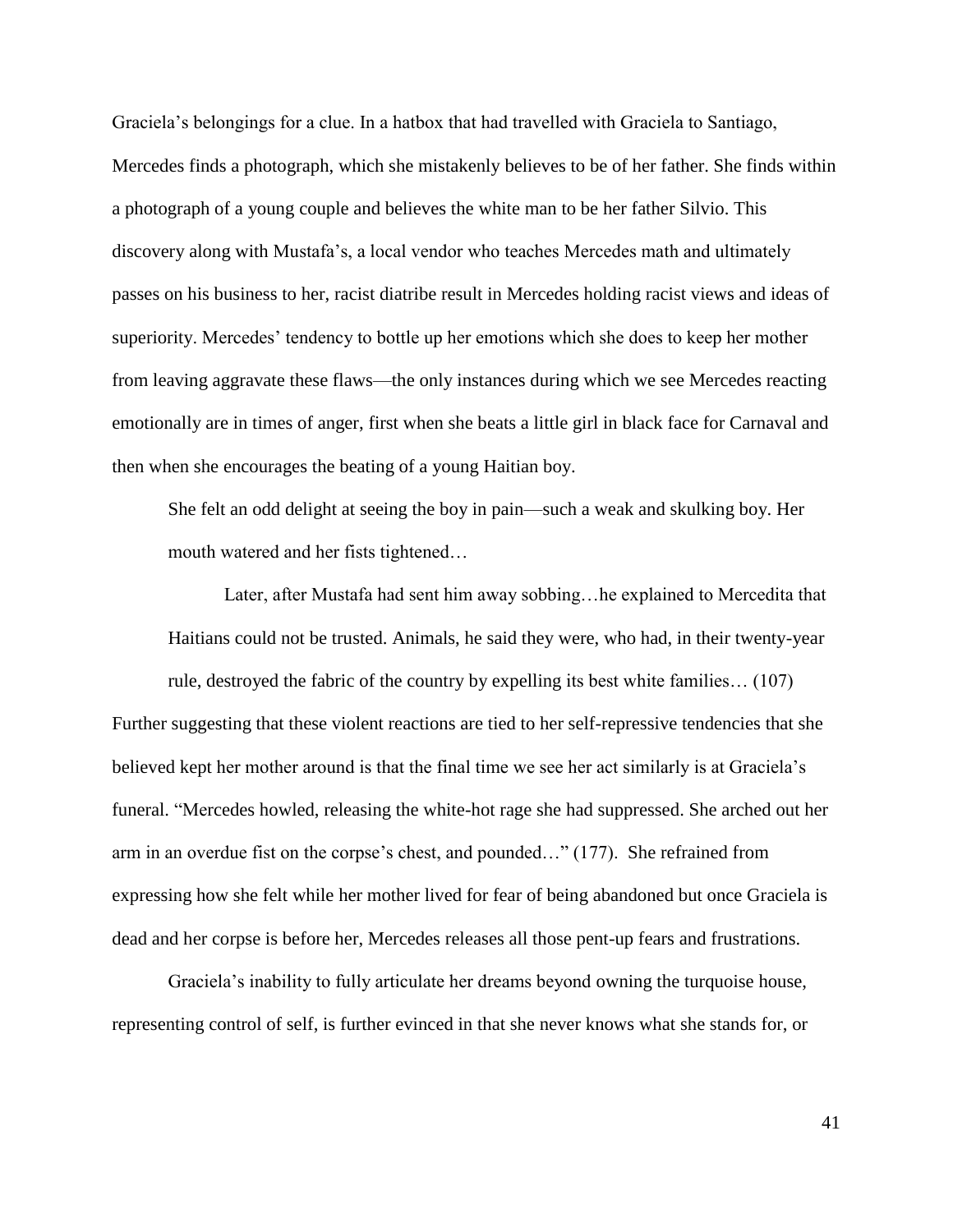who she wants to be; to most she seemed flighty and a hopeless dreamer. Mercedes, who compares herself and is compared to her mother, learns what she does not want to be.

Mercedes stood her ground, despite harsh comparison with that 'mare-assed runaway mother of hers.' Neighbors, then, made sure to keep sharp eyes on the comings and goings about the house. By washing and ironing clothes from her home, and sometimes helping Mustafa in the kiosk, Mercedes was able to eat decent meals with no other orders but from God Himself. (158)

Mercedes actively creates an image that is opposed to that which her mother presented; one that is stable, dedicated, loyal, smart. "After feeling so unwanted by Graciela, Mercedes did her best to find her own worth: an ability with numbers and the reputation of a God-fearing hardworking girl were strongholds she herself had erected…" (162). Having learned by watching Graciela and learning what not to embody, Mercedes is able to build a life that brings her success, a loving husband and children. By choosing a life utterly different from Graciela's, Mercedes is able to live out the life of which her mother dreamed, including the ability to travel beyond *el campo* demonstrated in Mercedes' move to New York to raise her granddaughter Leila.

In reaching Leila's story, the trauma of withholding ancestral wisdom is glaringly obvious. Graciela dreamed of defining herself and attaining freedom from her life through men. Leila grows up in New York and despite living in a completely different environment from and having more opportunities than Graciela, seems doomed to repeat Graciela's path. Interested and talented in science, but otherwise bored by life, Leila dreams of excitement which she believes can only be brought about by men. We see Mercedes try to share a bit of their family history but very much like Graciela, Leila wants nothing of the past.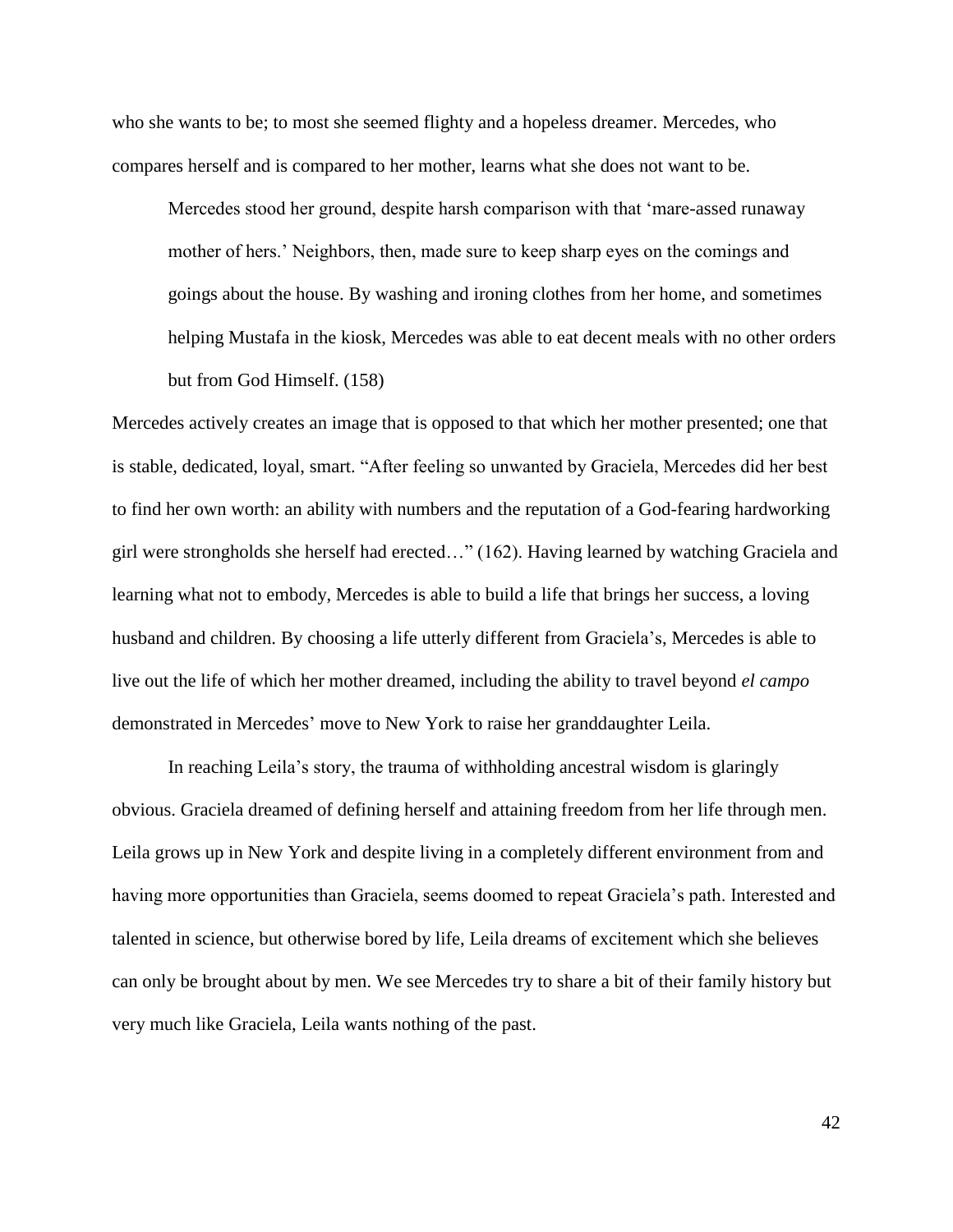Yes, I …had the sharpest mind… if there's one thing I know is to marry smart, get one who you know will never double-cross you…You have to be smart, my sweet girl, you have to be smart in life.

…Always remember the things I tell you.

"Nah, 'Buela, I live for the now. Everyone's either telling me to remember stuff I never lived, or to prepare for some who-knows future…"

To Leila, those who carried the past carried the dead, and those who chased the future died of cardiac arrest. (208-209)

Leila shuns the words of warnings of her elders, refusing the lessons Graciela experienced and Mercedes witnessed. She focuses on the present, refusing to acknowledge or care for the ways in which the events of the past can continue to affect the present and how both shape the future. It is not simply Leila's refusal to heed her grandmother's warning though that demonstrates how the past is silenced but the way in which the experiences that elicit these warnings are withheld. Mercedes' inability or refusal to explain the circumstances around which these lessons are learned can be linked to her own ancestors' failure to do the same. Graciela's mother may have warned against her dependence on men but the experiences that she may have lived that resulted in her learning this are not conveyed either to us or to Graciela.

Very much like her great grandmother, Leila dreams of a more exciting and liberating life, one which she expects to be delivered by men. Indeed, after inviting her crush to join her at a club, Leila "looked up and felt the span of wings" (224). She is uncertain of her identity, and rests defining herself on her experiences with men. Leila seeks in others, particularly men, the freedom she cannot obtain for herself. She begins an affair with a married man living in her building. Hoping to encounter the sexual experiences touted in romance novels, she visits a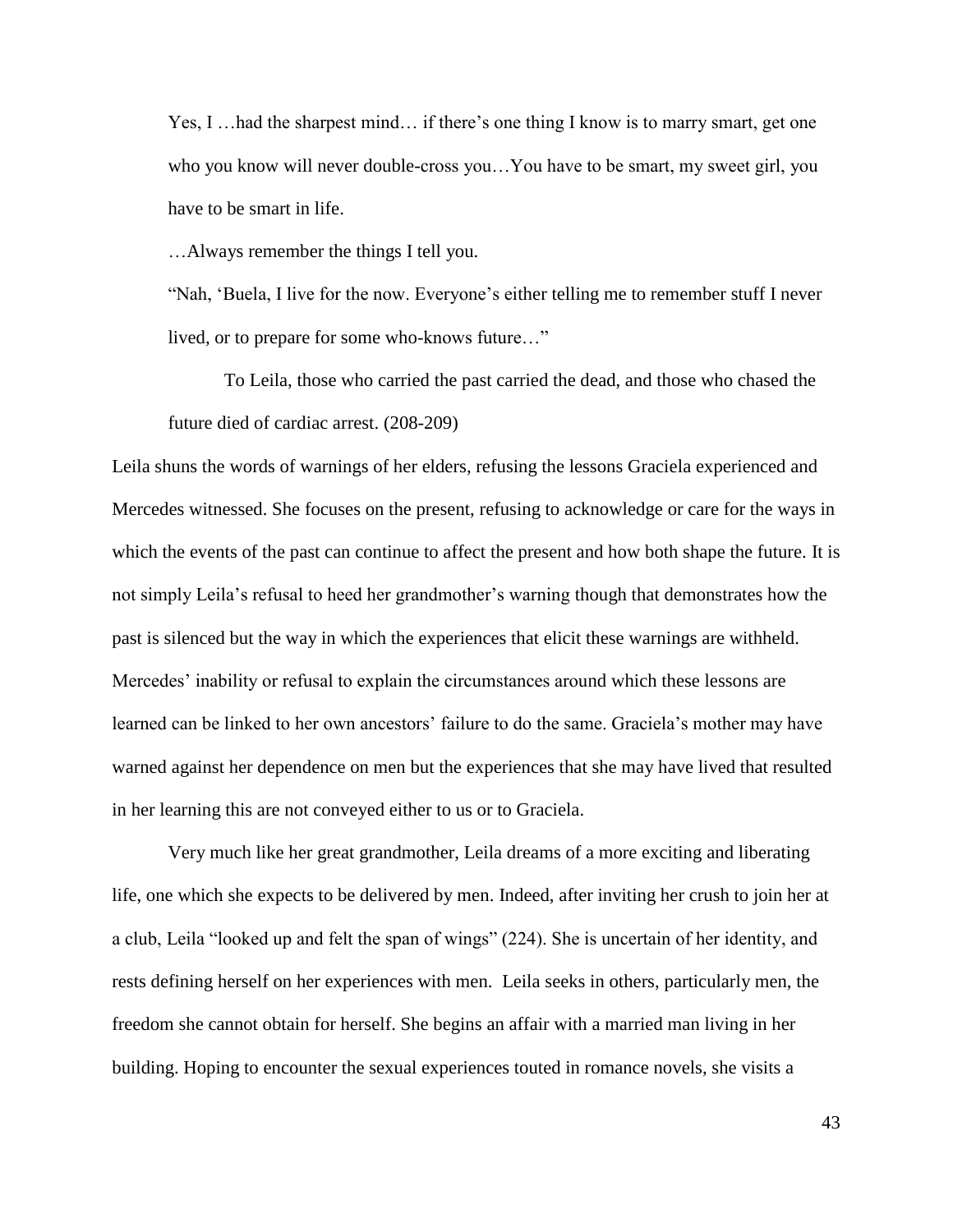motel with this man, Miguel, and there loses her virginity in a manner that leaves her feeling cheated. This experience is reminiscent of Graciela's encounter with Eli in Santiago. Both men use these young girls to satisfy their own sexual desires without any effort to share the enjoyment. Both look to these girls as objects, describing them as though they were food. Much like Graciela, Leila plunges into the desires of a man, Miguel who lives in the building and is both husband and father, in hopes that he will liberate her, make her feel whole. Unfortunately, Leila finds herself cheated by the experience.

And that was when Leila knew there was no turning back. She was on her queasy own to lean over and kiss Miguel full on the lips, though bile bittered her throat…it all happened fast as catechism filmstrips…

Miguel returned his hand to the wheel to make the tight turn into the Jardin Motel's parking lot. No gardens inside the Jardin Motel. Plastic vines hung from paneled walls…

Room 32 was dismal. A lumpy bed. No sample-sized lotions or soaps for Leila to pocket, and certainly no Bible inside the night table…

Miguel…pulled her to him by her shoulders and threw her on the bed… --Take off your clothes, slut, he motioned and smacked her thighs…

Miguel straddled her while fumbling with the rest of his clothing. Leila remembered once rushing up to a silver dollar on the pavement that turned out to be a circle of spittle. Miguel was in his boxers, tugging at the pins in her hair. She fought him, until all that was left of her was panting and thoughts of Mercedes lovingly combing out her knots by the one-eyed piggy.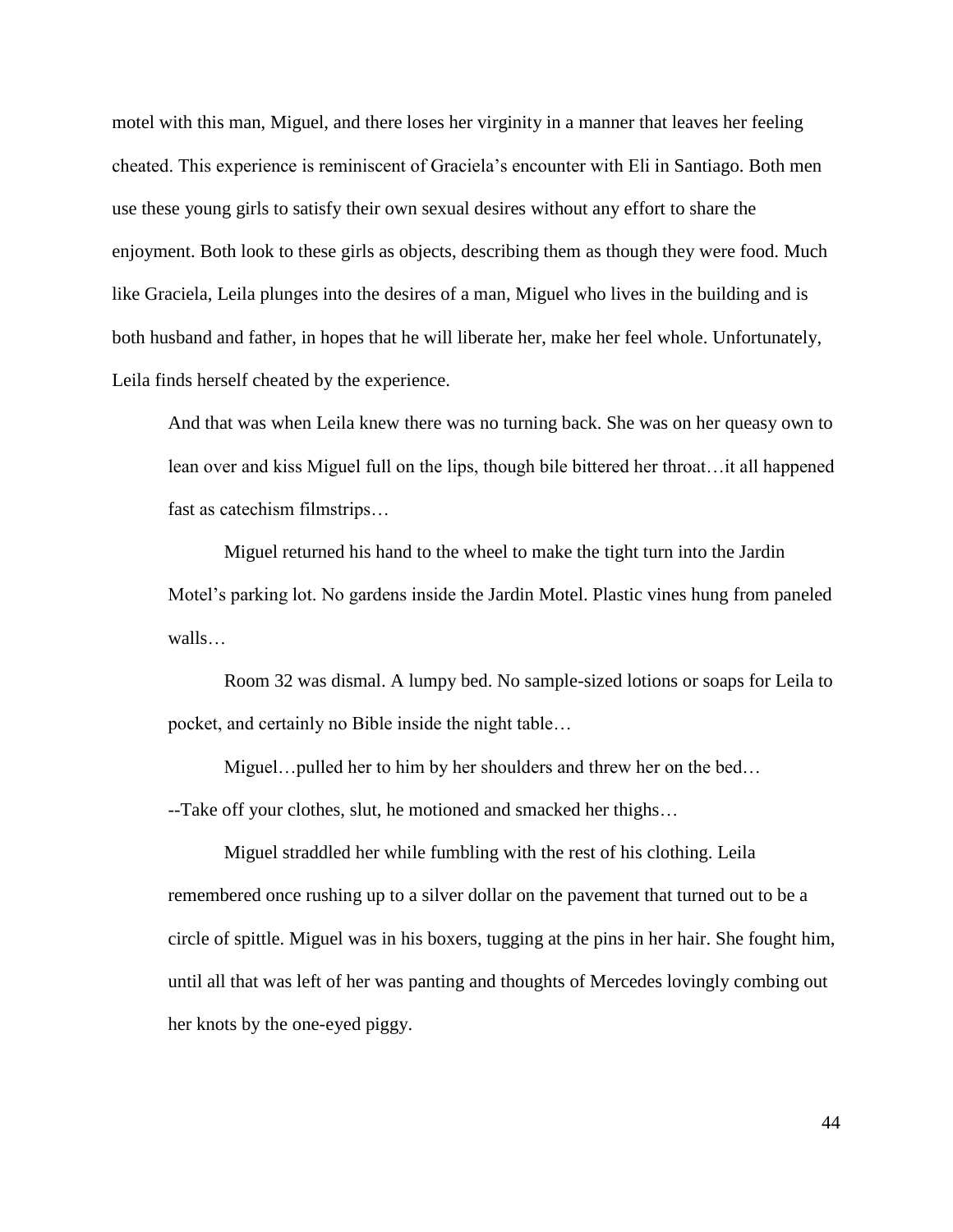…Gaining her trust with gentle kisses, he was soon rough again. His cries were guttural, as Leila floated back to the ceiling and waited by the curtain rods.

…Spicy videotapes in the wee hours. Curled romances on her bookshelf. Lunchtime braggadeering. Cheated, she felt, and she hated Mirangeli and Elsa for their stupidity about It, and cursed Ms. Valenza for teaching It, and damned everyone else for celebrating. (230-234)

Had Leila known of Graciela's own experience of exploitation by an older, lustful man, perhaps she could have kept herself away from Miguel, not found his allure enticing but rather poisonous; if she had known that her great grandmother had died at so young an age as a direct result of her sexual misadventure, perhaps Leila would not have left her friends' company at the club for that of Miguel's. Rather than trying to "be a woman" (203), Leila could have been content being a child. Leila unfortunately, seems adamant in distancing herself from the past; despite attempts by Mercedes to share in some of her story, Leila vehemently shuts her down. Both Graciela and Leila share this trait, this dislike of the past, refusal to listen to the wisdom of those who came before.

Besides their shared dependence on men to make life worthwhile, both Graciela and Leila seem to lack a strong sense of self. They do not only depend on men to deliver freedom but for these men to define who they should be, what their identities are. Mercedes on the other hand who had some hold of her familial history obtained by her constant watchfulness is able to form a strong self of identity. It is unfortunate that she is unable to vocalize the lessons she witnessed to prevent Leila's repeating Graciela's path. There are instances in the text where Graciela's spirit attempts to reach through the veil between the living and the dead to share some semblance of wisdom to her descendent. Much like *Geographies of Home*, the voice of family history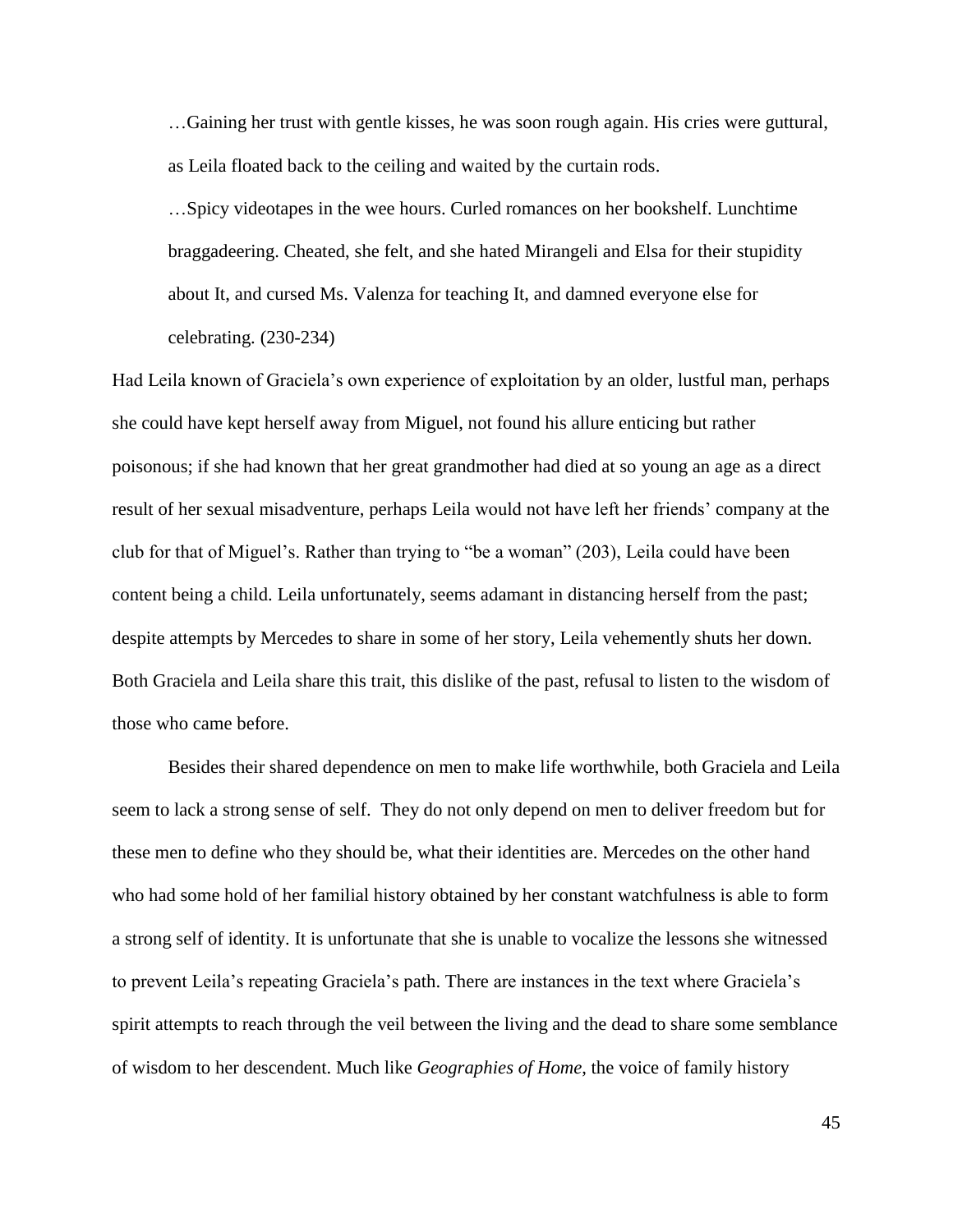reaches past the constraints of time. Before beginning Leila's story, the chapter "Circles" outlines a conversation between Leila and Graciela:

Graciela's ghost is not a shadow, or a shiver, or a statue falling from an altar. It is not a white sheet with slits for eyes, or a howl in the wind. It is not in the eerie highlights of a portrait, or in the twitch of a nerve…

'I wanna be a woman.'

--Then, Leila, take off that skin.

'Get outta those clouds, Greatest-of-the-Grandmamajamas…'

--Take it off. To the bottom, disrespectful child.

'Such an apodysophiliac, with all this naked stuff.'

--¡Ah! Don't talk to your elder of letters now.

'Everyone takes me seriously when I enunciate.'

--Shed the troubles of life.

'What'll be left of me then?'

--Bones…

'Will you put my ass back together again?'

--Of course…

--Keep your heart. ¿What's inside?

'Ventricles and the venae cavas…'

--No, Leila, let's bleed your heart for truth." (202-203)

Graciela seems to push Leila to look within, strip herself of exterior layers that enclose the self within, to find her truth, but Leila does not take heed.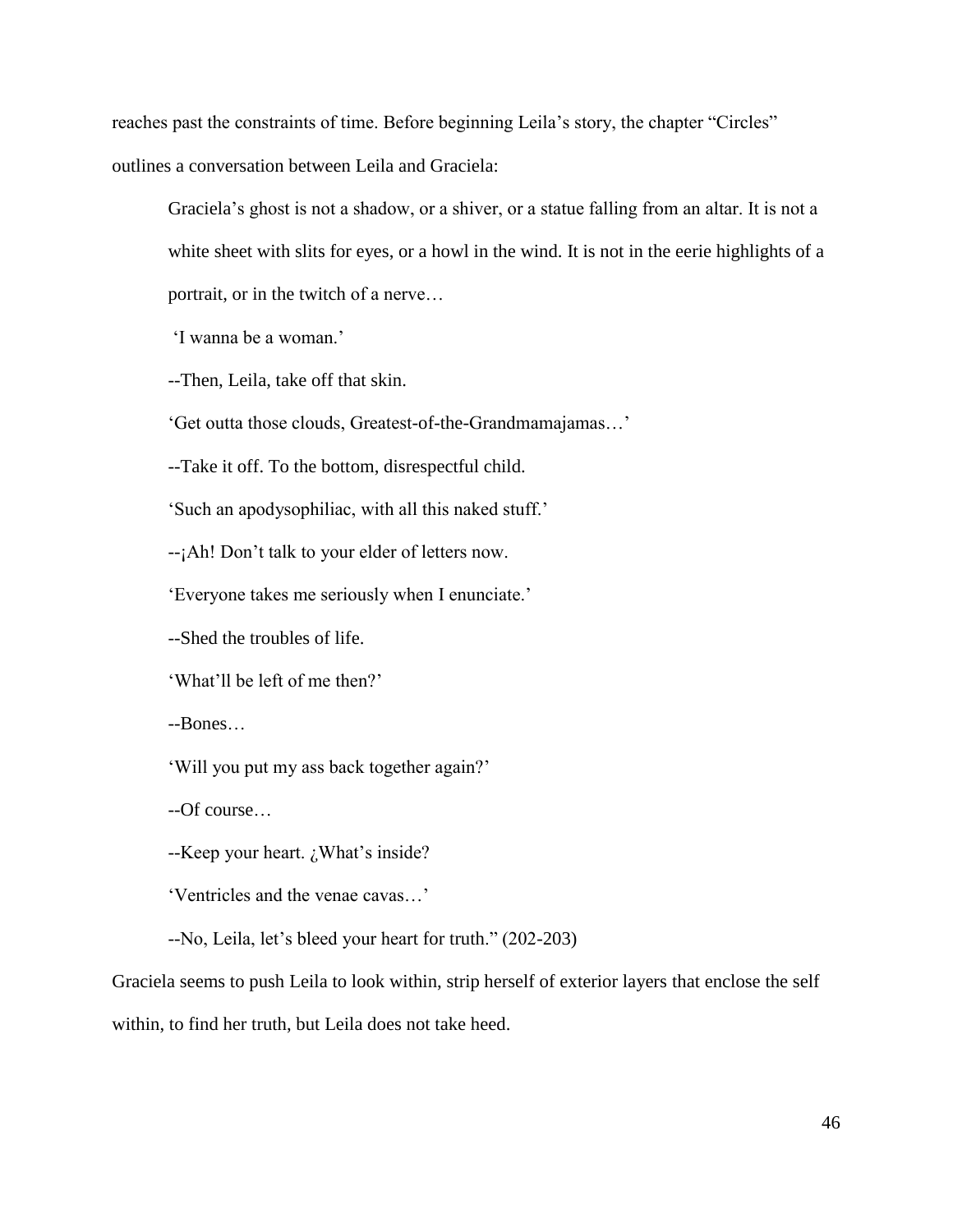## Chapter 4: RECLAIMING ONE'S NARRATIVE THROUGH GAZE

Both texts provide examples in the power of the gaze, especially in reclaiming self and reconnecting to the family narrative. Rather than simply a tool of objectification inflicted on the female body, Perez and Rosario demonstrate the ways in which the gaze can act as the vehicle through which the protagonists begin the reclaim and empower themselves. Though both display the ways in which the characters are objectified by the gaze of others, the more significant moments are those in which these characters enact the gaze. Unlike those who objectify these women, when the women's gaze fall upon another, it is not to own the object of the gaze but to reflect on their memories, on what has brought them to this moment, and ultimately how to reconcile their stories to that of their ancestral past. The ending of both texts suggest that having begun to grasp the past and its significance in their lives, a better future lies ahead.

Unlike Perez and Rosario who primarily portray the gaze as a method of empowerment, the gaze has generally been conveyed as a tool of objectification and subjugation. The connection between the gaze and power has often been examined in academia. "The objects and perpetrators of the gaze are not always clear in an urban environment" (Koskela 252), which can complicate power relations. Foucault's theory of the panopticon adeptly conveys the power behind the ability of one to gaze on another. Within the panoptic prison, with the all-seeing tower, the prisoners who are being subjected to the scrutiny and discipline of the gaze do not know specifically when or who is perpetuating the gaze. In this uncertainty, the prisoners essentially police themselves, having internalized their own subjugation. In her article, Hille Koskela delves into the power of the gaze through her study of the effect that visual technical surveillance plays in an urban setting. In this scenario, the cameras, in lieu of the present watchtower, symbolize the gaze of the city, of those purportedly in power; it is their intended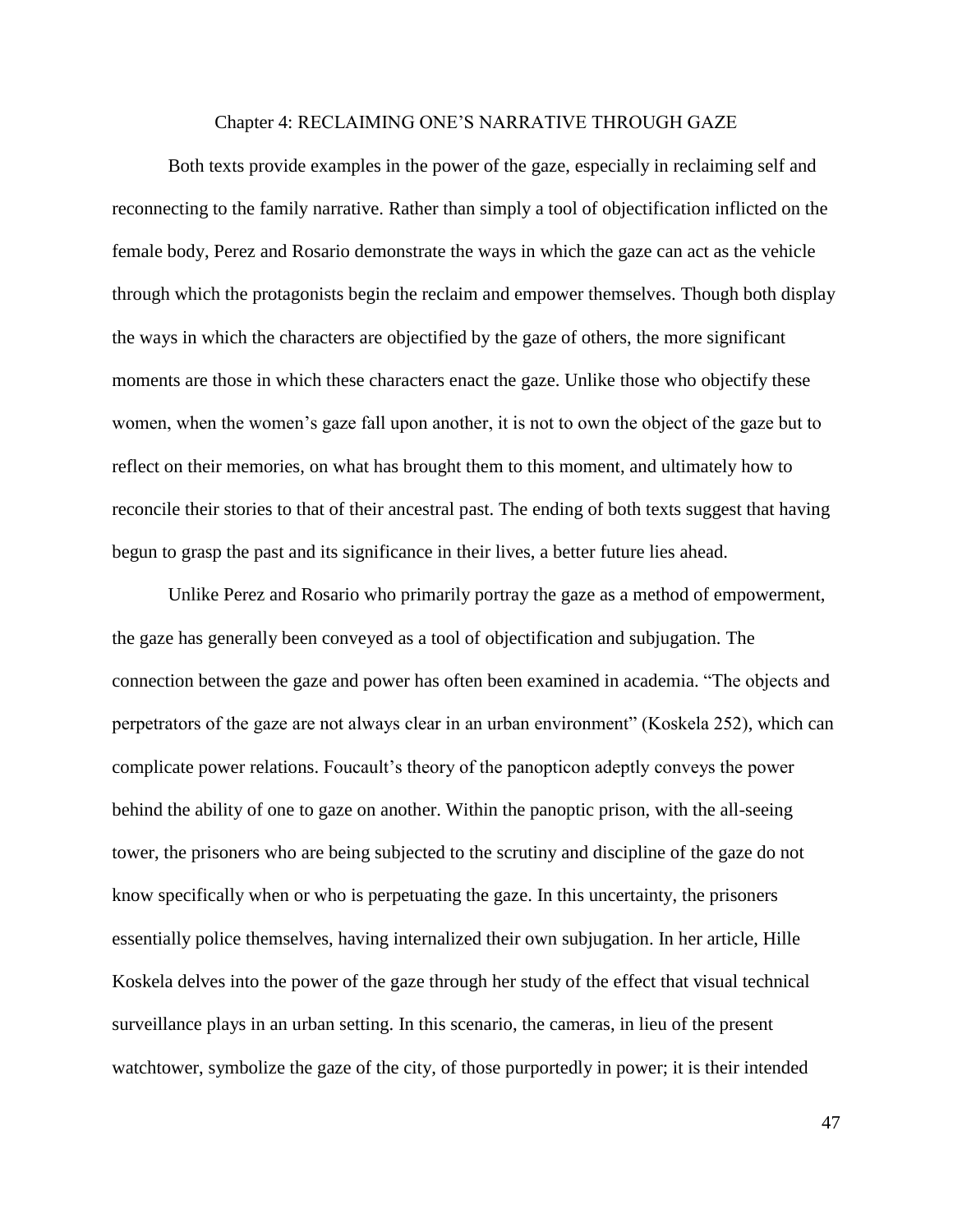purpose to maintain order and ensure the safety of the city's citizens. It is interesting to note how the object of the gaze is affected, as Koskela suggests: "the camera [representative of the gaze] leaves its object entirely as an object: passive, without any ability to influence the situation" (249). Its image recorded for posterity, leaves the object unable to alter it.

One need not only turn to video surveillance as representations of the power of the gaze. Indeed, Koskela also notes mirrors as a manner of the gaze: "In some metro stations in Helsinki, the mirrors on the wall are windows through which the guards can see the public. Few people know this, and even if they do, it is impossible to tell whether there is someone inside or not. Urban space is hence becoming less predictable" (250). The effect that gaze, and the uncertainty of who has the power and when is telling, in that urban space, urban consciousness is constructed by the numerous encounters between strangers; within these unfamiliar encounters, there is similarly an uncertainty in the others' gaze. In the case of Helsinki, the mirrors are in fact windows through which one can view the passengers of the metro, but it is interesting to consider how actual mirrors might play in the conversation of power and gaze. If you are both subject and object, and identity can be expressed as partially formed in dealings with the power relations between self and other, how is identity negotiated? How is power managed? How does the self-gaze disrupt the relations between power and gaze, if in fact it does?

Koskela adds too to the discussion of interconnectedness of gaze and power the issue of gender and power. "There is some voyeuristic fascination in looking, in being able to see. And scrutiny is a common and effective form of harassment. In urban space, women are the ones likely to be looked at—the objects of gaze. Looking connotes power, being looked at, powerlessness. Harassment makes the gaze reproduce the embodiment and sexualization of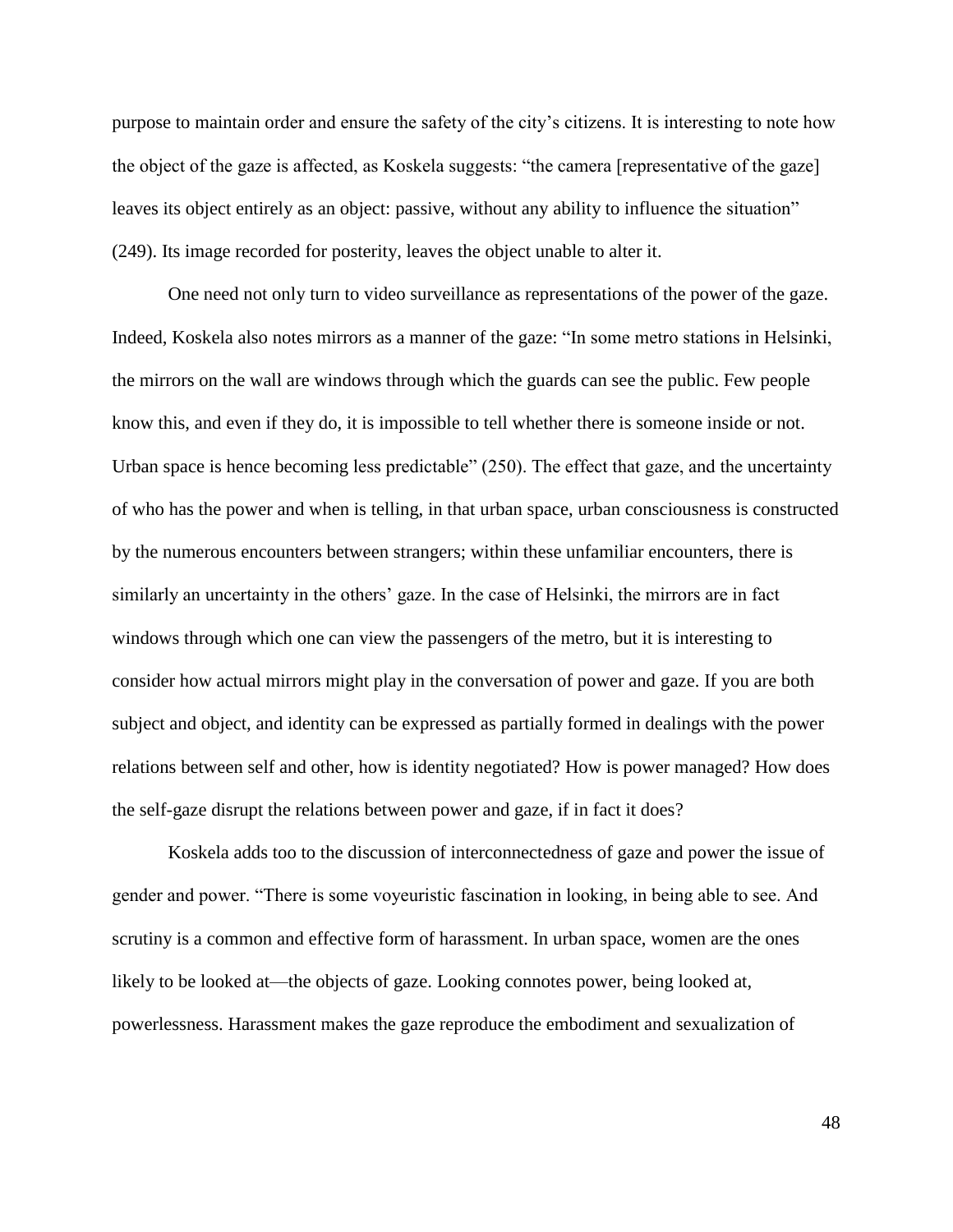women" (255). Indeed, in the analysis of the texts, the female body is objectified and exploited by the gaze of the other.

In part, the power behind the gaze is the power or ability of knowing, "the ability to see affords the basic condition for collecting knowledge and for being in control" (252-253). The ability of one to view, to look, to play spectator at the other is a manner of exerting the power one might have over the other, such as the power that guards hold over prisoners in the panoptic prison. Those subjected to the gaze are merely "passive subjects in a container [the image produced by the camera or the reflection upon a mirror] they are subjects in a position of not knowing their own being" (250). Not only is being an object transfixed to this idea of powerlessness, but the idea that not knowing oneself, being unaware of one's identity is akin to powerlessness.

In various encounters in *Geographies of Home*, we see both Aurelia and Rebecca shy away from the gaze of others, trying to hide from themselves the truth upon which they know those eyes will shine. For Aurelia, being the object of her mother's gaze is unbearable; she does not want to be read, known. "Bienvenida watched her with such intensity that Aurelia was sure her gaze penetrated to her very core. Unwilling to withstand such scrutiny, she stepped outside…When her mother followed, she shut her eyes against her" (133). Rebecca too finds herself unable to withstand the gaze of another, in her case, that of her youngest, Soledad.

Soledad solemnly watched her mother. She was…the most reserved. To Rebecca, she seemed the most disrespectful. Whenever Soledad focused on her—sunken eyes contracting while the rest of her features remained still—Rebecca had the impression of being judged. She'd feel claustrophobic and her throat would constrict, as if she were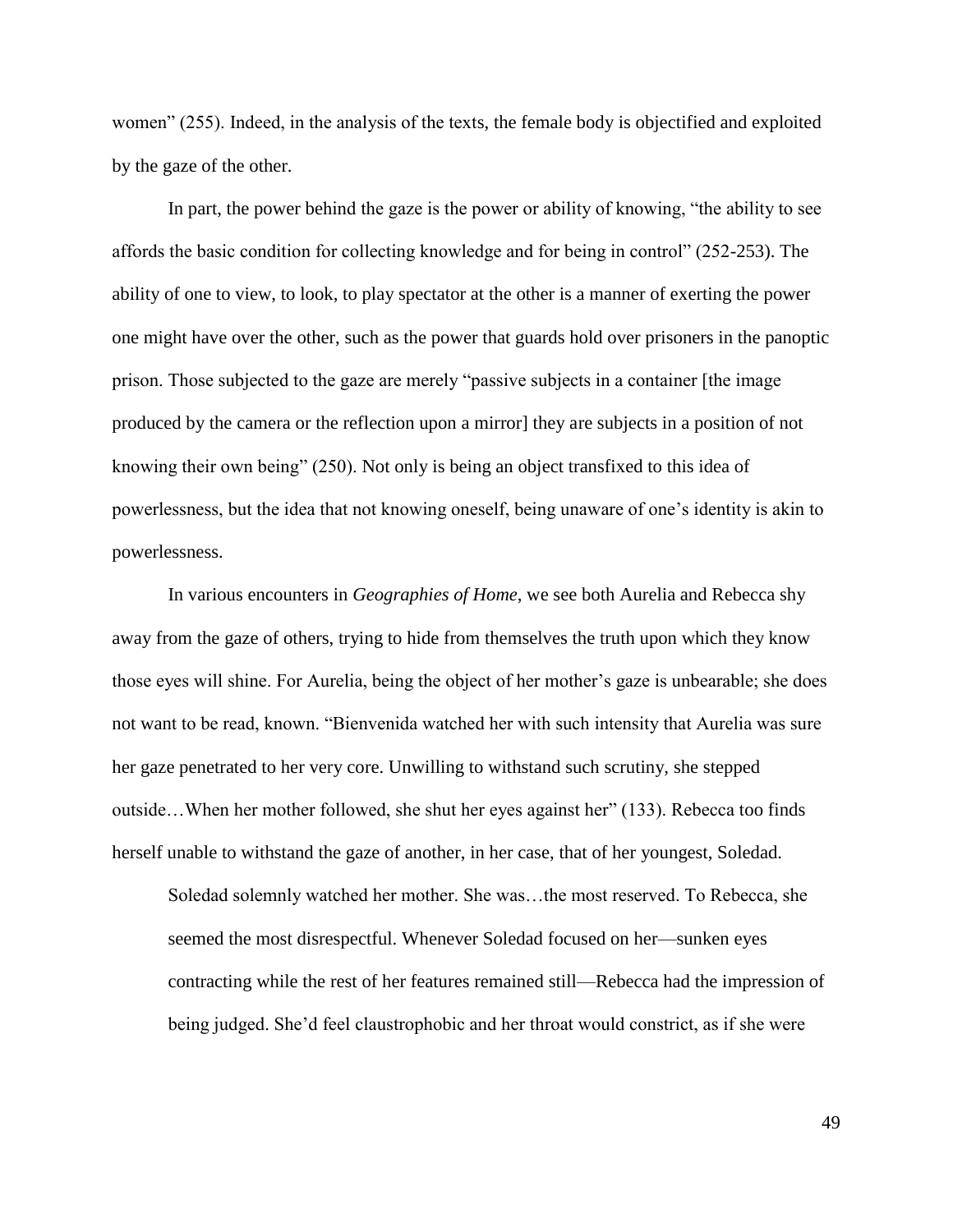being forced to swallow not only the failure she'd become but also the arrogance of a child reminding her of it. (58)

Rebecca cannot accept the truth she sees in her daughter's gaze—that she has failed to protect her children, to provide them with a stable and healthy life. She is not yet ready to be held accountable for her life nor the lives of her children.

However, being the object of the gaze is not always a role of powerlessness or shame. My father, as a singer and performer revels in the gaze of others. He is both object and author of the gaze—he controls the image before them, how much of him they are allowed to see is up to him. There is one story of a showcase which I have always thoroughly enjoyed. My father was informed by one of his teachers at the last minute that he would be performing at Jefferson Hall. Rushing from his job to the hall, Papi confirmed with his teacher that he would have both sufficient time and clothing to re-attire to a more suitable outfit for the performance. However, my father found himself thrown in without the chance to make himself presentable. An important fact about my father is that he prefers to be dressed well at all times; to not be so is one of his pet peeves. Having found himself in such a situation, Papi made a deal with the man in charge of the spot light that while on stage, the light would only grace his face. Once the performance began, however, it seemed that the deal so recently made had slipped the mind of the light-man (I am trying to give this stranger the benefit of the doubt). This did not prove a setback for Papi; ever ready for a challenge, my father added a slight choreography to his performance which was not planned, confusing the light-man who desperately tried to keep up.

My father had performed at the aforementioned Jefferson Hall, the American Hotel, Beacon Theater, Night Club el Patio in Queens and many other venues before his show at Carnegie Hall. None, however, hold the same import and gravitas to my Papi than that night in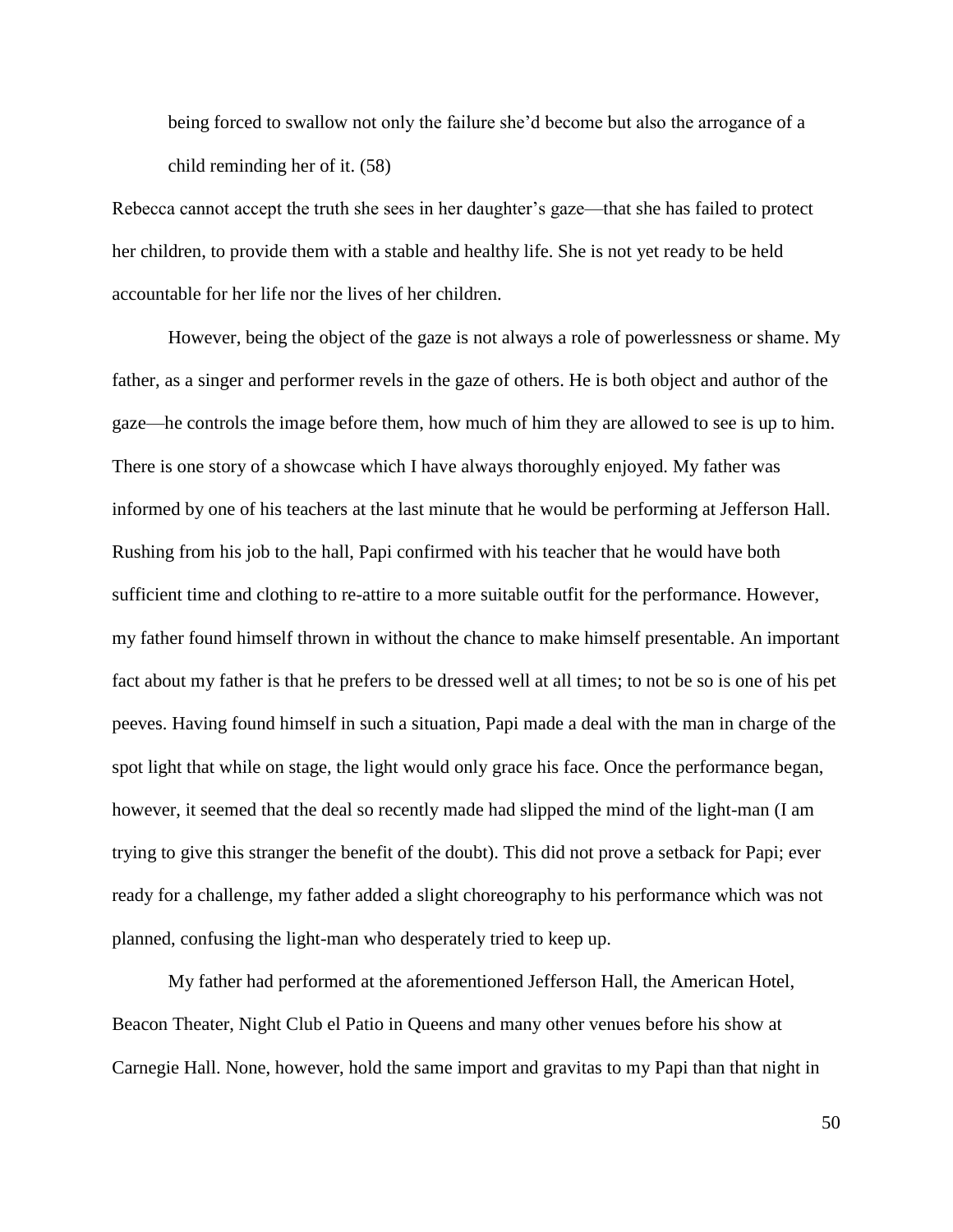an autumn many years ago. It took nearly a decade of studying, practicing, and competing for my father to arrive at the hallowed halls of Carnegie Hall.

September 20th, 1980, Cesar Del Campo, my father's stage name, walked onto the stage ready to perform the seven songs he had meticulously and passionately prepared at the event titled "Un aporte a la cultura y al arte dominicano." He shared the stage with two others, Freddy Nunez and Ulises Amoros, but it was his performance that reporter Luis G. Pichardo would note electrified the audience. Much like during its opening night so many years ago, this performance on September 20th had the hall packed with audience members at full capacity. They would remain, enthused, exulted for the next four hours.

How much of Papi's ability to revel in the limelight, as object of the gaze, is related to his gender or simply the role of performer is hard to say. Papi likes very much to be in control of his persona both on stage and off. He constructs the image upon which the audience gazes. Perhaps the inability to be a passive object comes from Papi's assuredness of who he is and from where he comes.

In the novels of Perez and Rosario, the act of gazing when enacted by the protagonists provides the power to claim a connection to family history and identity; the act promotes selfreflection that sheds light on the disconnect, and for some gives access to the power needed to resolve and begin to heal the harm inflicted by the silenced history.

Iliana returns home to uncover the strength she needs to survive, a strength she feels is embedded in her parents. Gazing upon the photographs in the living room, she reaches a photograph of her parents in which she identifies the power she lacks and the past she was denied.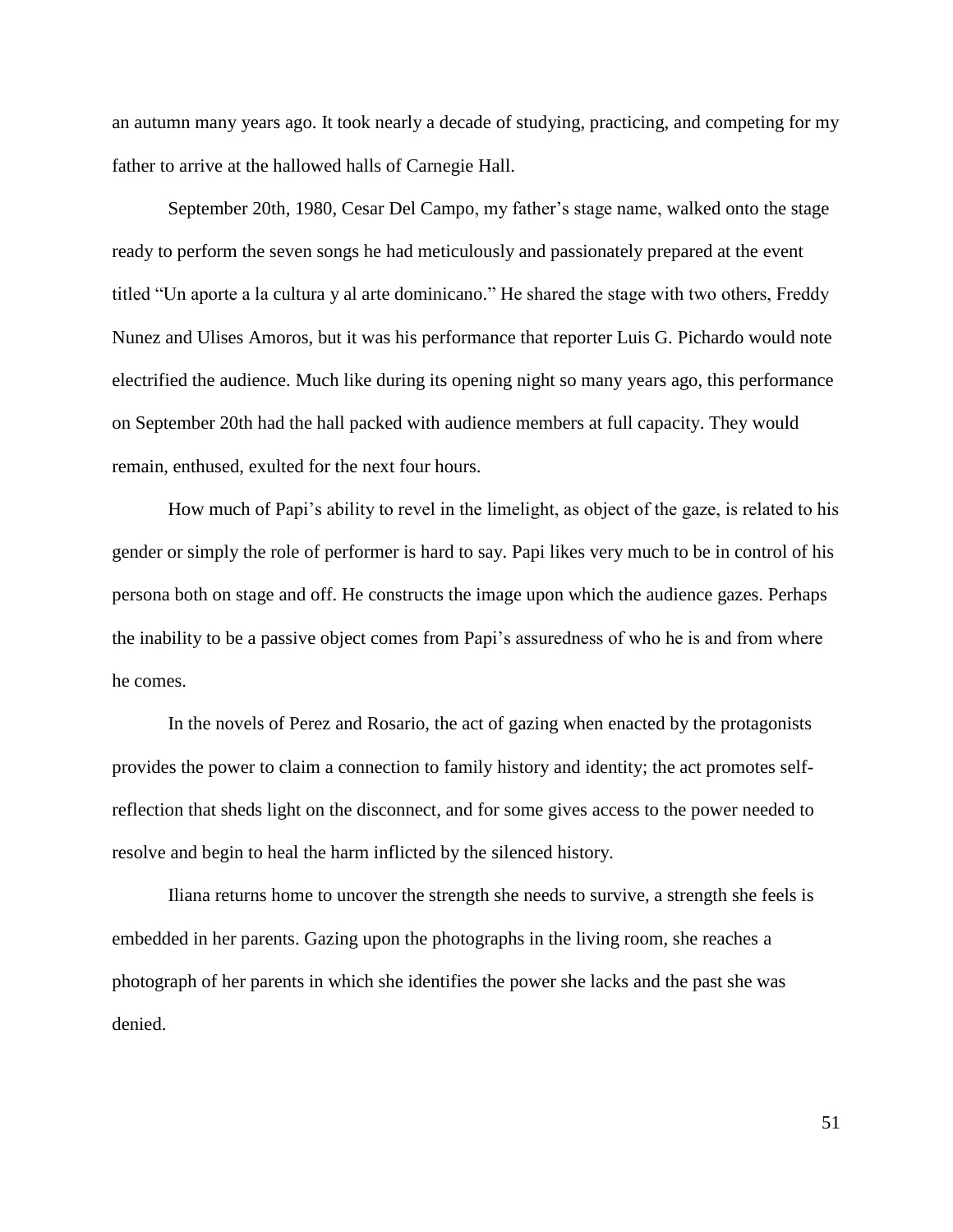…she had since learned that her mother was far stronger than she'd supposed and that hearts relentlessly pumped blood even as brains recoiled from whatever horror was presented.

…Iliana raised her eyes to the enlarged copy of the photo [of Aurelia and Papito]….They neither smiled nor frowned but gazed unflinchingly at the camera as if prepared to confront whatever challenges life might throw their way…their eyes suggested stories only waiting to be told. Iliana ached to hear those stories. Knowing little of her parents' lives, she wanted to learn of the past of which they rarely spoke. She also wanted to borrow from both the strength she saw reflected in their eyes. (44)

Iliana feels the loss inflicted by the censoring of the past. She yearns for it, knowing that with it she may find the self-assurance she lacks. Iliana's journey forces her to remember the struggles endured by her family, the difficulty with which her parents contended to raise their brood of children in an unforgiving city, the work put in by her parents that finally secured them the brownstone, all this which enables her to come to terms with her parents' vulnerability and accept that her life is her own and she must take responsibility for it.

Iliana's return home forces her to revisit places and memories she had long ago forgotten. In her encounters with family and others, the act of gazing, rather than simply an act of objectifying or making powerless the other, allows for a scope of self-reflection which is integral to her journey. In the literature of gaze, often the female is the object of the gaze, the one being scrutinized or judged, for the benefit and pleasure of man. Iliana is certainly objectified throughout the novel especially by most of the male characters and some of the female characters with regard to her walk. Only when alone does she feel able to walk in her way, without fear of scrutiny.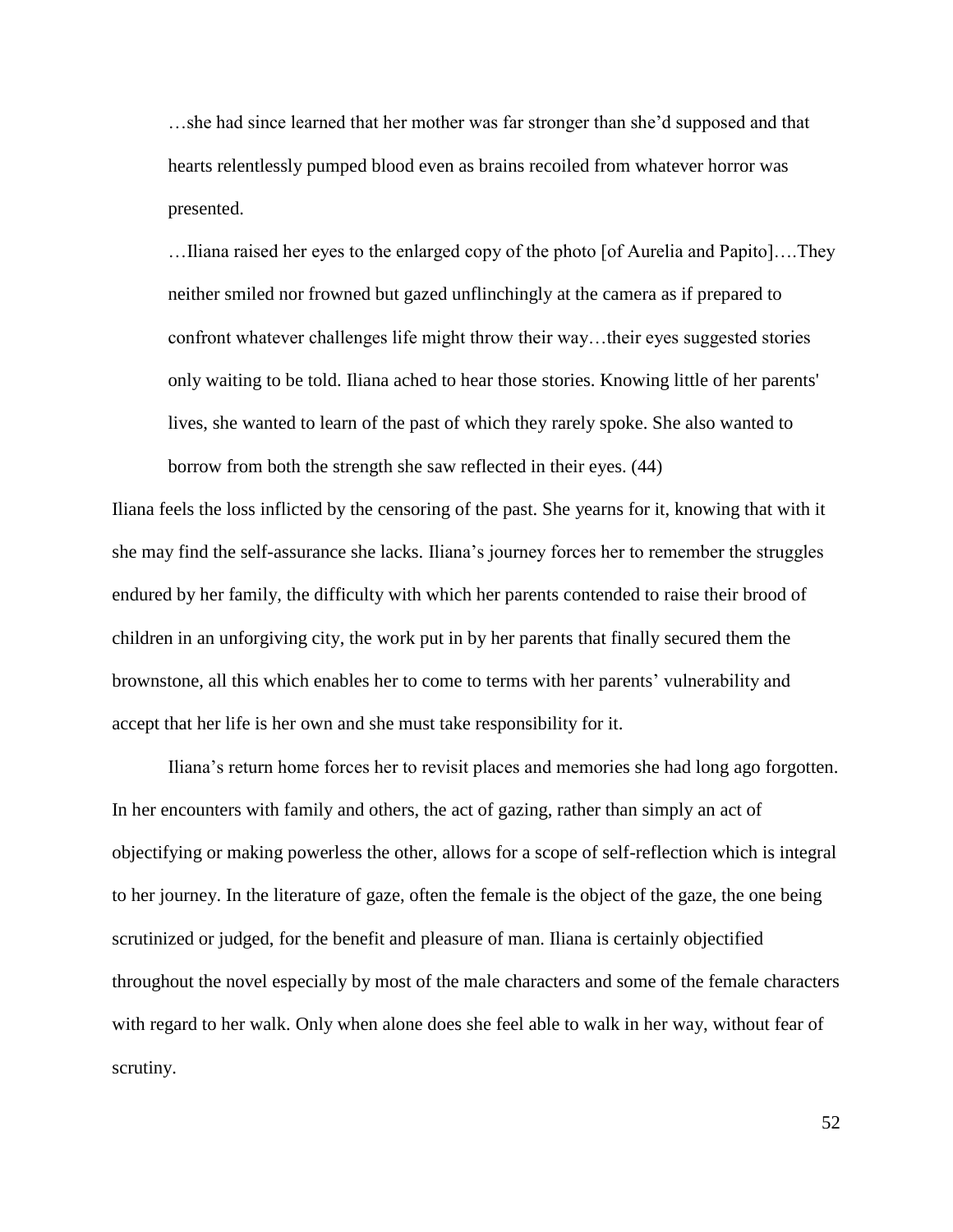Except for a few other students, the campus was desolate. It was at such moments that she enjoyed it most. She was able to walk, unashamed of the stride that had caused her grief since childhood and that she had tried her damnedest to change since then. But, no matter what, her hips thrust forward and swayed as if unhinged. Her friend Ed had described the stride as regal, her sisters as whorish. And it was they whom Iliana tended to believe. (5)

However, Iliana is not powerless—she too is the subject of the gaze and in this role, she turns inwards. As she waits for the next train, Iliana is confronted by such a moment of selfreflection as she gazes on the homeless nearby.

In a lot below, large boxes, insulated with rags and cardboard, served as shelter for the homeless. Beside these, a man lay curled inside a gutted refrigerator...

A woman and child emerged from one of the larger boxes. Both of them were bundled from head to toe in clothes soiled to shades of grey…The woman led the child to the rear of the lot where barren shrubs separated it from the fenced-in playground of an elementary school. She squeezed herself between the fence and branches not dense enough to hide her. Turning and crouching so that Iliana for the first time saw the sharp features of her thirty-something face, she gestured for the child to do the same…[Iliana] had the impression not only that the child was unaccustomed to urinating or defecating in a lot, but also that it was the shamed by having to witness the woman doing publicly what should have been a private act … They gazed at each other for what were only moments but for Iliana seemed a lifetime during which she remembered more than she would willingly have allowed. (68-69)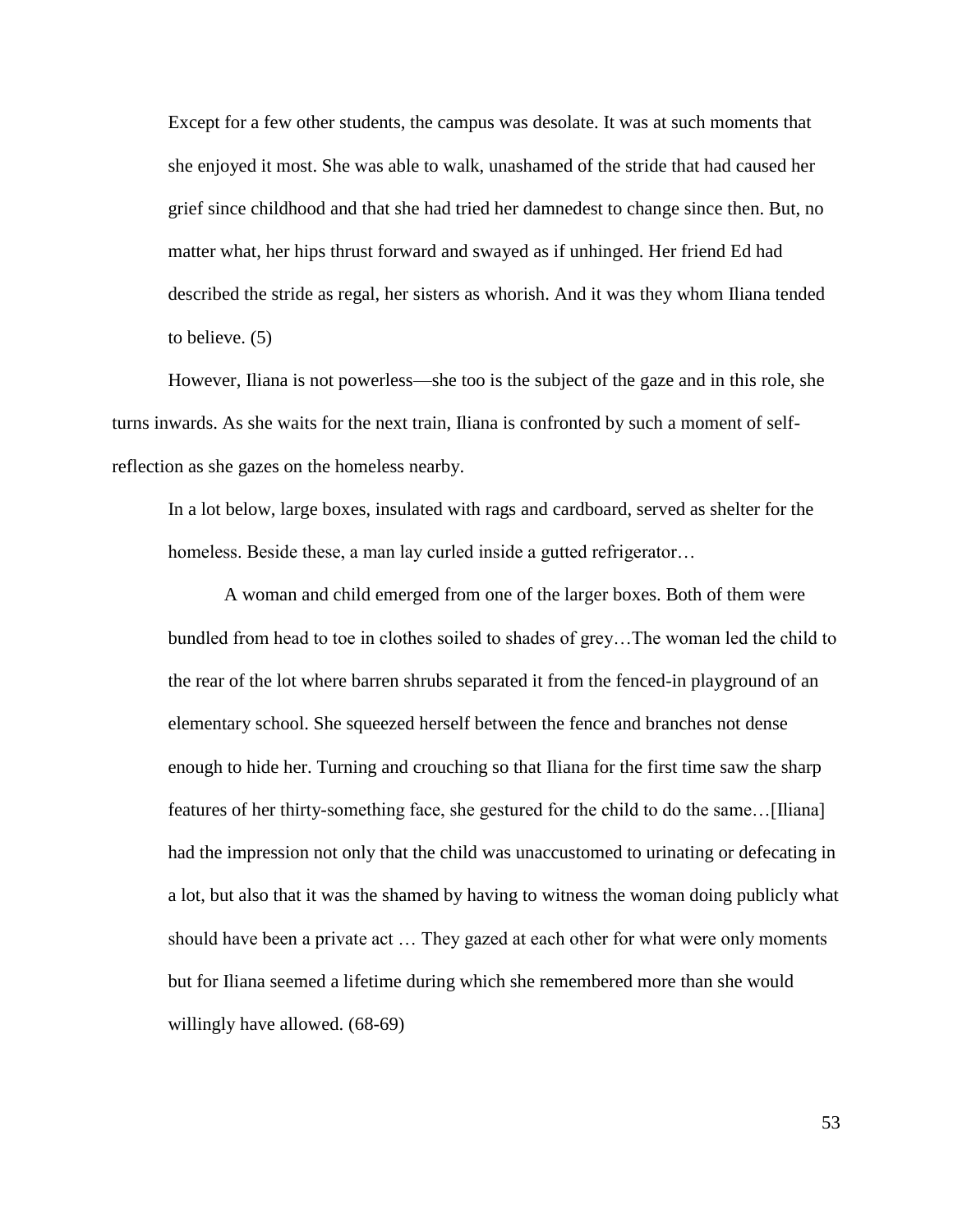This encounter in which Iliana is made witness to this family's shame, forces Iliana to remember. The gaze, acknowledgment that Iliana was present, observant, implicit in the act but in a different way for Iliana holds the power—it is she who watches, gazes, judges the other woman who has through necessity made herself vulnerable (both literally as she has exposed her body as well as metaphorically as she has invited another to observe her poverty). Iliana has been made privy to the hardships this woman faces and must unfortunately pass on to her daughter. It is interesting to consider, in examining the character of Iliana, the idea of the flaneur "as [it] descends to us from Baudelaire, Henry James and Walter Benjamin, knows the city through desultory wandering, and a trajectory which catches the transitoriness and ephemerality of the modern city" (Tallack 30). Yet in the case of Iliana, it is not the knowing of the city which the journey seeks to uncover but knowing her past, her family and thusly to better know herself. Confronting this blatant challenge to conceived decorum, Iliana is forced to remember moments of hardship in her own life.

Ever since her return to New York she had rushed past homeless people asking for money on corners and on trains. Not wanting to be reminded of the nights she had gone to bed hungry only to sleepwalk to the refrigerator to gnaw a piece of cheese or guzzle the remains of a gallon of milk her mother had been rationing out to last the week, she had learned to look away. Now she found herself remembering the summers when she, Tico, Beatriz and Marina had waited on line for the free meals distributed by the city and had then hurried into other neighborhoods to stand on other lines... With a shudder, she also recalled the unheated apartment where she had slept weighted by blankets beside her sisters and had nonetheless felt the relentless cold seep into her bones…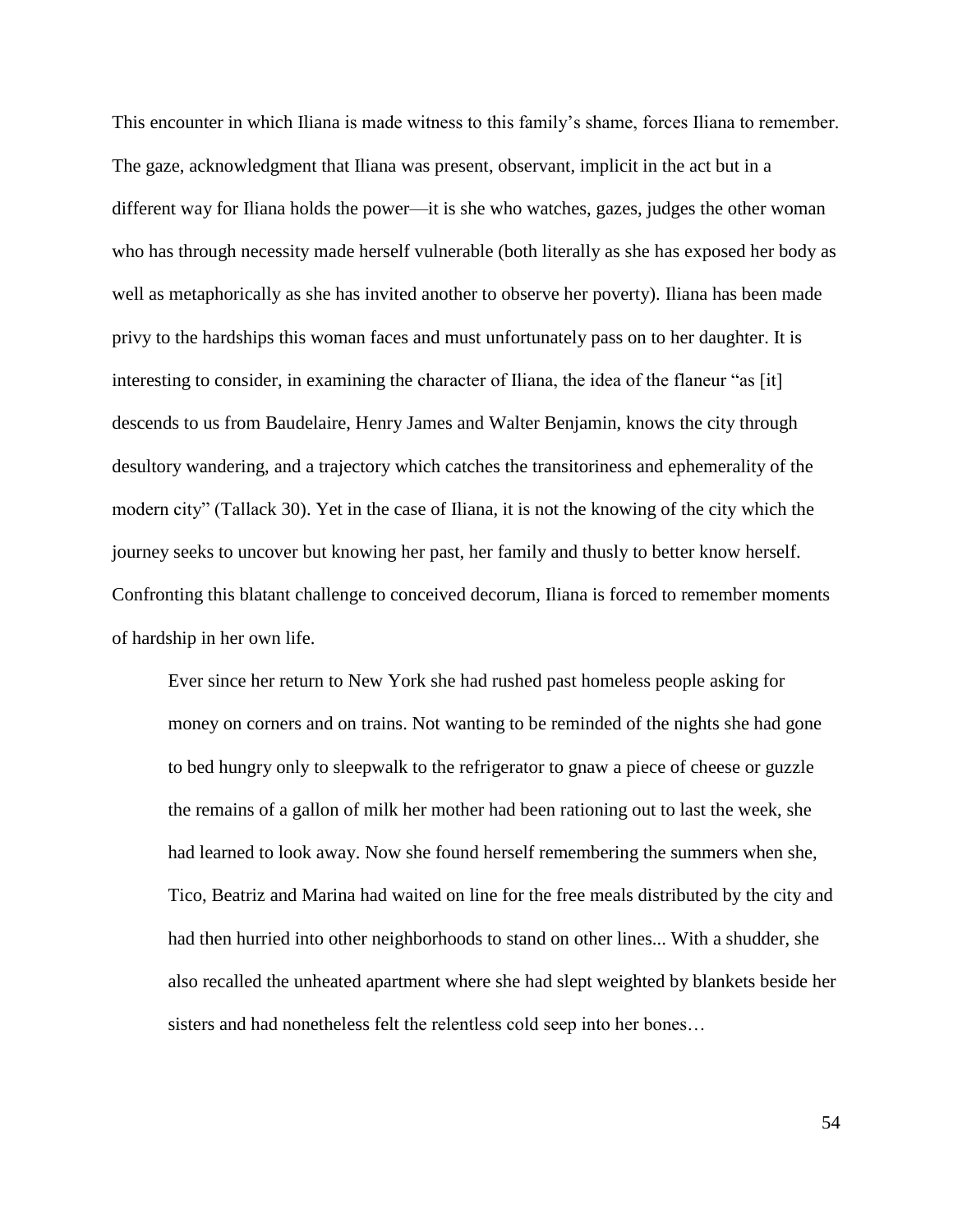These memories made her wonder where she and her family would have been had her father not managed to save, throughout years of scrimping, the three hundred dollars with which he had purchased their current home. (69-70)

Encountering these inconsistencies throughout the story forces Iliana to negotiate the memories she has long tried to escape, a past that is intimately inscribed in the city that she is now travelling, to come to terms with the identity of her family, with who she is. She comes to understand aspects of the past which she did not understand then, the sacrifices her parents endured to save for a better future. "Only now did she understand why her mother had reused every bit of oil…had mended and remended their clothes until the fabric could not withstand the prick or pull of needle and thread" (70). It is by facing these memories that she is able to appreciate what her parents managed to do, the hard work to save while ensuring their children would not starve, and which allows her to see her family as human beings shaped by circumstances sometimes out of their control. "She was also struck by the absurdity of having considered herself superior, as if, unlike the woman, she would forever be in control of her destiny and would never suffer a misfortune for which she might need the help of others" (71).

Iliana of course is not the only member of her family for which gazing upon others is a path to better understanding the self. Aurelia too succumbs to moments of reflection as she gazes upon patients in the hospital waiting room while Marina, who had just attempted suicide for the third time, is being treated. What ultimately inspires Aurelia to accept a part of her so long denied was her time at the hospital emergency room in which she encounters misery and pain she had so often tried to avert, much like Iliana's acknowledgment of the homeless.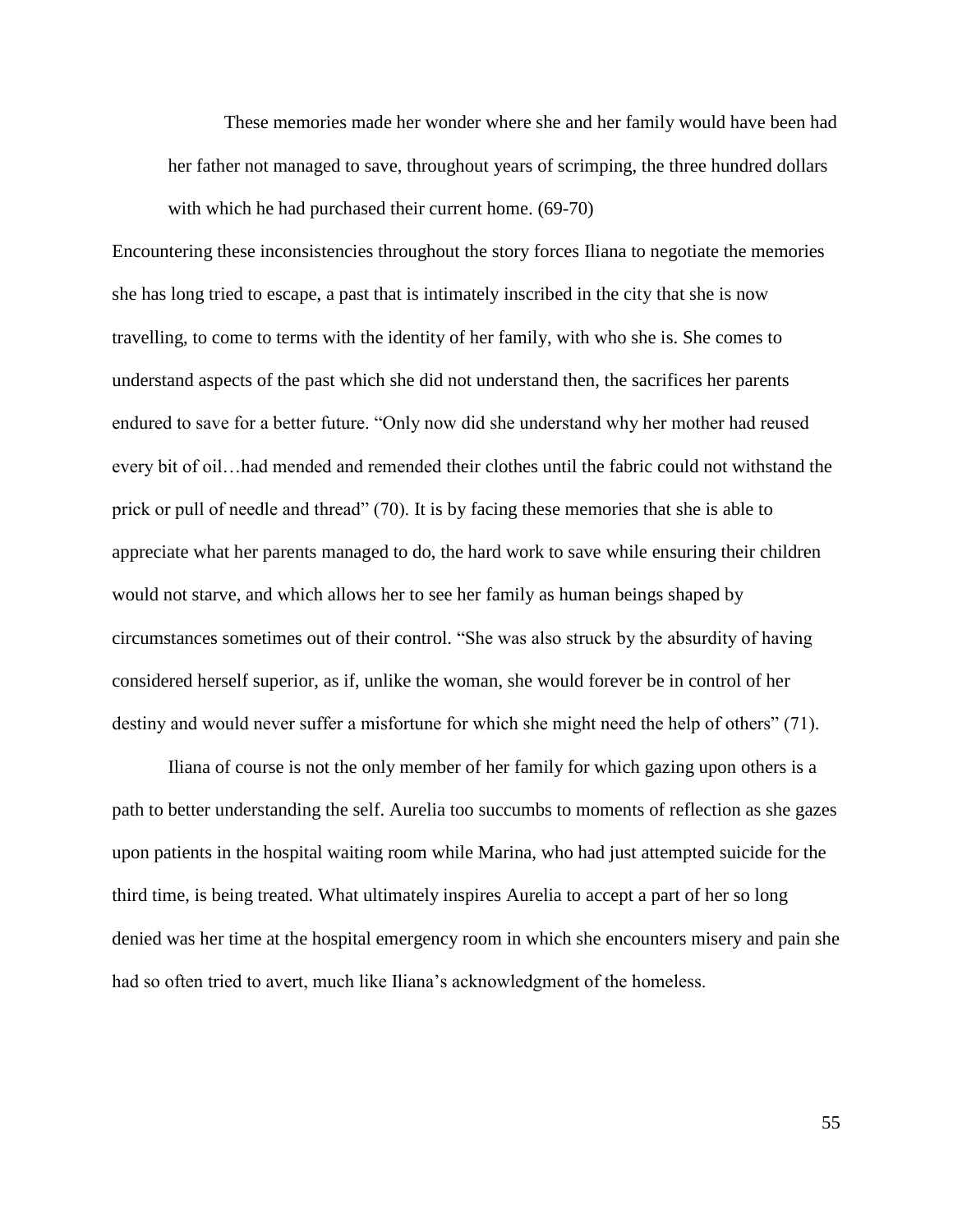Victims of all types of diseases, disorders and infirmities; several who appeared to have overdosed on drugs; a few sporting gun and knife wounds, sprawled and slumped throughout the room. Aurelia gazed unflinchingly at each.

Never again would she avert her eyes. Never again would she recoil in fear. In the presence of strangers like those she had sheltered herself from…and in a hospital worlds removed from the New York depicted on postcards her eldest daughter had mailed to the Dominican Republic, Aurelia for the first time granted herself permission to sprout roots past concrete soil. Throughout more than fifteen years of moving from apartment to apartment, she had dreamed, not of returning, but of going home. Of going home to a place not located on any map but nonetheless preventing her from settling in any other. Only now did she understand that her soul had yearned not for a geographical

Forced to witness these people in pain, Aurelia releases the fear that had inhibited her from accepting her legacy. It is here that she comes to realize not only her power but the harm she has inflicted upon her children and their children by her denial to share her past. "She accepted full responsibility for this daughter's choice prompted by her negligence…From that day on she would hold only herself accountable. She would no longer depend on anyone else to do for her or her children what she should have taken it upon herself to do" (137). Aurelia is repeatedly reminded of this throughout the novel until she finally acts to restore Rebecca's life.

site but for a frame of mind able to accommodate any place as home. (136-137)

As she prepares the chickens for their Christmas feast, Aurelia flexes her power, extends the scope of her gaze outward, beyond the confines of her kitchen, her brownstone until she comes upon Pasion: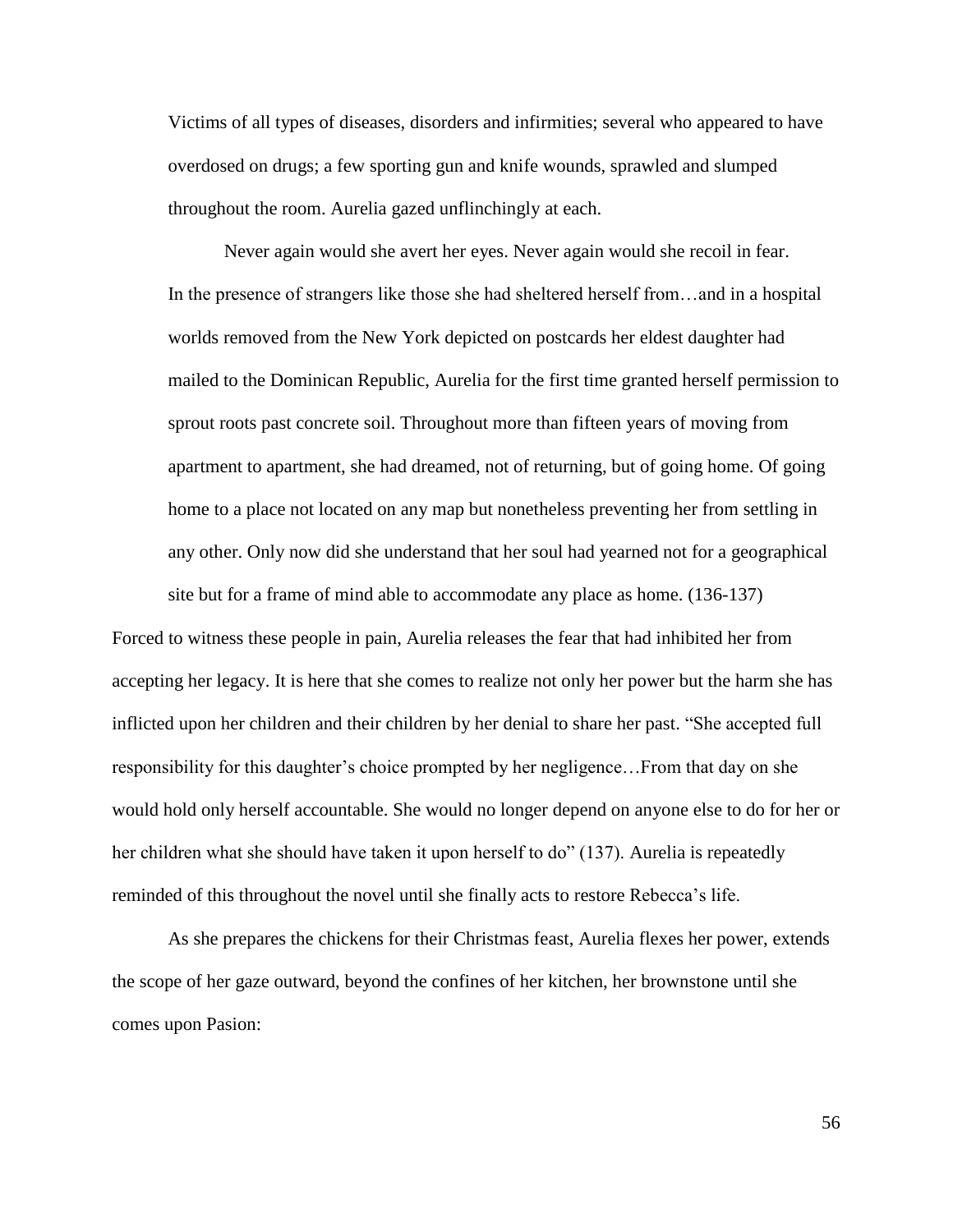Vaguely at first, then clearer as the seconds passed, she was able to make out the details of his face. She withdrew far enough to see the entirety of his giant's height and smiled with grim satisfaction when she recognized his surroundings as the third-floor coop of the house to which her daughter meant to return. By venturing there, Pasion had done just as she'd willed.

She watched him…she decided that she wanted him to see her too. She wanted him to know that what was about to occur was not mere chance but had been purposefully willed by her…As she'd intended, he saw her…He immediately blinked to banish the vision…Yet… [he] saw her clearly.

…[S]he seized a handful of feathers and yanked them out…The chickens that had languished half dead throughout the coop simultaneously leapt up on their three-clawed feet. Their squawks shattered the silence.

Pasion stumbled…He fell to his knees and fumbled in a pocket for his inhaler…[The chickens] lashed out at Pasion, pecking at his face, his hands, his wrists…as he crawled from the room to collapse on the third-floor landing.

…She sailed towards him……His fear was palpable. It distorted his mouth and collapsed his lungs. (255-256)

Aurelia has taken hold of her power, of her family inheritance and enacted vengeance for her daughter and grandchildren. Bringing about his death is not enough however; Aurelia decides that Pasion must be witness to the cause, must understand who has conjured his death. With her power, she forces him to gaze upon her, to see her visage as she determinedly brings about his end.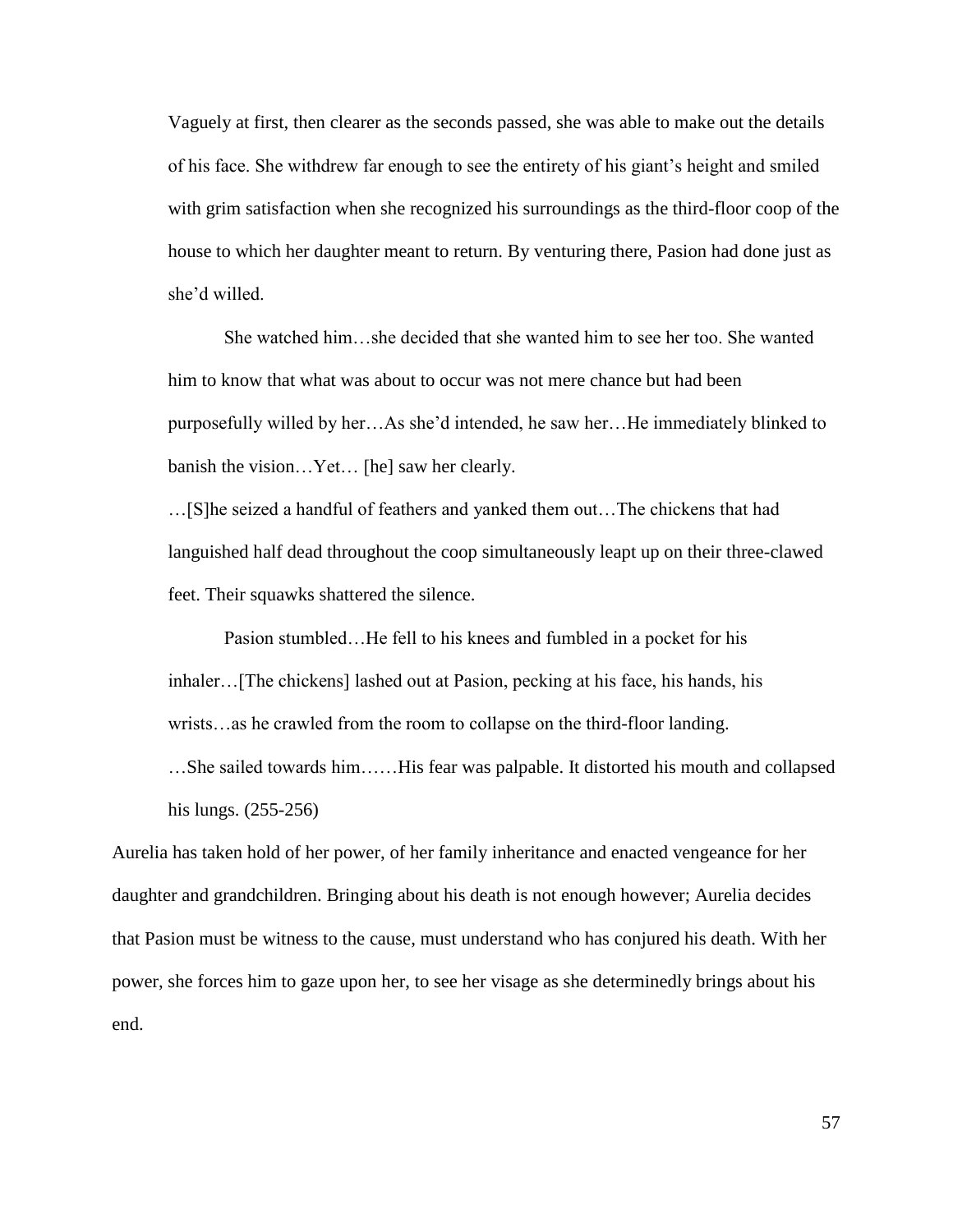It is with her newfound strength and powers that Aurelia finds the ability to not only protect her eldest from future harm at the hands of Pasion but avenge his many cruelties and injustices so often inflicted on Rebecca and the children. Using the powers inherited from Bienvenida and thus finally accepting her familial identity, Aurelia ends Pasion's life, trapping him in the home in which he intended to confine and degrade Rebecca, his final prison and execution stand. "To remind you that in our blood we carry the power of the sea, she heard Bienvenida say. To quell your fear of darkness and teach your spirit that it can soar" (299). By accepting her past, she finds the strength that enables her to enact her role as protective mother.

Still, Pasion's death does not readily resolve all of Rebecca's problems. When Rebecca finds his body, gazing upon the man who loomed so large in her life, she transfers all the guilt of their tumultuous and violent relationship to herself.

Rebecca continued to stare at her husband's lifeless body…she found her thoughts hurtling forward as each of her justifications for coming home toppled to expose the subterfuge of her existence. Only now that Pasion lay dead did she recognize that he alone had been the reason for her return…that she depended on his abuse to be the ongoing and conspicuous reason for her despair…

…In his blood-encrusted eyes she saw proof of his vulnerability. In his feather-stuffed, gaping mouth she found evidence of the love he must have borne for her… (303-304) Thinking that she can resolve the problems of her family herself, Aurelia still fails to see the danger Marina poses. The final event that shakes the family to its core is when Marina, off her medication, attacks Iliana. Having become obsessed that Iliana is both evil and in actuality a man, Marina attempts to locate the source of her sex.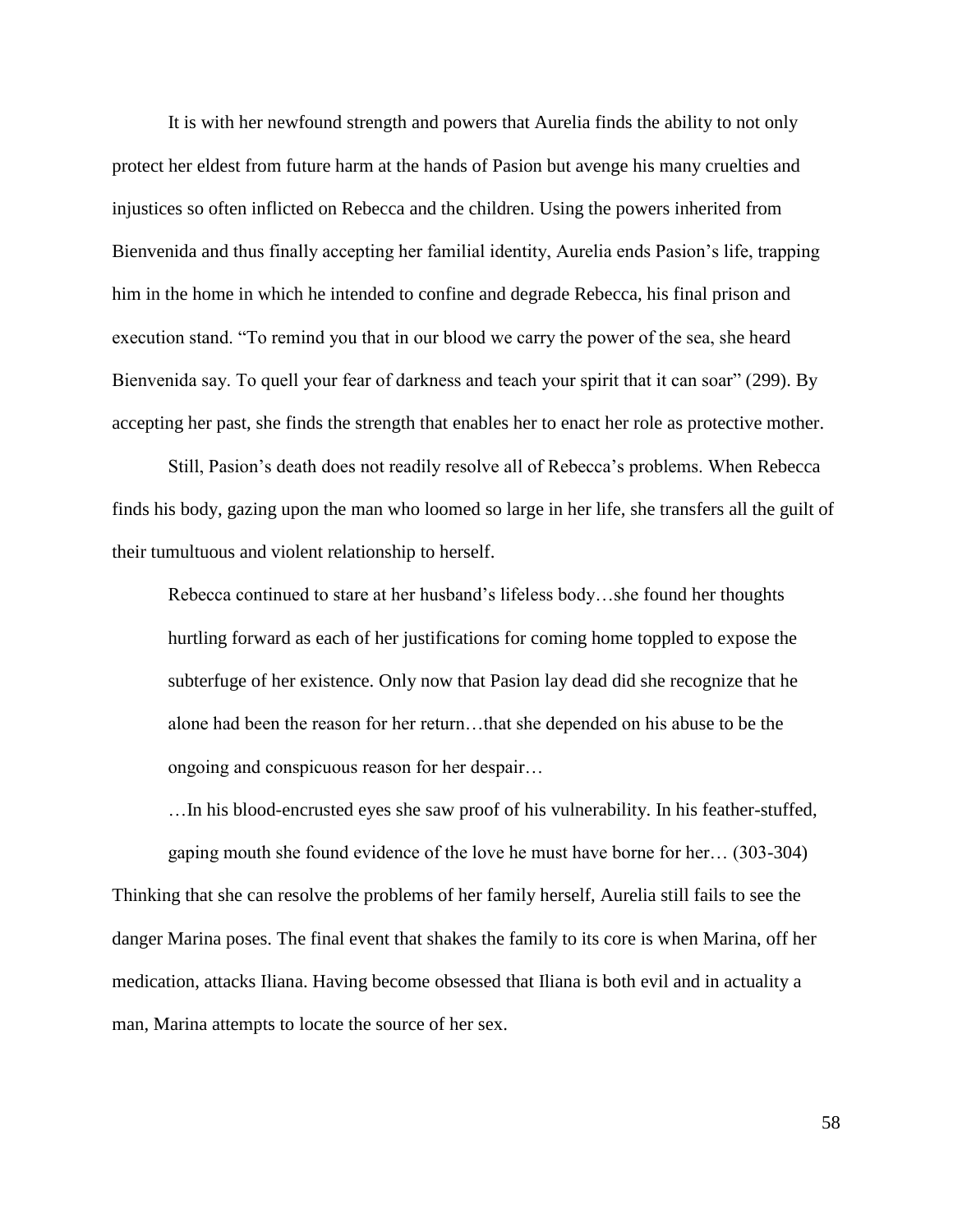Until this time, Aurelia had averted her gaze, denying to herself the power within, but now having accepted that this power is a part of her, Aurelia is finally able to see. Like Iliana, Aurelia realizes that home is not a physical location but a part of our memories and self. After finally accepting herself, Aurelia is able to allow herself the creation of home.

The events in the novel upon which Iliana and Aurelia enact their gaze result in both discovering truths of family and self and through these both emerge stronger, ready to face their present and future. Iliana had denied or consciously forgotten the stories of hardship that had been lived by her and her family but was faced with these memories as she encountered various geographies of the city. She needed these visions and memories to accept the fact that her parents were simply two people who had tried their best within the realm of possibility allotted them by their specific circumstances to raise their children and provide them with as much happiness as they could. When she realizes this, she can finally accept the incorporation of these memories to her identity and is able to move forward.

Although Iliana knew that she still had to leave, she did not pull away. Like her mother's and father's too, her soul had transformed into a complex and resilient thing able to accommodate the best and worst. Everything she had experienced; everything she continued to feel for those whose lives would be inextricably bound with hers; everything she had inherited from her parents and had gleaned from her siblings would aid her in her passage through the world. She would leave no memories behind. All of them were herself. All of them were home. (324)

She no longer needs to find a place to call home for she realizes she carries it with her in her memories—she is her own home. Aurelia too had to accept her past to find the strength necessary to move onwards and heal the wounds of her family.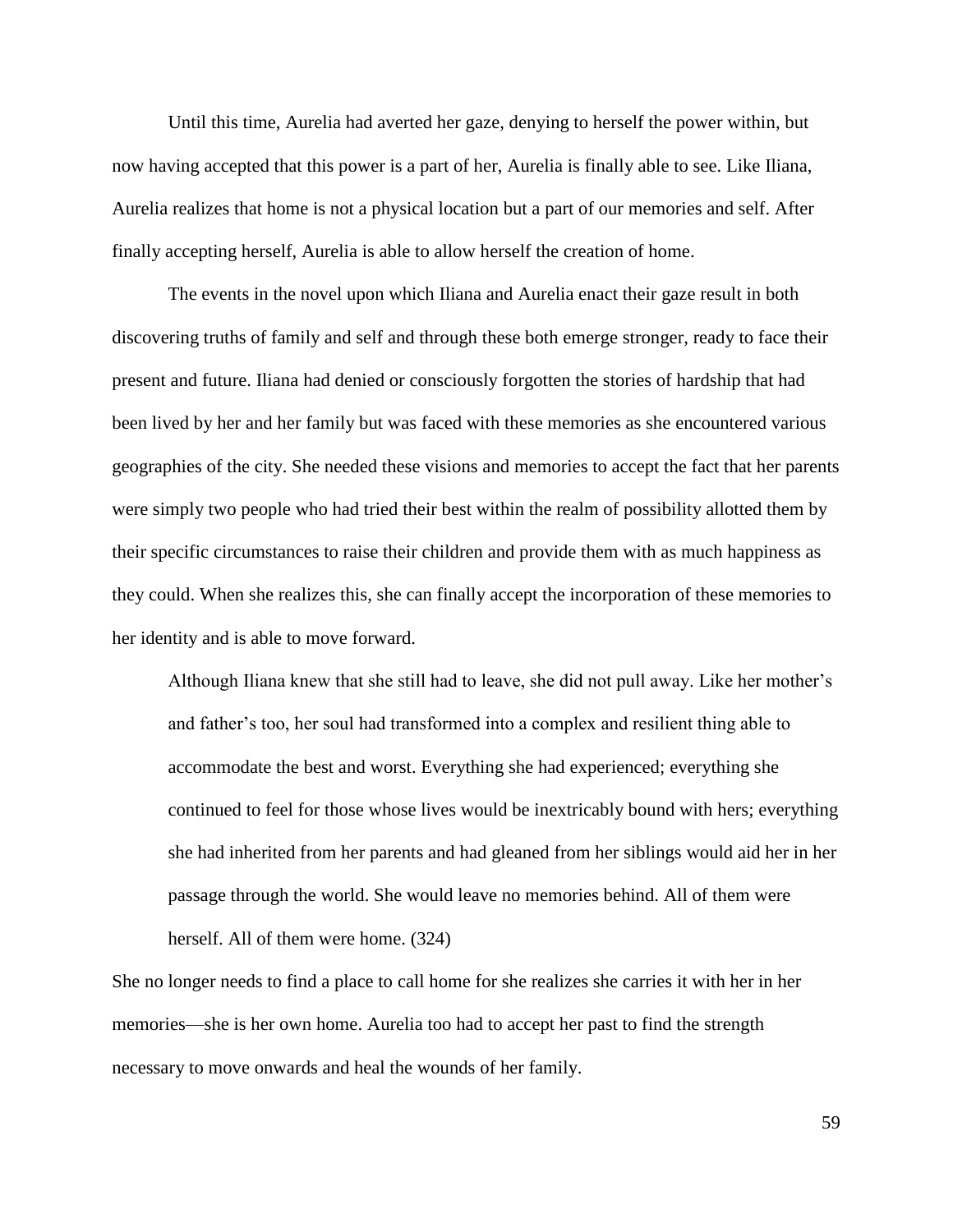This novel touts the importance of history on both the present and future, following the trend of many Dominican American writers who work to break the seal of silence on the past as well as the way in which the past continues to shape the present. As the characters work to discover themselves, using the gaze to shatter silence we can glean much about the process of identity formation and the experiences of a Dominican family in NY. What comes across as part of the identity of the *dominicanidad* conceived of by the characters and perhaps the author is a strength, resilience of will even in the most extreme and dire circumstances, patience, the powers of family bonds and the importance of accepting all that the past holds for you to be stronger. It is the acknowledgment of all the world has to offer, the good and the bad, and using this knowledge and those memories of family that allows one to survive the sometimes harsh realities of existence. We carry these lessons with us every day. Home is not always a place but the well in which these memories blend, ultimately informing who we are. The negotiation of past and memories/constructions of Dominican Republic for the present was apparent through much of this story as ultimately forming the new identities of Iliana and Aurelia. It is especially fascinating because identity is constantly shifting, building upon the earlier blocks and so to see the process by which it continues molding itself is important.

The characters in both novels are often exposed, not just emotionally but physically, exploitatively exposed. In *Geographies of Home*, we see individuals exposing themselves, making themselves vulnerable to the gaze of others while at times perpetrating the gaze themselves. In *Song of the Water Saints*, the narrative begins with the exploitation of Graciela and her boyfriend Silvio by the *yanqui*, Peter, who photographs them in lurid sexual positions. Here, the perpetrator of the gaze is an unfamiliar, a foreigner, a representation of the American force in the country. One might consider him a representation of the influence America had and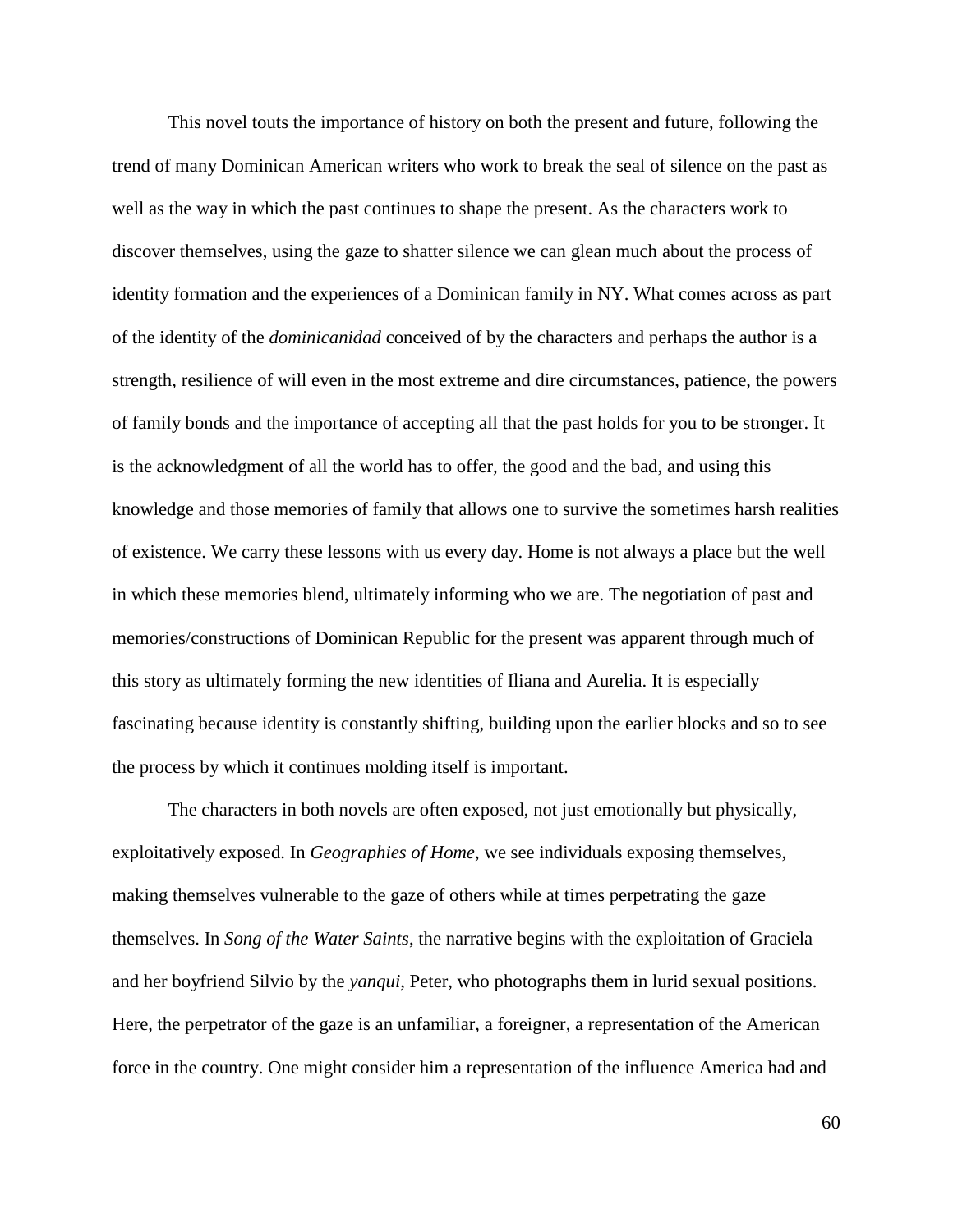continues to have in the Dominican Republic. This *yanqui* not only exposed such an intimate act, forever ensuring their images be visible to any spectator, but exploited their need for money as he used this need to elicit access to this photographic session. As such, the idea of gaze and its relation to power are important concepts to explore.

A character who has not grounded herself in family history and rebuffs the wisdom of elders, the reader often finds Graciela as the powerless object of another's gaze. The fact that the story begins with Graciela and Silvio sharing an intimate moment, followed by the exploiting of this moment by a *yanqui* man is an important one. The *yanqui* man offers the couple money in exchange for permission to photograph them. From the start of their interactions, the *yanqui* man is keen on exhibiting his power over them, from the thrusting and pulling away of money to his literal continuous gaze of the two:

Peter. Silvio. Graciela. They were all happy to meet each other. The man leaned against the seawall and pulled out a wad of pesos from a pocket in his outer jacket. His eyes never left Graciela and Silvio…

Graciela reached for the pesos before Silvio did; after all, Peter West had thrust them in her direction when he finished his convoluted explanations. But he quickly pulled the pesos away, leaving Graciela's fingers splayed open. With the promise of pesos, Graciela and Silvio found themselves in the Galician vendor's warehouse, where Peter West had staged many ribald acts among its stacks of rice...

Graciela's whisper rippled through the warehouse when the fantasy soured. The pink hand tugged at her skirt and pointed briskly to Silvio's pants. They turned to each other as the same hand dangled pesos before them…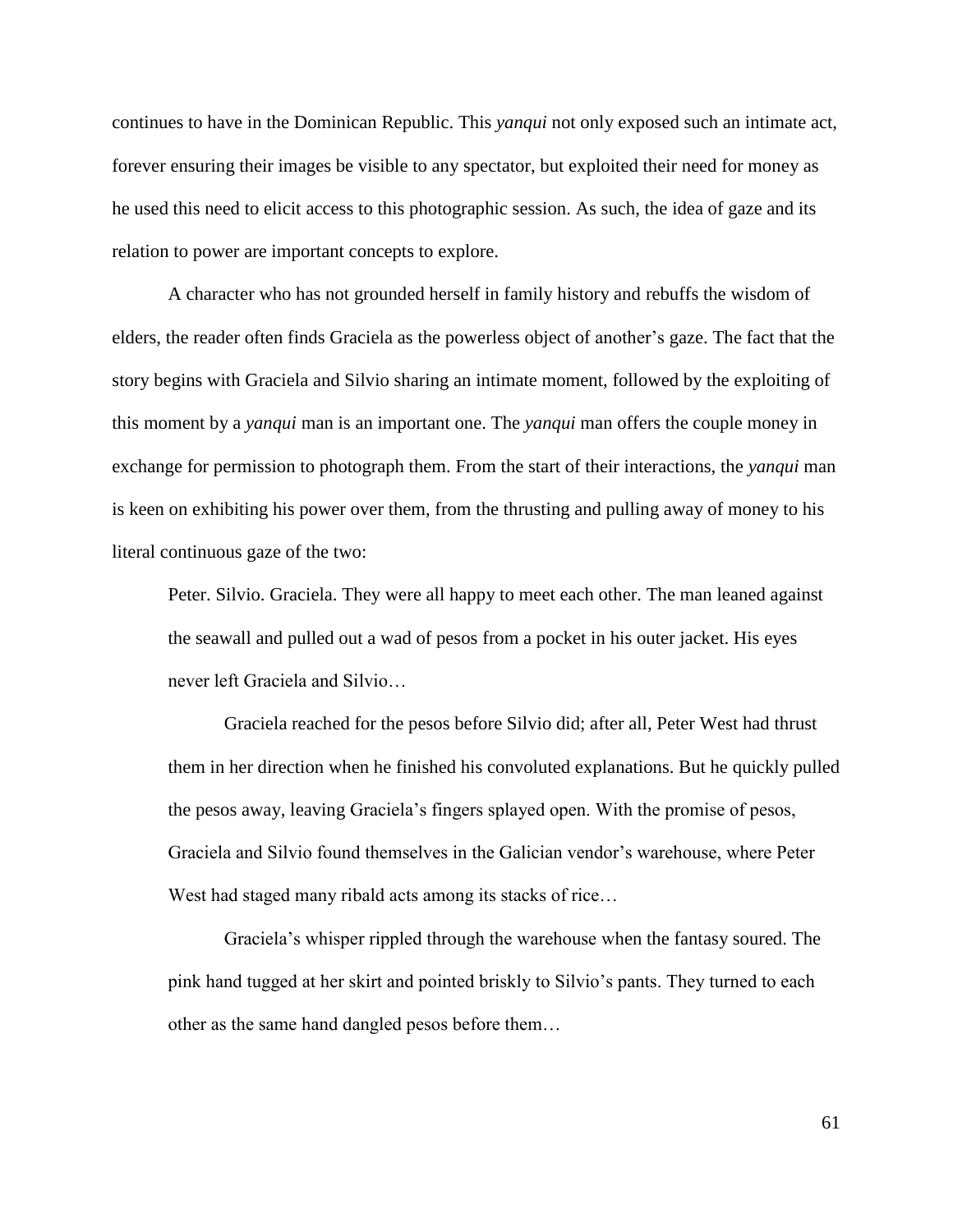Graciela's shoulders dropped. She unlaced her hair and folded her blouse and skirt. In turn, Silvio unbuttoned his mandarin shirt and untied the rope at his waist. Graciela folded her clothes along with his over a pile of cornhusks. In the dampness, they shivered while West kneaded their bodies as if molding stubborn clay.

…[T]hey were twisted about on a hard couch that stank of old rags. Then Graciela and Silvio watched in complicit silence as West approached the couch and knelt in front of them.

…One by one, West's fingers wrapped around Silvio's growing penis. He wedged the thumb of his other hand into the humid mound between Graciela's thighs. Neither moved while they watched his forehead glitter. And just as they could hear each other's own sucks of breath, they felt piercing slaps on their chins. West ran to the camera to capture the fire in their faces.

As promised, the *yanqui*-man tossed Silvio a flurry of pesos. (9-11)

Throughout, the *yanqui* conveyed his perception of the two, not as people, but as objects by which he can create some form of art to satisfy his own interests. In capturing this image, the *yanqui* uses the camera to appropriate a moment, an intimacy that belonged to Graciela and Silvio. Adequately entitled "Intruder", this chapter thusly introduces the reader to the first instance in which Graciela's person, privacy, identity is intruded upon, but it also simultaneously points to the power status of the country which at the start of the novel is still under American control. Unable perhaps to truly own a country or a people, the *yanqui* undertakes to possess it in the nearest manner possible; if the gaze itself is representative of power, how much more so is a photograph, an immortalized travel image of a moment in which one can forever gaze upon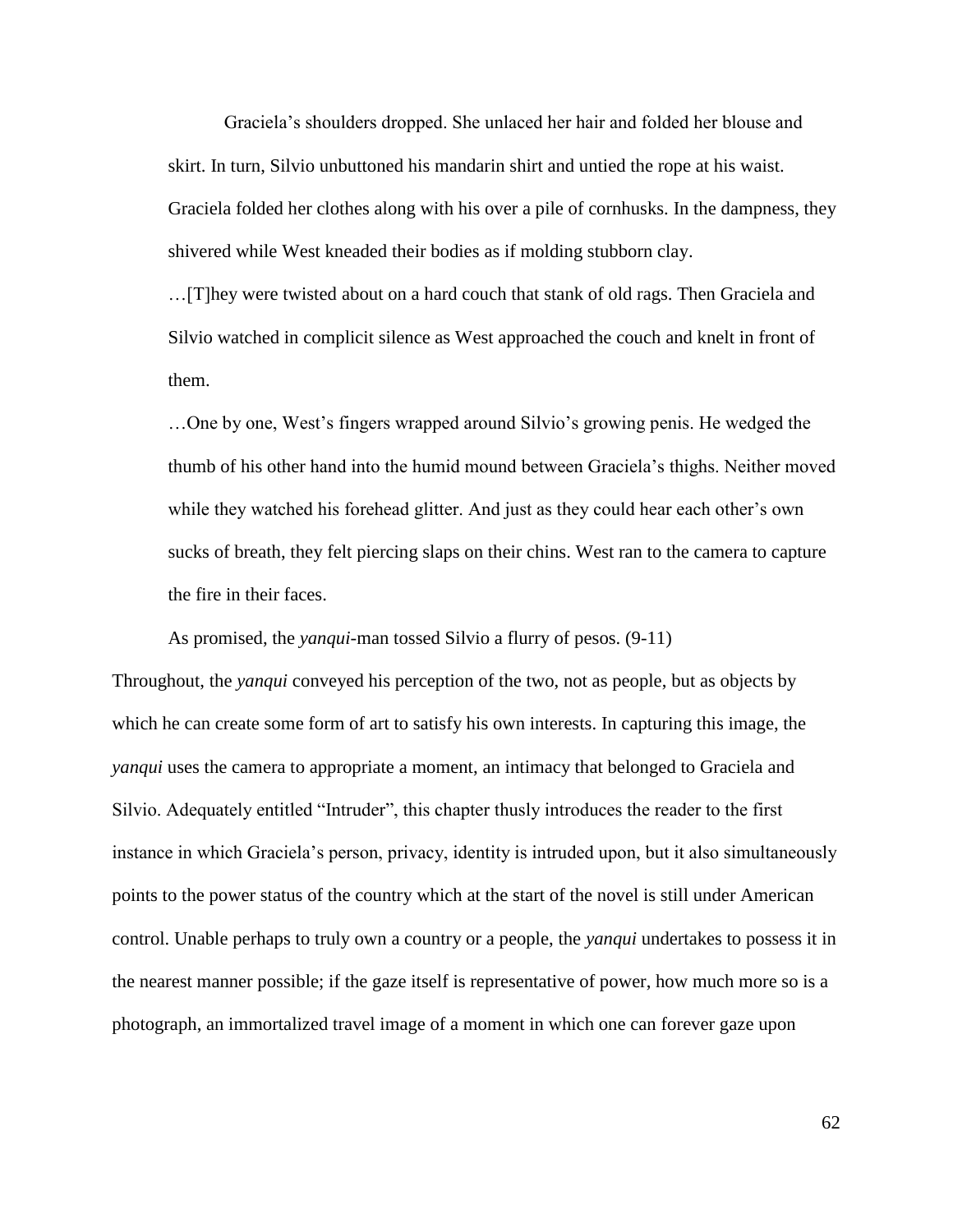another. Ultimately, the perpetrator of the gaze can display and share this symbol of power over the two as he sees fits, often leaving the gazed unable to opine.

Beth Newman similarly describes the connection between gaze and power in her analysis of *Wuthering Heights*. Throughout, Newman argues that Lockwood's interest in listening to the story of the Catherine's stems from his unfulfilled desire to own Catherine, the younger; he is unable to do so otherwise with his gaze due to Catherine's ability to look back, "Lockwood cannot enjoy looking once his look is detected… [she who] looks a return…threatens to immobilize him, to deprive him of his self-command, to render him stock still—practically to paralyze him" (1030). Interestingly, both Newman and Koskela suggest an ability to return the gaze, to defy being known without similarly knowing the other. It is in fact this ability to return the gaze which inscribes fear in the heart of man. Newman notes Freud's analysis of the myth of Medusa which suggests the fear in men is due to the fact that it "evokes the terror of castration in the male spectator…" (1030), Newman continues to pursue the fear of the Medusa:

Perhaps the sight that makes the Medusa threatening to the male spectator may be understood as the sight of someone else's look—the knowledge that the other sees and therefore resists being reduced to an appropriate object. That is Medusa defies the male gaze as Western culture has constructed it: as the privilege of a male subject, a means of relegating women (or "Woman") to the status of object (of representation, discourse, desire, etc.). Such defiance is surely unsettling, disturbing the pleasure the male subject takes in gazing and the hierarchical relations by which he asserts his dominance… [Whereas the return look inspires fear] undisturbed looking returns the subject to the sense of completeness associated with the scopophile pleasures of the mirror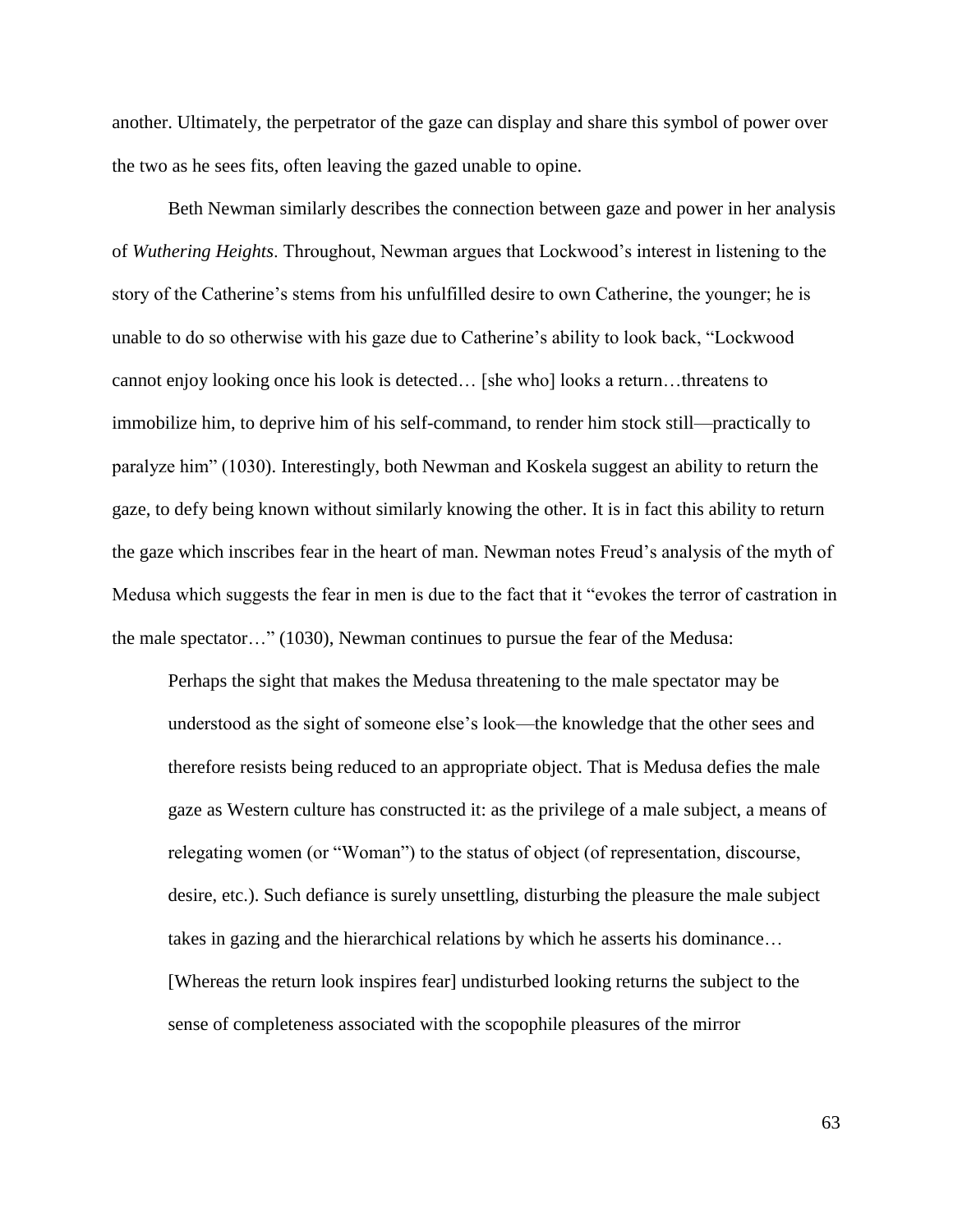stage…returning look "from the place of the other" disrupts that sense of wholeness.

(1031)

The *yanqui* reduces the potential of power of the look back of both Silvio and Graciela by taking control of their representation; his photographing of them is his attempt to own their moment, to own them without fear of the return look; though they watch him as he fumbles around with the scene, they do so complicitly, thus not defying his power. If the power of the gaze stems from the ability to know, the fear of the return look is the fear of being known by the other, of having one's identity appropriated.

Within the first 100 pages, Graciela's status as a powerless object in relations to men especially seems solidified. Firstly, her encounter with the *yanqui* man which is followed years later by her meeting with the German-Frenchman Eli. Before they have exchanged any words, Eli has already begun fantasizing about Graciela. "He could tell from the cuticles on her small brown fingers that she was a girl of dark meats. Purplish nipples, perhaps. He closed his eyes and saw the gray creases where ass meets thighs. Eli could feel himself growing hard in the heat. Wanted to drive his hardness into velvet blackness" (Rosario 67). In his fantasizing, Graciela loses her position as a subject or self, has become an object solely for the fulfilling of Eli's desires. Not only does he objectify her body, he exotifies her blackness: "By rubbing her flesh with dry lavender or fresh thyme or a concentrate of the two after a salt bath, he believed the black woman acquired an extremely exotic perfume, quite apart from the insipidness of the white woman" (68). Graciela's body, really the body of any woman, is described as one would describe food, merely a part of a recipe for the express purpose of satisfying the preparer. It is interesting to note that even here, there is a hint of Graciela's own power to dissolve this man's fantasies: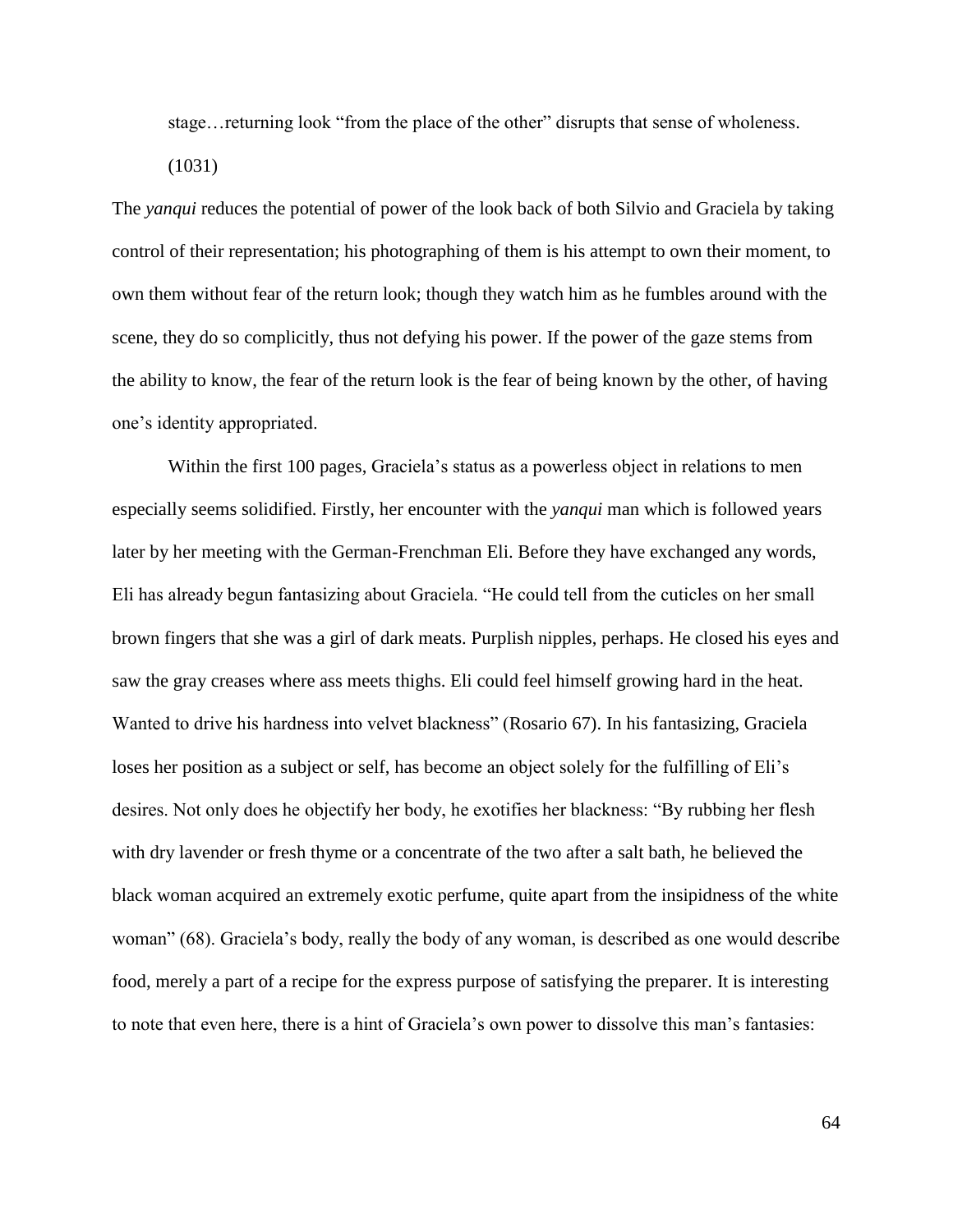"Eli opened his eyes to find that the girl's face was stronger than he had expected from her small brown hands" (68).

As an object of Eli's desire, Graciela's body is a passive object. Once they have interacted, Graciela remains passive. "Not much later, Eli entered without knocking…He was out of his jacket and wore only pants. A new authority rang in his voice, as if he were lounging in his own home.--Sit up, he said" (78). Eli proceeds to season Graciela, making her body more fitting to his taste. At her questioning the reason for the herbs, Eli responds merely "Seasoning for my meal" (78). At no point before the act does Graciela remove herself from passivity. Only during does she finally attempt to at least "own some of the pleasure" by grinding but Eli effectively manages to cease her movement and hence her pleasure (79).

Though so much of Graciela's journey seems tinged with powerlessness or passivity, there are moments that suggest the potential for her to regain and assert power. Never content at home, Graciela seems always in search of and longing for an elusive something; her dissatisfaction at her lack of freedom stems from her inability to know and express herself. While Casimiro is working on reflectors for the donkeys made of glass, Graciela comes up with a more interesting and perhaps telling use for the pieces of glass:

The mirror in their narrow bedroom was mottled with black stains through which she guessed at her appearance. What she could make out of herself was elongated in several places. Graciela wanted to take Casimiro's pieces of glass for herself and glue them to the bottom of her bed pot to be able to see what all the fuss was about down there. Or she could cut it into small pieces to wear around her neck so people would see themselves as they spoke to her, and act as they would toward their own reflections. (55)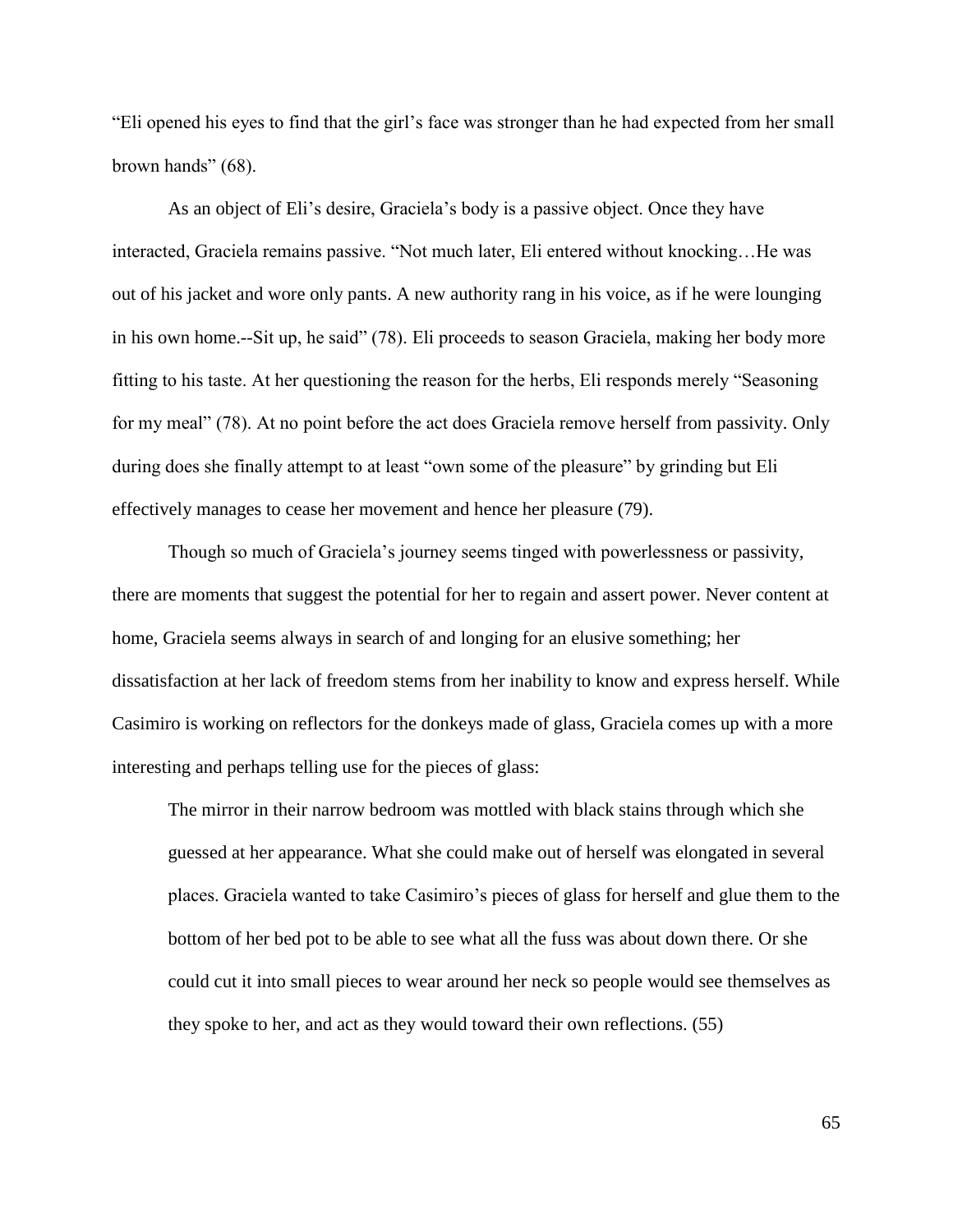Graciela is thwarted at first with the opaqueness of the mirror that adorns hers and Casimiro's narrow bedroom, unable to know herself while at their home and so she concocts a different use for the glasses that would enable her to see and know herself. The opaqueness of the mirror reflects the opaqueness of knowing herself—she is unable to verbalize or find that which her soul longed for; though she is unable to know herself, it is apparent and represented in her imaginative repurposing of the glass that shows she longs to remedy that fact. Interestingly, it is that part of her that defines her as female which she desires to gaze upon, that part which men find desirable and have exploited. In admitting her curiosity about herself, and acknowledging that men have been interested in that particular part of her, Graciela is attempting to better understand her person. Another thought comes to her, that of using the mirrors as a way to force others to know themselves, and more to the point, both see how they act when with others and perhaps convey how they might otherwise act if conscious of only their reflections. The necklace would encourage self-policing, as people would be made aware of how they interact and portray themselves to others. More than being the bearer of self-awareness, Graciela thinks of a manner in which she can control this self-awareness as the self-discovery would be possible when Graciela is present with her glass necklace. This moment could also speak to the general lack of self-awareness preached by her neighbors. Whether unable or perhaps unwilling to go through with this exhibition of gaze through glass, Graciela lets the idea return to the recesses of her mind.

After escaping the brothel to which Eli had brought her, Graciela takes a job in Santiago as a maid to the married couple Ana and Humberto and here again, Graciela attempts to exert power through the act of the gaze. It is in her journey home from Santiago that Graciela is offered a job as a house maid. During her time there, she is met with many a wondrous luxurious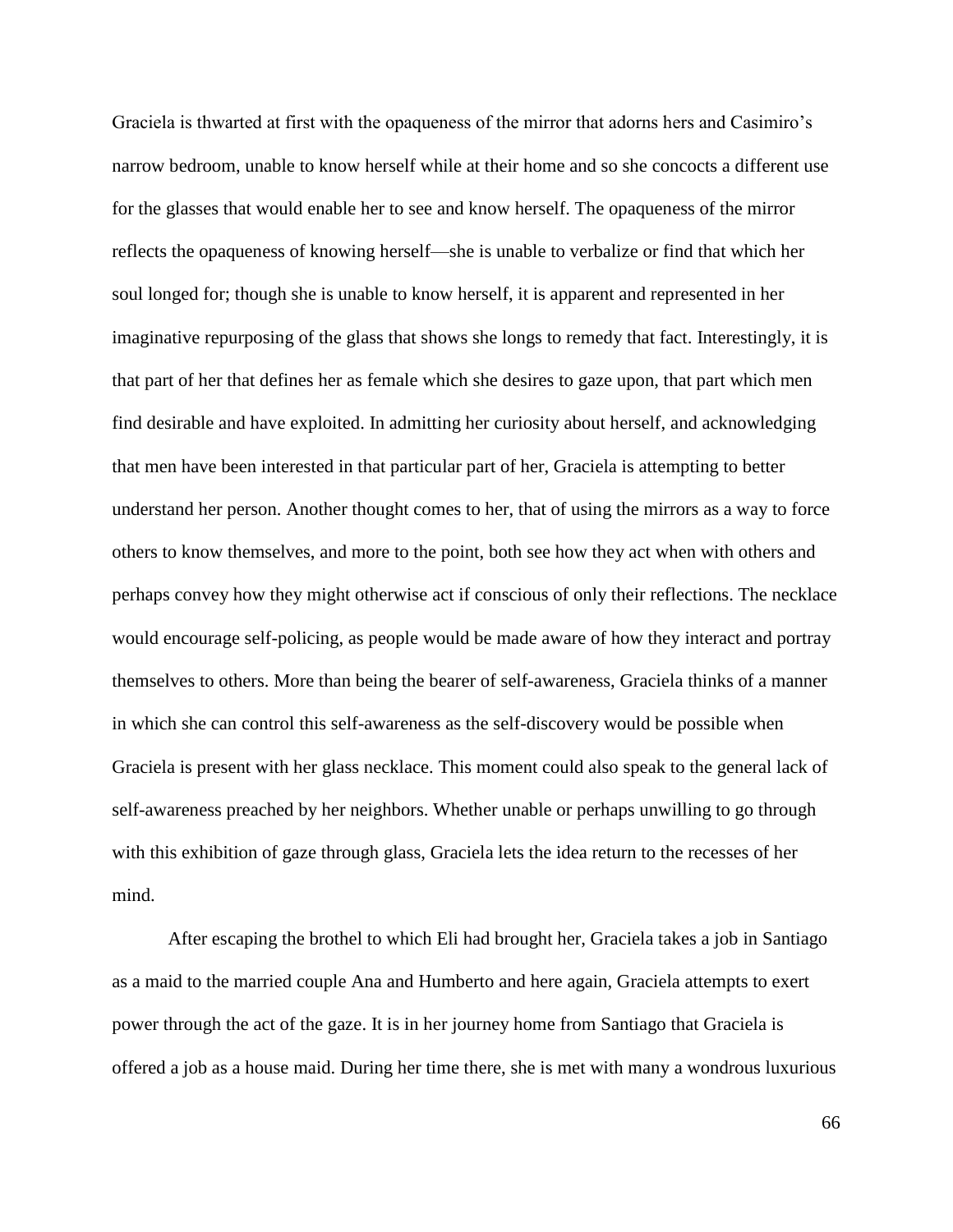item, some of which she packs away in her hatbox as souvenirs. One such item is a photo of Ana and Humberto. When she first sees the photograph, she experiences a sickening as she remembers a photograph taken of her a few years past, in a vulnerable position she allowed herself to be in. This photograph of Ana and Humberto is vastly different from the one taken of Graciela and Silvio, yet it does expose some vulnerability, "[Humberto] looked defiantly at Graciela, half his face covered in shadow; Ana directed her gaze downward" (92). While Humberto's image in the photograph attempts to defy the gaze of the viewer, Ana subjugates herself, allowing the gaze of the other to be undisturbed. Of the hatbox full of items that Graciela steals, this photograph symbolizes her attempt to take part in the act of gazing, rather than just merely playing the object of it.

Seemingly, Graciela does finally seem to gain a powerful gaze only after she loses the ability to see. After her time spent at a convent where she looked for relief from syphilis, Graciela returns to her daughter Mercedes, blind and yet able to see more clearly. It is interesting to note that Graciela comes across two statues of la Virgen de Altagracia, both of which were faceless. First at the inn where she spent some time with Eli: "In addition to a washbasin and bar of soap, there was a small statue of La Virgen de Altagracia on top of the nightstand. The face once delicately detailed, was chipped. She was a faceless woman with her arms spread" (75). She again sees the statue at the convent on page 149. Both incidents are described verbatim suggesting the importance and connection of the incidents. In both locations, Graciela looks for freedom or release from some aspect of her life; in the second incident Graciela is suffering from syphilis which contracted during the first incident. Perhaps these passages seventy pages apart use the same language to describe the statue of La Virgen as they connote posts in Graciela's journey where she, symbolically becomes like the statue: unable to see yet knowing, "The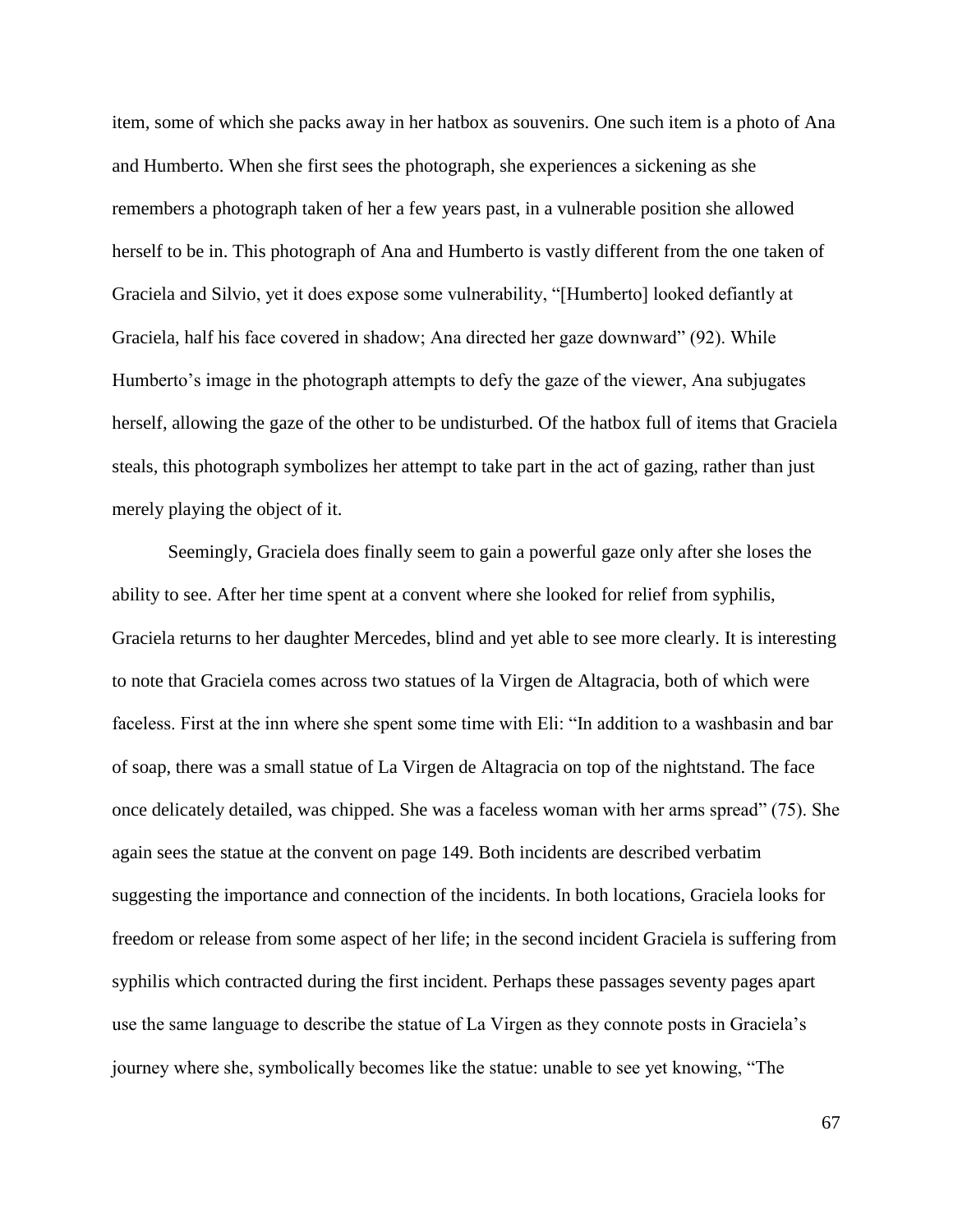blinder she became, she believed, the easier it was for her to see" (171). Graciela is able to prophesy a number of events from familial to national:

And she would speak continuously of a military man who was rising to power, a demon among them who would claim the cloak of God and feed the nation to the wolves…

She had a premonition of a granddaughter unraveling hummingbirds on a curtain, feet on a bed. Graciela wondered why Mercedes would give this crucifix away to such an ungrateful child. Child who would bid no blessings in the morning. A girl who would not wash her bloomers after each bath, who would go to school but would not know how to write a simple letter. (171-172)

Graciela's newfound ability to see not only lets her foretell the future rise of Trujillo, but connects her to Leila, her great-granddaughter.

Leila's self-imposed disconnect from family history ultimately results in her repeating Graciela's story. Just as Eli had gazed upon Graciela hungrily as though she were food, so too does Miguel view Leila as something to satiate his appetite. This is clear as Leila looks into his eyes at the club: "He had glassy eyes in which Leila, with tingling in her cheeks, saw herself reflected as a baked chicken. And she laughed because his eyes twinkled like diamonds, really" (229). Though noting that she appears to him as food, she is not dissuaded from continuing their flirtations. Perhaps she believes she holds some power over him or perhaps, as his eyes resembled diamonds, he represents a more dazzling life for Leila.

As the moment arrives to consummate their rendezvous, his craving for her is palpable. Leila asks that Miguel engage with her in a way that would ensure pleasure or at least comfort for her but her plea does not move him. "Smiling, Leila kissed him, but he turned her on her stomach and pulled off her shoes…—Migo, please kiss me at least, Leila whimpered into faded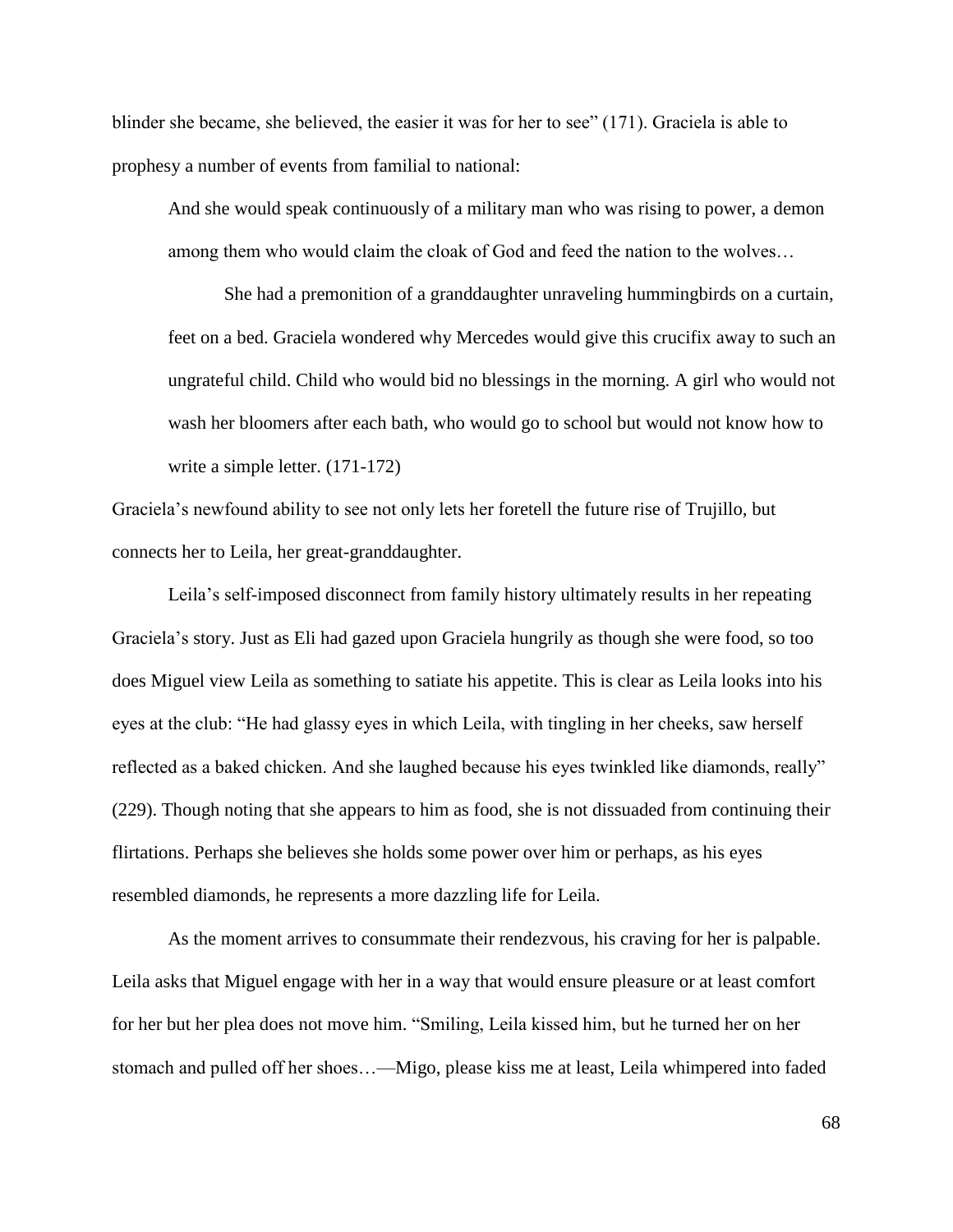flowers" (232). Just as the flowers of the wallpaper are faded, so too has Leila's expectations of this moment. Unable to dissuade Miguel from this maltreatment, Leila does what she can to distance herself from the experience:

A fog. Not tears. She would not cry. Instead, her legs widened and Leila dug her nails into Miguel's back. When he pushed past her tightness, Leila felt herself turn to rubber. The free gift remained untouched on the nightstand, while the headboard banged into a groove that had worn through the sunflower wallpaper. Leila saw them. She witnessed the man on top of the girl, her legs twisted under him, her brand-new breasts crushed. She winced with the digging of his feet into the mattress at each thrust…the shock in her own eyes, then her face extinguished. (233)

She bears witness to the shock, disillusionment, and suffering as she realizes her own powerlessness. That her face disappears from her view is telling in that she is at this moment seemingly losing herself. After a second instance, Leila walks to the bathroom where she begins to clean herself and expel the poison she feels within. When she looks into the broken mirror, she sees a shattered, disheveled reflection:

In the cracked bathroom mirror, the fluorescent light revealed a splintered face with green around the eyes and purple blotches on the neck. The hair was yarn…She wondered if Mercedes and Andres' spirits were watching as their bodies lay asleep….It was then that Leila really began to cry. (234)

The broken mirror and reflection are suggestive of Leila's current state; she feels broken, distanced from herself, incomplete. In this mirror she is unable to see her complete self as she is not whole. This is reminiscent of Graciela's earlier attempt to view herself in the opaque mirror but as she too did not know herself, she was unable to view a clear image. At earlier points in the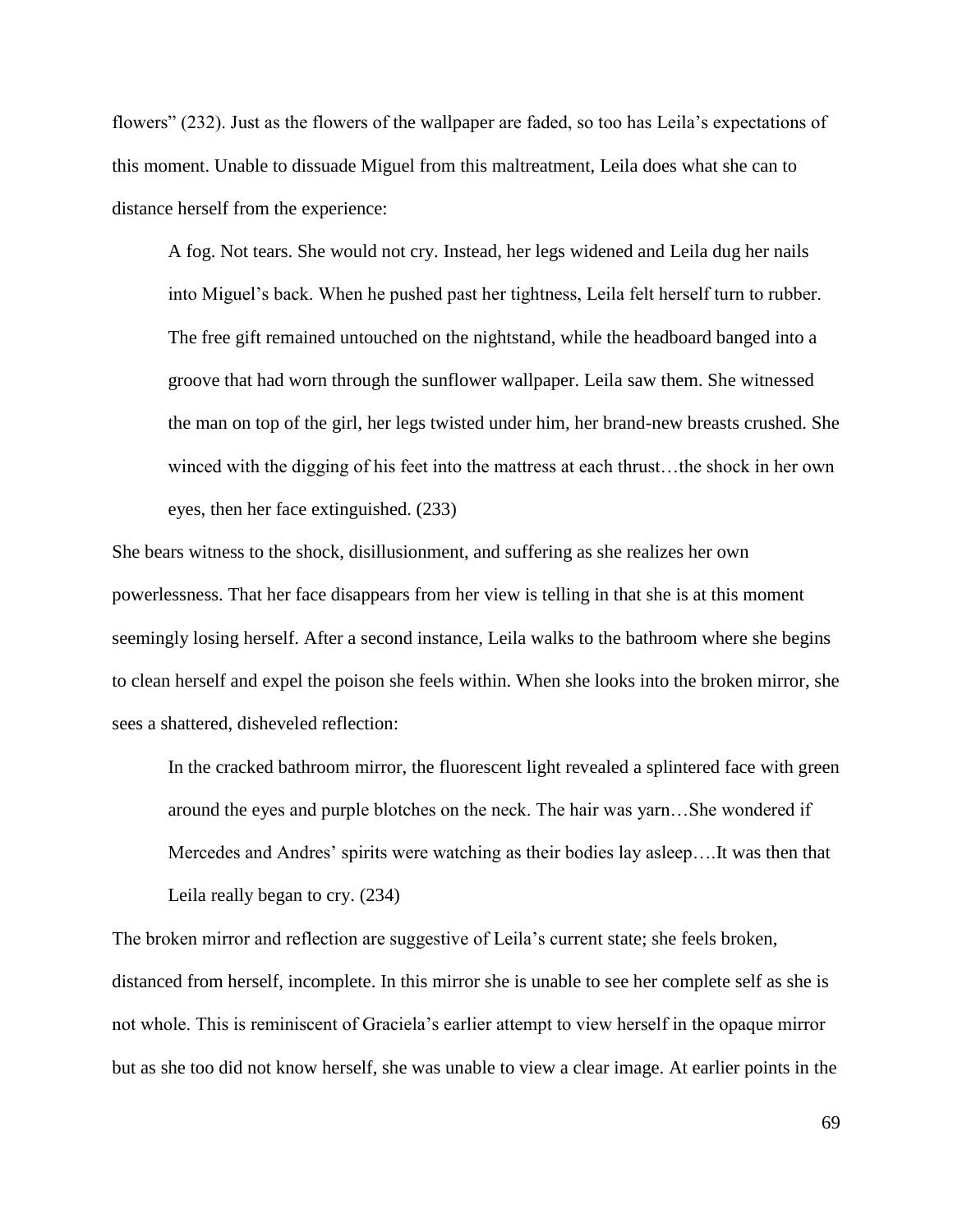novel, as Leila gazes on pictures of herself, she notes that there is something missing or unfamiliar. "When she saw herself in pictures, it was as if she were looking at someone else, not the person she remembers being…Her fingers flipped through the twelve slices of her life. Back then, her stronger sense of self had allowed her to look straight into the camera" (211-212). At this point in her life, Leila no longer feels a strong sense of identity and as she looks upon "[h]er passport picture [she sees] an incomplete smile, as if the camera had sucked up its other half" (216). After looking on her reflection in the mirror, Leila reflects on her family, and only then does she allow herself to express the heartbreak she endured.

After the trauma she experienced with Miguel, Leila spends a week at a friend's before returning to her home. On the train ride, she looks upon the nothingness outside the window and is for a second time visited by her great-grandmother.

The Feeling started up again. She smiled. It had been a while since she'd had it. The familiar flutter center-left of her chest got warmer…

*Waited on a long line to get born. Still, life dealt me a shit deal. Don't listen to whoever invents magics about me. Always tried to live what I wanted. Never pretended to be a good woman. Never tried to be a bad one. Just lived what I wanted. That's all my mystery. Forget dirty tongues. They're next door, in the soup, even in your own head. Some weak soul always trying to slip their tongue inside your mouth, clean as a baby's pit. You, listen. My life was more salt than goat. Lived between memory and wishes…but [UP?] how much can a foot do inside a tight shoe? Make something better of it than me.*

Leila missed Mercedes and Andres, Ismael, and Amalfi, and even the greatgrandmother she's never met. She unpinned Mama Graciela's amber crucifix from her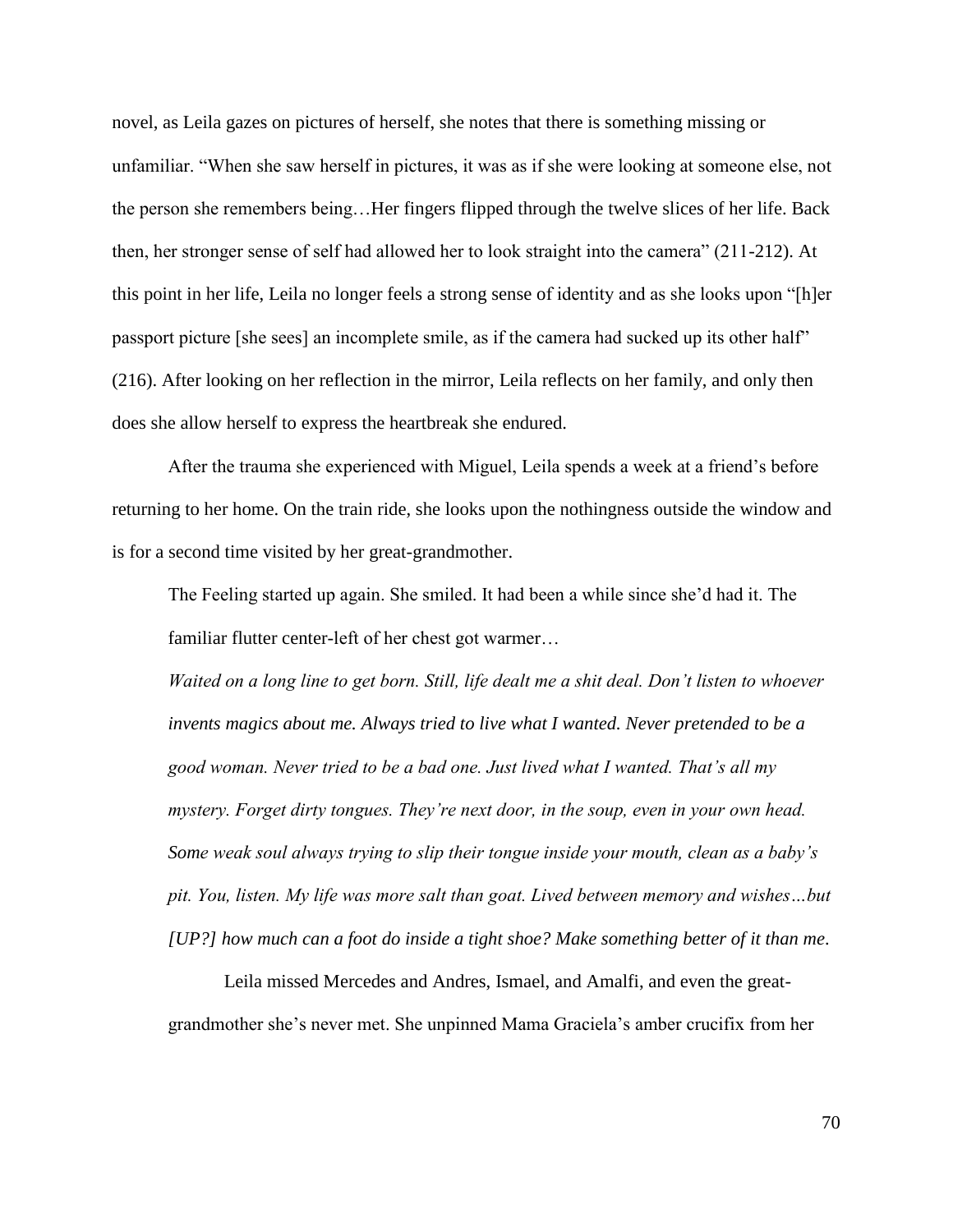bustier and put it in her mouth and was overcome with a desire to love them, to make their lives happy before they all turned to leathern, then ash underground. (242)

Leila seems finally able to listen to the words of her deceased relative and is now open to loving her family. She has changed her demeanor and is has decided to appreciate her elders before they too leave this world. Earlier, as Leila and Mercedes study the crucifix, which once belonged to Graciela, it is described as "the tiny window" (209) and it is this crucifix which Leila put in her mouth. In doing so, Leila attempts to reach back through her family line to love and learn from her history.

## Chapter 5: CONCLUSION

What exactly do these narratives indicate in terms of identity? How do they express *dominicanidad*? What impressions do we gather from these on the strength of culture and how it encapsulates the experiences of immigration? These New York Dominican-Americans in the novels seem destined to lead desolate lives; family dissolution with unimaginable horrors occurring within the home and an inability to protect our own—these abound in the lives of the protagonists' families. Only dangers await them in the city. Yet one cannot limit Dominican identity as encompassing only such experiences. My own experiences reflect a more positive light on family and thusly positively influence my *dominicanidad*. I have come to understand that while identity can and does shift, mine is shaped by my family's pursuit in education, instilling of family history and pride. Though I was born and raised in the US, Dominican Republic and its beloved inhabitants were never far from my consciousness. My annual visits to the family in my youth allowed for the bonds that were created in the stories shared over dinner to be forever cemented in my heart and mind; it is my relationship to family that influences my relationship to *dominicanidad*. These initial stories fashioned a bridge between Clifton, NJ and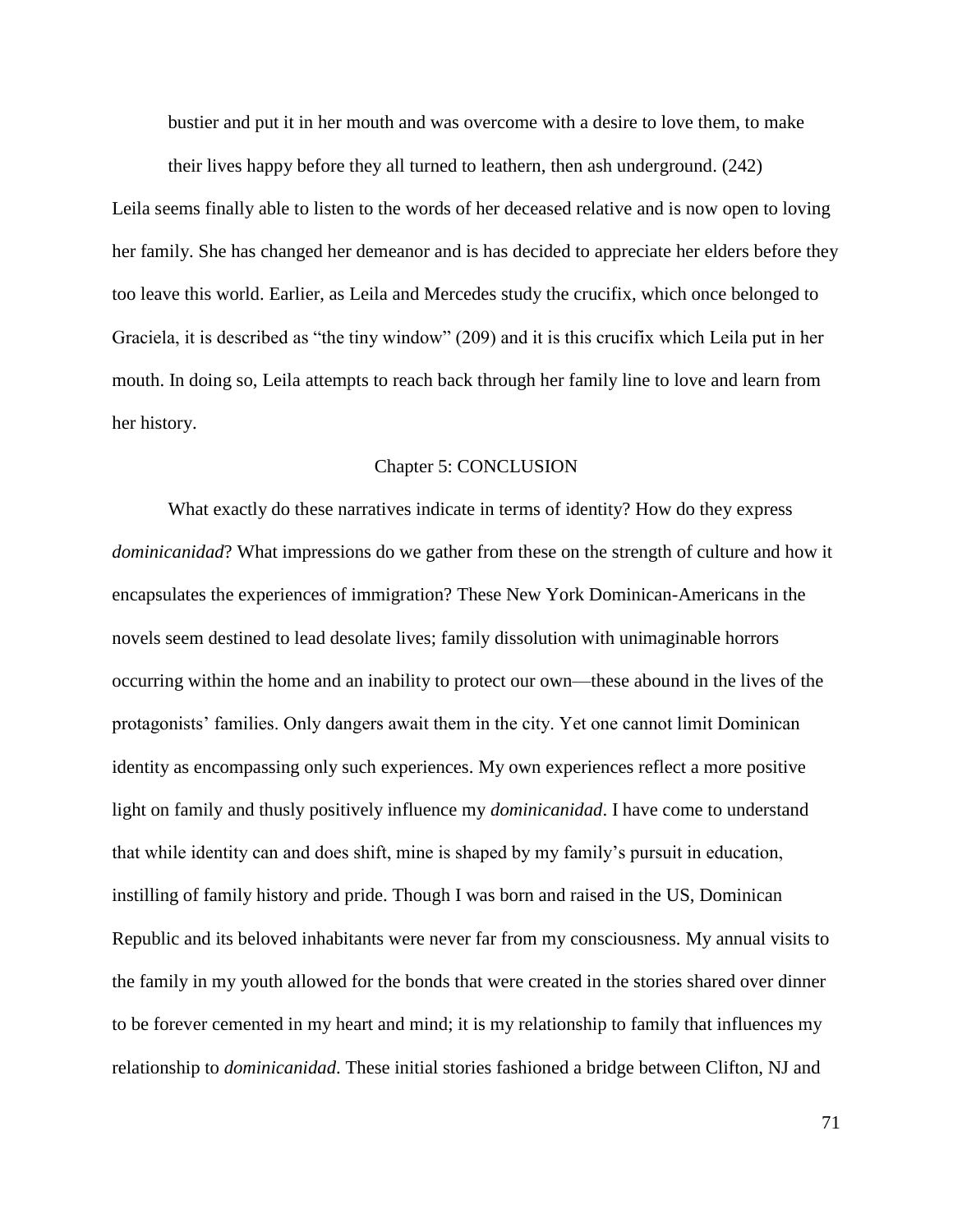Salcedo, Conuco, Dominican Republic that time and space would never sever. What does it mean to me to be Dominican? It is partially listening to Juan Luis Guerra (to whose "*Si tu no bailas conmigo*" my husband and I danced as our first song as a married couple), consuming *platanos* in various forms of dishes (I prefer *fritos* or *maduros* but will devour them in nearly any style); but more importantly it is spending the summer with my family, swatting at the mosquitoes while sitting in *la galeria*, reading books that I had yearned to immerse myself in but lacked the time during the school year; always being served lunch at noon, despite the fact that I awoke and had breakfast at half past eleven; yelling out "*se fue la luz*" and eagerly awaiting *que prendan la planta*; quenching my thirst worsened by the summer heat of a Caribbean island with the fresh juices made daily by Juana; waiting for the milk that has been specifically picked up from the farm because I cannot stand the taste of the Rica milk that everyone else gladly drinks and adding cocoa mix that originated from the land of my family. There is something in knowing, when I visit there, that not only has there been this generation of my family, but that numerous generations before them, before us, lived on that land, lived and helped found the community of Conuco. There is a history, a living history through my extended family, which permeates the air in unison with the smell of the cacao plants. It is this sense of familial history that seems so absent in the novels, the connection to that history to the younger generation. The characters learn by the end of their journeys that this familial past, knowing it, understanding it, allows for a more complete picture of the self. It certainly has shaped my understanding of who I am. Aurelia finds that by not telling her children of their familial history, they knew not the strength lying within; Leila's refusal to hear the stories that Mercedes tries to impress upon her, leads her to start upon the same path as we initially find her great grandmother on in chapter one.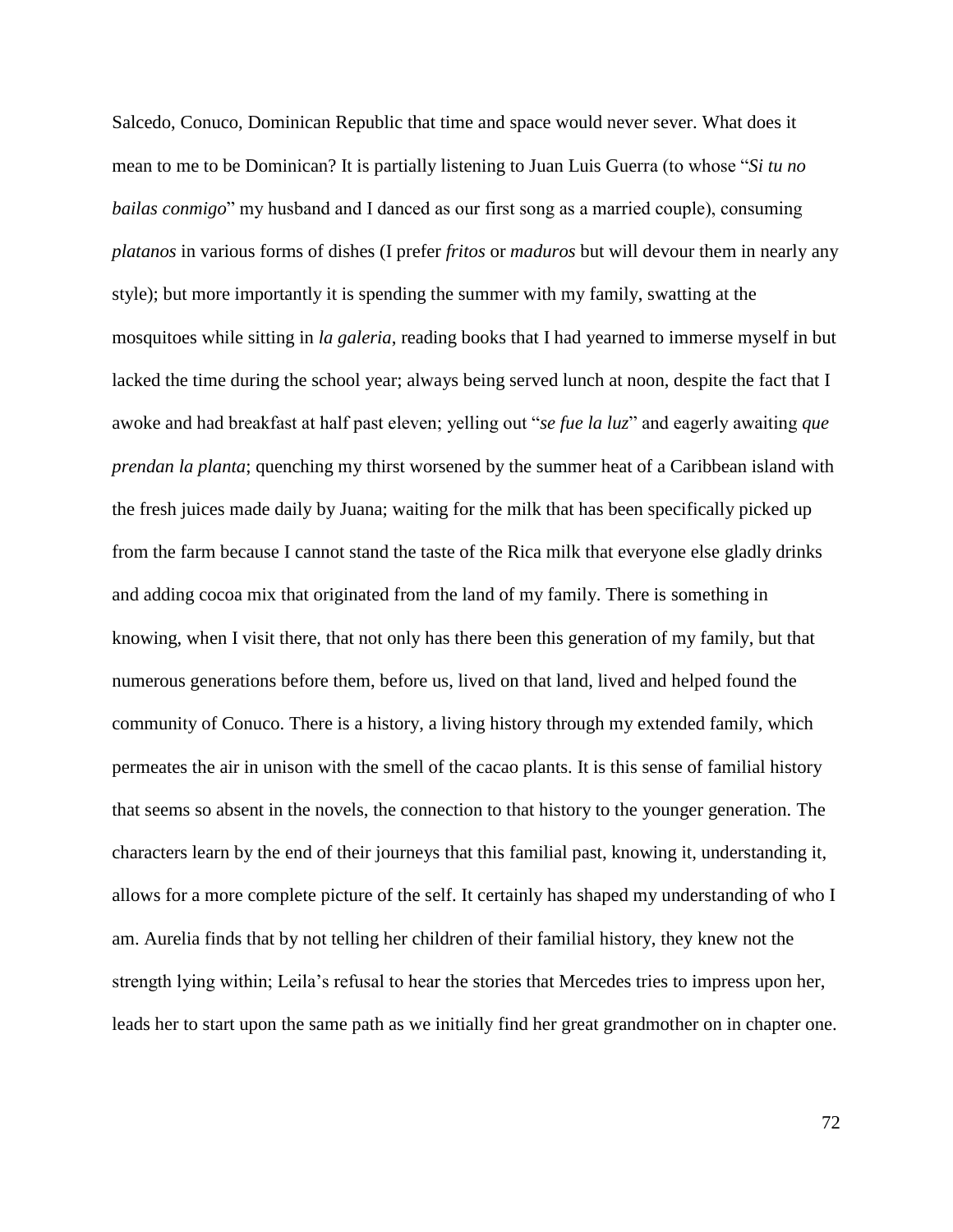Despite the rather bleak circumstances near the end in both, there is a hint of hope in each of future strength once the protagonists allow familial knowledge in.

The importance of the past as conveyed in these texts, especially family past, perhaps stems from the acknowledgment of loss and realization of the hurt ignoring history ensures. Both novels focus on family history and the trauma resulting from its silencing, but there are hints, especially more so in Rosario's work of a way to read this outside the scope of the biological family, to the national family. Through the policy of *borrón y cuenta nueva* followed by the refusal to withhold a truth and reconciliation commission, the truth of the Trujillo dictatorship and subsequent authoritarian regime of Balaguer were silenced, ignored, but the trauma persisted. That these writers are able to create these stories outside the boundaries of the identity of either/or Dominican and American, perhaps allows them to tell of the intersections of history. The United States has greatly influenced the shaping of the Dominican Republic especially in the recent past though it is not taught in most history courses. The US invaded the Dominican Republic multiple times, including in 1916 where they remained for eight years during which time Trujillo was trained, and later in 1965 in their efforts to quell the public's rising against Balaguer's US backed usurpation of Bosch's presidency. The US supported Trujillo's dictatorship for three decades as way of ensuring a base from which the US could fight communism in the Americas. The role of the US and the other self-designated first world powers, especially IMF and the World Bank, in the economic crisis in Latin America known as the Debt Crisis, cannot be downplayed as it continues to affect the ability of these countries to improve their circumstances. Like Graciela and Leila, who were viewed as objects for the lustful men in their lives, the Dominican Republic has been viewed and used as a means to an end, as the "'playground of the Caribbean'" for the world powers (Adams 40). It is by studying and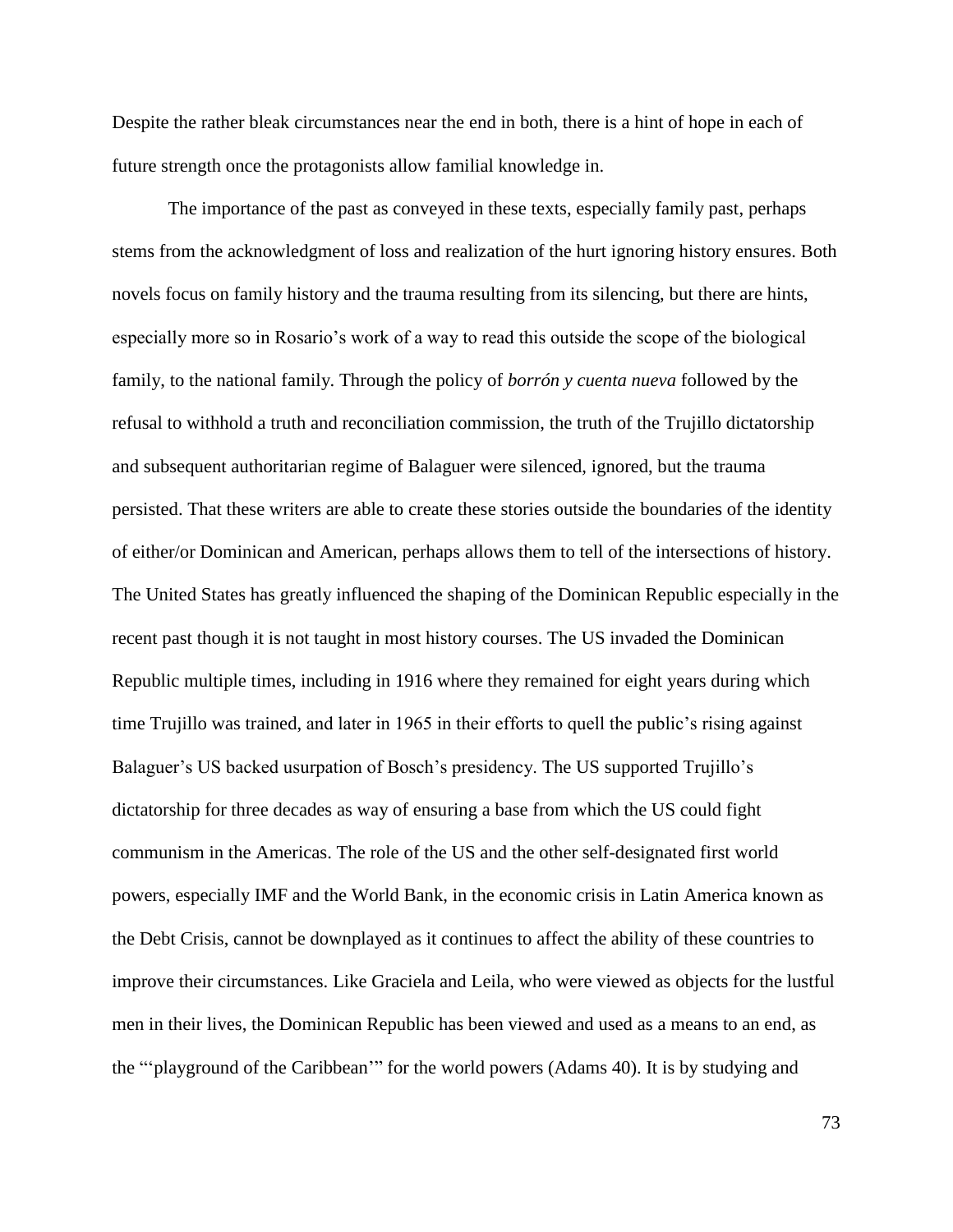"[listening] to their [his]stories, the ones which they lived and the ones they told" that one can meet "the central challenge for our understanding of contemporary Latin America and the United States" (Hoffung-Garskof 247). Much as Iliana does by the end of *Geographies of Home*, by acknowledging and recognizing the past one is "[aided]… in [the] passage through the world. [We can] leave no memories behind" (324). By gazing through our histories and understanding the roles played and responsibilities of our national families, perhaps the trauma of history (colonialism, slavery, American imperialism), can begin toward the path of healing.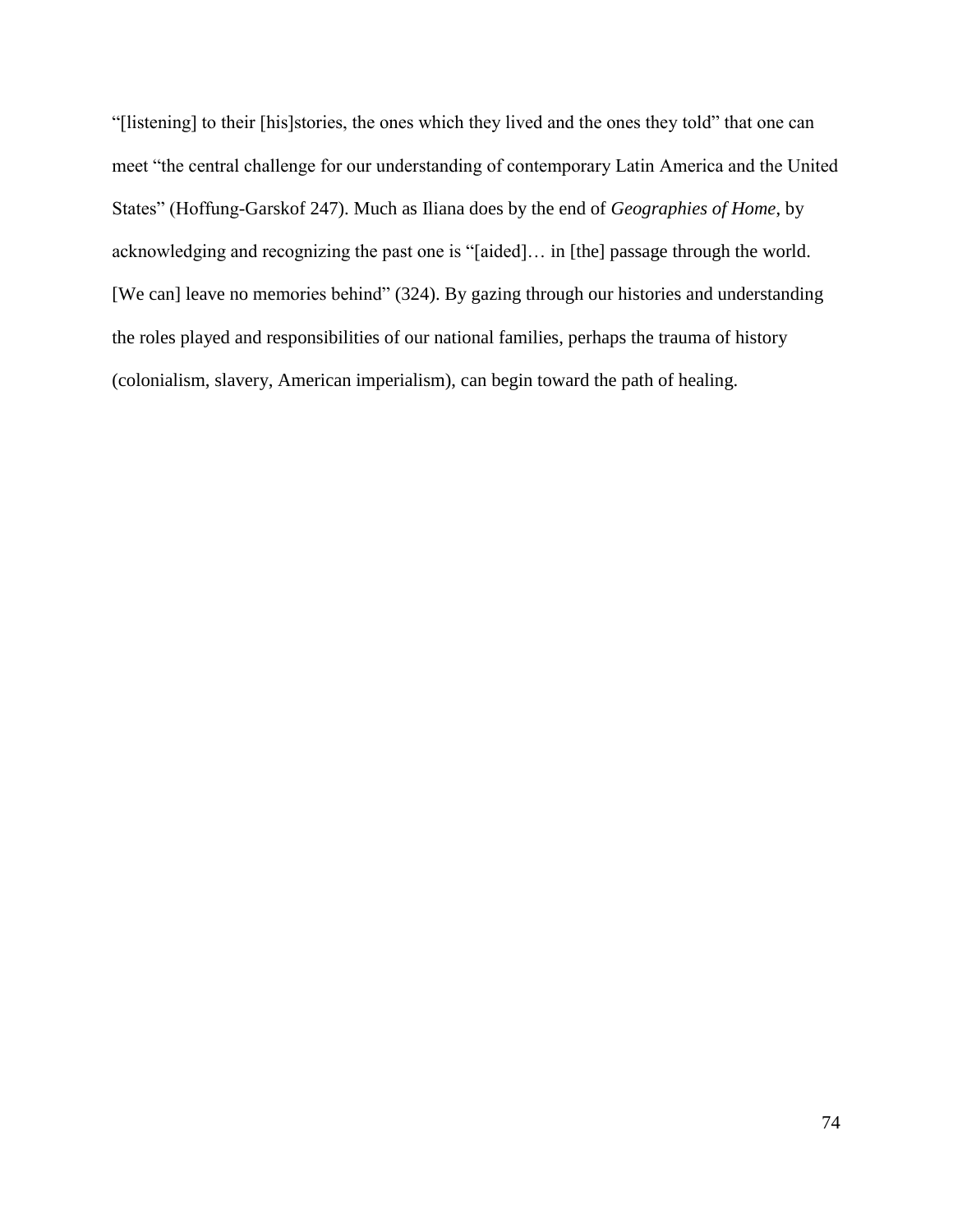## Works Cited:

- Adams, Kelly. "Democracy, Interrupted: Commissioning the 'Truth' in Diasporic Dominican American Literature." *MELUS: Multi-Ethnic Literature of the U.S.*, vol. 42, no. 3, 2017, pp. 26-54.
- Angeli. "Traveling Saints: Nelly Rosario explores familial ties in her debut novel *Song of the Water Saints*." *Mosaic Literary Magazine*, vol. 13, Spring 2002, p. 34.
- Balaam, Madeline. "An Autoethnographical Design: Using Autoethnographic Methods to Understand and Portray Experience through Design." Workshop Paper. Culture Lab, Newcastle University, 2011.
- Balshaw, Maria and Liam Kennedy. "Introduction: Urban Space and Representation." *Urban Space and Representation*, edited by Maria Balshaw and Liam Kennedy, Pluto Press, 2000, pp. 1-48.
- Blair, Sara. "Cultural Geography and the Place of the Literary." *American Literary History*, vol. 10, no. 3, 1998, pp. 544-567.
- Boudreau, Julie-Anne. "Reflections on Urbanity as an Object of Study and a Critical Epistemology." *Critical Urban Studies: New Directions*, edited by Jonathan Davies, David L. Imbroscio, Clarence N. Stone, SUNY Press, 2010, pp. 55-72.
- Candelario, Ginetta E. B., Edwidge Danticat, Loida Maritza Perez, Myriam J. A. Chancy, Nelly Rosario. "Voices from Hispaniola: A Meridians Roundtable with Edwidge Danticat, Loida Maritza Perez, Myriam J. A. Chancy, and Nelly Rosario." *Meridians: feminism, race, transnationalism*, vol. 5, no. 1, 2004, pp. 68-91.
- Chevereşan, Cristina. "Becoming 'Un-Dominican-York': Julia Alvarez, Transculturalism and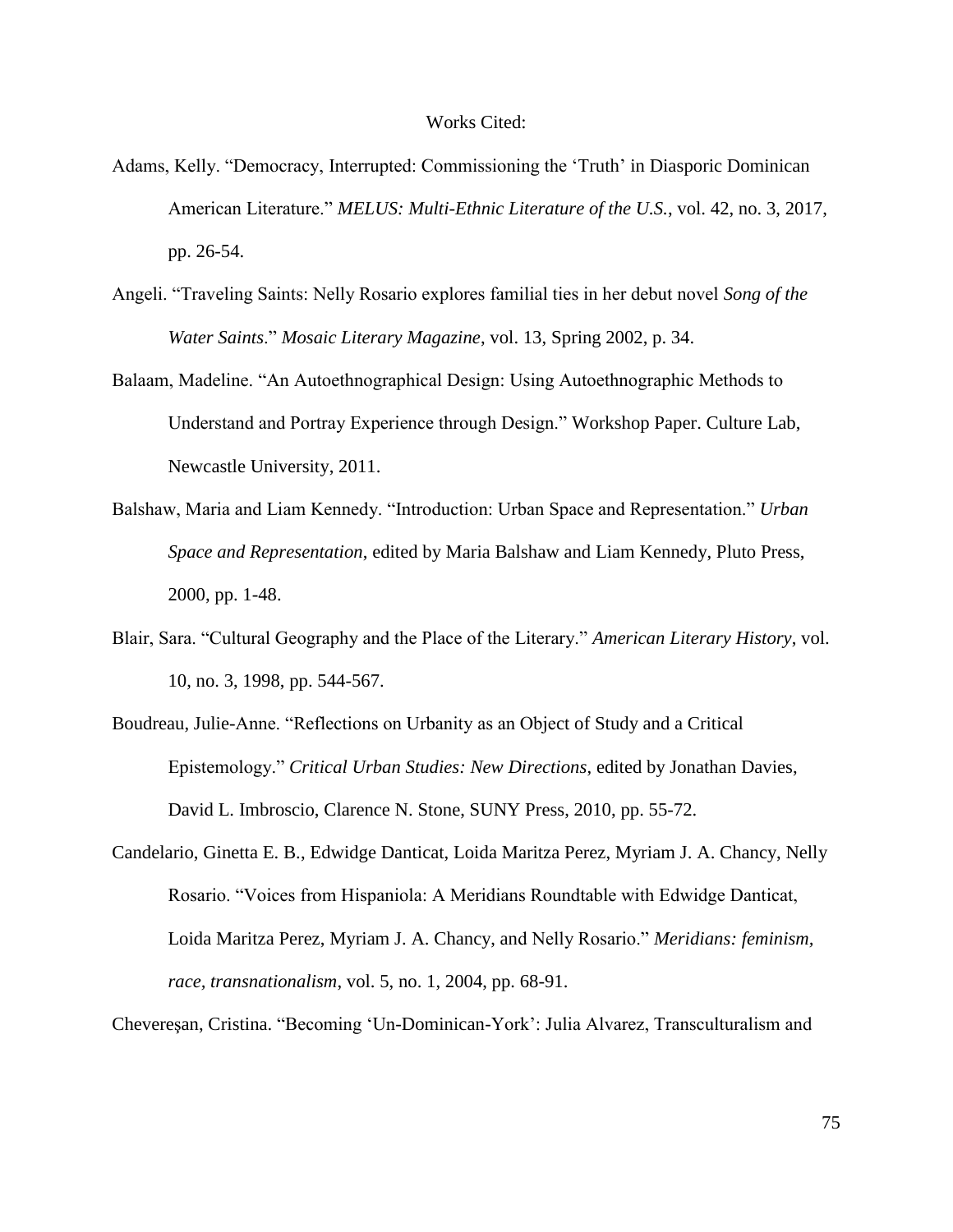*How the Garcia Girls Lost Their Accents*." *Exploring Transculturalism: A Biographical Approach*, Edited by Wolfgang BergAoileann Ní Éigeartaigh, Springer VS, 2010, pp. 82- 96.

- Foner, Nancy. *New York and Amsterdam: Immigration and the New Urban Landscape*. NYU Press, 2014, pp. 29-51.
- Grant, Tracy. "Island Voices: With color and flair writers from the Caribbean are bringing beautiful and honest words from their islands to our shores; Loida Maritza Perez." *Mosaic Literary Magazine,* vol. 6, June 1999, p. 26.
- Hoffnung-Garskof, Jesse. *A Tale of Two Cities: Santo Domingo and New York after 1950*. Princeton University Press, 2008.
- Ketelaar, Eric. "Sharing: Collected Memories in Communities of Records." *Archives and Manuscripts*, vol. 33, 2005, pp. 44-61.
- Krohn-Hansen, Christian. *Making New York Dominican: Small Business, Politics and Everyday Life.* University of Pennsylvania Press, 2012.
- Majkowska, Karolina. "'Neither Here Nor There.' The Experience of Borderless Nation in Contemporary Dominican-American Literature." *Colloquia Humanistica*, vol. 6, 2017, 113-124.
- Morales-Diaz, Enrique. "Catching Glimpses: Appropriating the Female Gaze in Esmeralda Santiago's Autobiographical Writing." *Centro Journal* vol. XIV, no. 2 , 2002, pp. 131- 147.
- Moreno, Marisel. "Dominican Dreams: Diasporic Identity in Angie Cruz's *Let It Rain Coffee*. *Sargasso*, vol. 2, 2008-2009, pp. 101-116.

Newman, Beth. "'The Situation of the Looker-On': Gender, Narration and Gaze in Wuthering